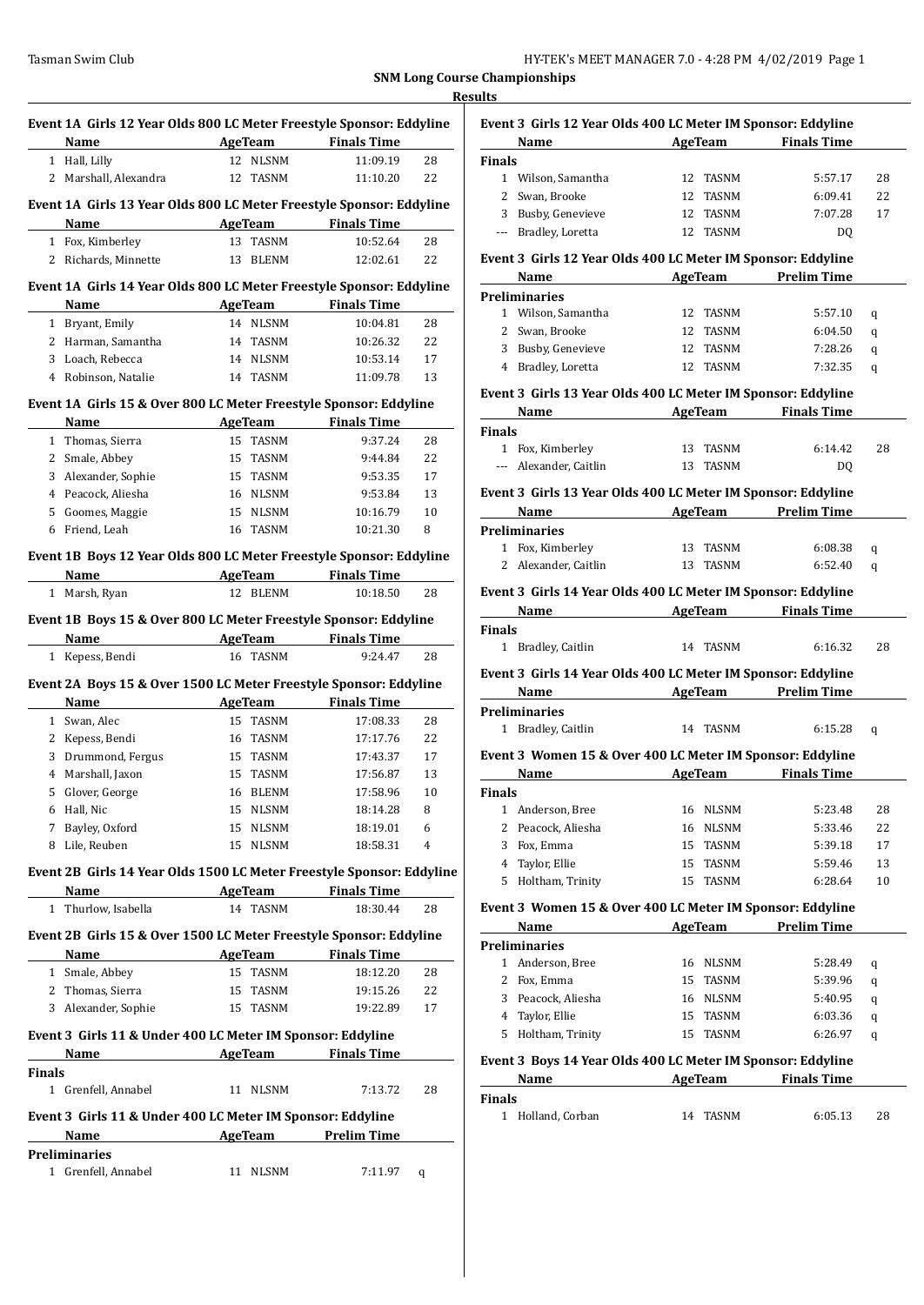| HY-TEK's MEET MANAGER 7.0 - 4:28 PM 4/02/2019 Page 2 |  |
|------------------------------------------------------|--|
|------------------------------------------------------|--|

|                | Event 3 Boys 14 Year Olds 400 LC Meter IM Sponsor: Eddyline           |    |                |                     |    |
|----------------|-----------------------------------------------------------------------|----|----------------|---------------------|----|
|                | Name                                                                  |    |                | AgeTeam Prelim Time |    |
|                | Preliminaries                                                         |    |                |                     |    |
|                | 1 Holland, Corban                                                     |    | 14 TASNM       | 6:01.39             | q  |
|                | Event 3 Men 15 & Over 400 LC Meter IM Sponsor: Eddyline               |    |                |                     |    |
|                |                                                                       |    |                |                     |    |
|                | Name                                                                  |    | AgeTeam        | <b>Finals Time</b>  |    |
| Finals         |                                                                       |    |                |                     |    |
|                | 1 Marshall, Jaxon                                                     |    | 15 TASNM       | 5:05.74             | 28 |
|                | 2 Kepess, Bendi                                                       | 16 | TASNM          | 5:12.24             | 22 |
|                | 3 Swan, Alec                                                          |    | 15 TASNM       | 5:17.94             | 17 |
|                | 4 Berry, Kaito                                                        |    | 17 BLENM       | 6:20.98             | 13 |
|                |                                                                       |    |                |                     |    |
|                | Event 3 Men 15 & Over 400 LC Meter IM Sponsor: Eddyline               |    |                |                     |    |
|                | Name                                                                  |    |                | AgeTeam Prelim Time |    |
|                | <b>Preliminaries</b>                                                  |    |                |                     |    |
|                | 1 Marshall, Jaxon                                                     |    | 15 TASNM       | 5:10.33             | q  |
|                | 2 Swan, Alec                                                          | 15 | TASNM          | 5:14.11             | q  |
|                | 3 Kepess, Bendi                                                       | 16 | TASNM          | 5:18.48             | q  |
|                | 4 Berry, Kaito                                                        | 17 | <b>BLENM</b>   | 6:15.26             | q  |
|                |                                                                       |    |                |                     |    |
|                | Event 4 Girls 9 & Under 100 LC Meter Breaststroke Sponsor: Eddyline   |    |                |                     |    |
|                | Name                                                                  |    | AgeTeam        | <b>Finals Time</b>  |    |
| <b>Finals</b>  |                                                                       |    |                |                     |    |
|                | 1 Lovell, Nicola                                                      |    | 9 BLENM        | 2:04.77             | 28 |
| $\overline{2}$ | Bradford, Lara                                                        | 8  | TASNM          | 2:10.45             | 22 |
| 3              | Clements, Ella                                                        | 8  | TASNM          | 2:13.86             | 17 |
|                | 4 Old, Keisha                                                         | 8  | NLSNM          | 2:16.29             | 13 |
|                |                                                                       | 9  |                | 2:17.51             | 10 |
|                | 5 McNabb, Carys                                                       |    | BLENM          |                     |    |
|                | 6 Tremblay, Laura                                                     | 8  | NLSNM          | 2:28.48             | 8  |
|                | Event 4 Girls 9 & Under 100 LC Meter Breaststroke Sponsor: Eddyline   |    |                |                     |    |
|                | Name                                                                  |    |                | AgeTeam Prelim Time |    |
|                | Preliminaries                                                         |    |                |                     |    |
|                |                                                                       |    | TASNM          |                     |    |
|                |                                                                       |    |                |                     |    |
|                | 1 Bradford, Lara                                                      | 8  |                | 2:06.58             | q  |
|                | 2 Lovell, Nicola                                                      | 9  | BLENM          | 2:08.67             | q  |
|                | 3 Old, Keisha                                                         | 8  | NLSNM          | 2:09.06             | q  |
|                | 4 Clements, Ella                                                      | 8  | <b>TASNM</b>   | 2:24.94             | q  |
|                | 5 McNabb, Carys                                                       | 9  | <b>BLENM</b>   | 2:25.62             | q  |
| 6              | Tremblay, Laura                                                       | 8  | NLSNM          | 2:29.02             | q  |
|                |                                                                       |    |                |                     |    |
|                | Event 4 Girls 10 Year Olds 100 LC Meter Breaststroke Sponsor: Eddylin |    |                |                     |    |
|                | <b>Name</b>                                                           |    |                | AgeTeam Finals Time |    |
| <b>Finals</b>  |                                                                       |    |                |                     |    |
|                | 1 Ruane, Keara                                                        | 10 | TASNM          | 1:57.41             | 28 |
| 2              | Kenyon, Zarriah                                                       | 10 | TASNM          | 1:58.11             | 22 |
| 3              | Seymour, Madeline                                                     | 10 | TASNM          | 1:58.69             | 17 |
| 4              | Smale, Kirsten                                                        | 10 | TASNM          | 2:03.71             | 13 |
| 5              | McKay, Brianna                                                        | 10 | TASNM          | 2:10.71             | 10 |
|                |                                                                       |    |                |                     |    |
| 6              | Cain-Townley, Bella                                                   | 10 | NLSNM          | 2:12.79             | 8  |
| 7              | Loza, Zoe                                                             | 10 | <b>BLENM</b>   | 2:23.74             | 6  |
|                | Event 4 Girls 10 Year Olds 100 LC Meter Breaststroke Sponsor: Eddylin |    |                |                     |    |
|                | Name                                                                  |    | <b>AgeTeam</b> | <b>Prelim Time</b>  |    |
|                | <b>Preliminaries</b>                                                  |    |                |                     |    |
|                |                                                                       |    |                |                     |    |
| $\mathbf{1}$   | Ruane, Keara                                                          | 10 | TASNM          | 1:51.56             | q  |
| 2              | Kenyon, Zarriah                                                       | 10 | TASNM          | 2:00.82             | q  |
| 3              | Smale, Kirsten                                                        | 10 | TASNM          | 2:02.64             | q  |
| 4              | Seymour, Madeline                                                     | 10 | TASNM          | 2:05.71             | q  |
| 5              | McKay, Brianna                                                        | 10 | TASNM          | 2:13.89             | q  |
| 6              | Cain-Townley, Bella                                                   | 10 | NLSNM          | 2:14.14             | q  |
| 7              | Loza, Zoe                                                             | 10 | <b>BLENM</b>   | 2:22.27             | q  |

| <b>Results</b> |                  |     |              |  |  |  |
|----------------|------------------|-----|--------------|--|--|--|
| $---$          | Stocker, Harmony | 10. | <b>TASNM</b> |  |  |  |

#### **Event 4 Girls 11 Year Olds 100 LC Meter Breaststroke Sponsor: Eddylin Name Age Team Finals Time**  $\overline{a}$

| <b>Finals</b> |                          |    |              |         |    |  |
|---------------|--------------------------|----|--------------|---------|----|--|
|               | 1 Huata-Findlay, Olivia  | 11 | NLSNM        | 1:38.67 | 28 |  |
|               | 2 Cain-Townley, Mia      | 11 | <b>NLSNM</b> | 1:46.48 | 22 |  |
|               | 3 Lovell, Jessica        | 11 | <b>BLENM</b> | 1:50.44 | 17 |  |
|               | 4 Myers, Rubina          | 11 | <b>TASNM</b> | 1:51.68 | 13 |  |
|               | 5 Schulze-Steinen, Merle | 11 | <b>TASNM</b> | 1:57.55 | 10 |  |
| 6             | Pahl, Sophie             | 11 | TASNM        | 2:08.57 | 8  |  |
|               |                          |    |              |         |    |  |

#### **Event 4 Girls 11 Year Olds 100 LC Meter Breaststroke Sponsor: Eddylin**

|                      | Name                     | AgeTeam |              | <b>Prelim Time</b> |   |  |  |
|----------------------|--------------------------|---------|--------------|--------------------|---|--|--|
| <b>Preliminaries</b> |                          |         |              |                    |   |  |  |
|                      | 1 Huata-Findlay, Olivia  | 11      | <b>NLSNM</b> | 1:40.05            | q |  |  |
|                      | 2 Lovell, Jessica        | 11      | <b>BLENM</b> | 1:52.36            | q |  |  |
|                      | 3 Cain-Townley, Mia      | 11      | <b>NLSNM</b> | 1:53.74            | q |  |  |
|                      | 4 Myers, Rubina          | 11      | TASNM        | 1:56.29            | q |  |  |
|                      | 5 Schulze-Steinen, Merle | 11      | <b>TASNM</b> | 1:57.96            | q |  |  |
|                      | Pahl, Sophie             |         | <b>TASNM</b> | 2:09.42            | a |  |  |

#### **Event 4 Girls 12 Year Olds 100 LC Meter Breaststroke Sponsor: Eddylin**

| Name          |                       |    | AgeTeam      | <b>Finals Time</b> |    |
|---------------|-----------------------|----|--------------|--------------------|----|
| <b>Finals</b> |                       |    |              |                    |    |
| 1             | Hall, Lilly           | 12 | NLSNM        | 1:26.12            | 28 |
| 2             | Hobbs, Hannah         | 12 | <b>NLSNM</b> | 1:34.72            | 22 |
|               | 3 Marshall, Alexandra | 12 | TASNM        | 1:35.33            | 17 |
| 4             | Ruane, Emer           | 12 | TASNM        | 1:38.49            | 13 |
|               | 5 Ketel, Mya          | 12 | TASNM        | 1:42.40            | 10 |
| 6             | Bennett, Jessica      | 12 | <b>BLENM</b> | 1:42.72            | 8  |
|               | Busby, Genevieve      | 12 | <b>TASNM</b> | 1:46.23            | 6  |
|               | --- Molnar, Sophia    | 12 | <b>NLSNM</b> | DO.                |    |

#### **Event 4 Girls 12 Year Olds 100 LC Meter Breaststroke Sponsor: Eddylin**

|    | <b>Name</b>          | AgeTeam |              | <b>Prelim Time</b> |   |
|----|----------------------|---------|--------------|--------------------|---|
|    | <b>Preliminaries</b> |         |              |                    |   |
| 1  | Hall, Lilly          | 12      | <b>NLSNM</b> | 1:26.76            | q |
| 2  | Marshall, Alexandra  | 12      | TASNM        | 1:35.38            | q |
| 3  | Hobbs, Hannah        | 12      | <b>NLSNM</b> | 1:37.67            | q |
| 4  | Bennett, Jessica     | 12      | <b>BLENM</b> | 1:39.19            | q |
| 5. | Molnar, Sophia       | 12      | <b>NLSNM</b> | 1:40.66            | q |
| 6  | Ketel, Mya           | 12      | <b>TASNM</b> | 1:44.20            | q |
| 7  | Busby, Genevieve     | 12      | TASNM        | 1:44.52            | q |
| 8  | Ruane, Emer          | 12      | <b>TASNM</b> | 1:44.54            | q |
| 9  | Glover, Hazel        | 12      | <b>BLENM</b> | 1:53.84            |   |
| 10 | Bradley, Loretta     | 12      | <b>TASNM</b> | 1:53.97            |   |
| 11 | Berriman, Saffron    | 12      | <b>TASNM</b> | 2:00.77            |   |

# **Event 4 Girls 13 Year Olds 100 LC Meter Breaststroke Sponsor: Eddylin**

|                                                                       | Name            |    | AgeTeam      | <b>Finals Time</b> |    |  |  |
|-----------------------------------------------------------------------|-----------------|----|--------------|--------------------|----|--|--|
| <b>Finals</b>                                                         |                 |    |              |                    |    |  |  |
| 1                                                                     | Humphries, Skye | 13 | <b>NLSNM</b> | 1:32.34            | 28 |  |  |
|                                                                       | 2 Timpson, Lexi | 13 | <b>BLENM</b> | 1:33.09            | 22 |  |  |
| 3                                                                     | McKay, Hollie   | 13 | <b>WMANM</b> | 1:33.69            | 17 |  |  |
| 4                                                                     | Smith, Lucy     | 13 | <b>TASNM</b> | 1:42.52            | 13 |  |  |
| 5.                                                                    | Edwards, Katie  | 13 | <b>TASNM</b> | 2:20.49            | 10 |  |  |
| Event 4 Girls 13 Year Olds 100 LC Meter Breaststroke Sponsor: Eddylin |                 |    |              |                    |    |  |  |

# **Name AgeTeam Prelim Time Preliminaries** Humphries, Skye 13 NLSNM 1:35.18 q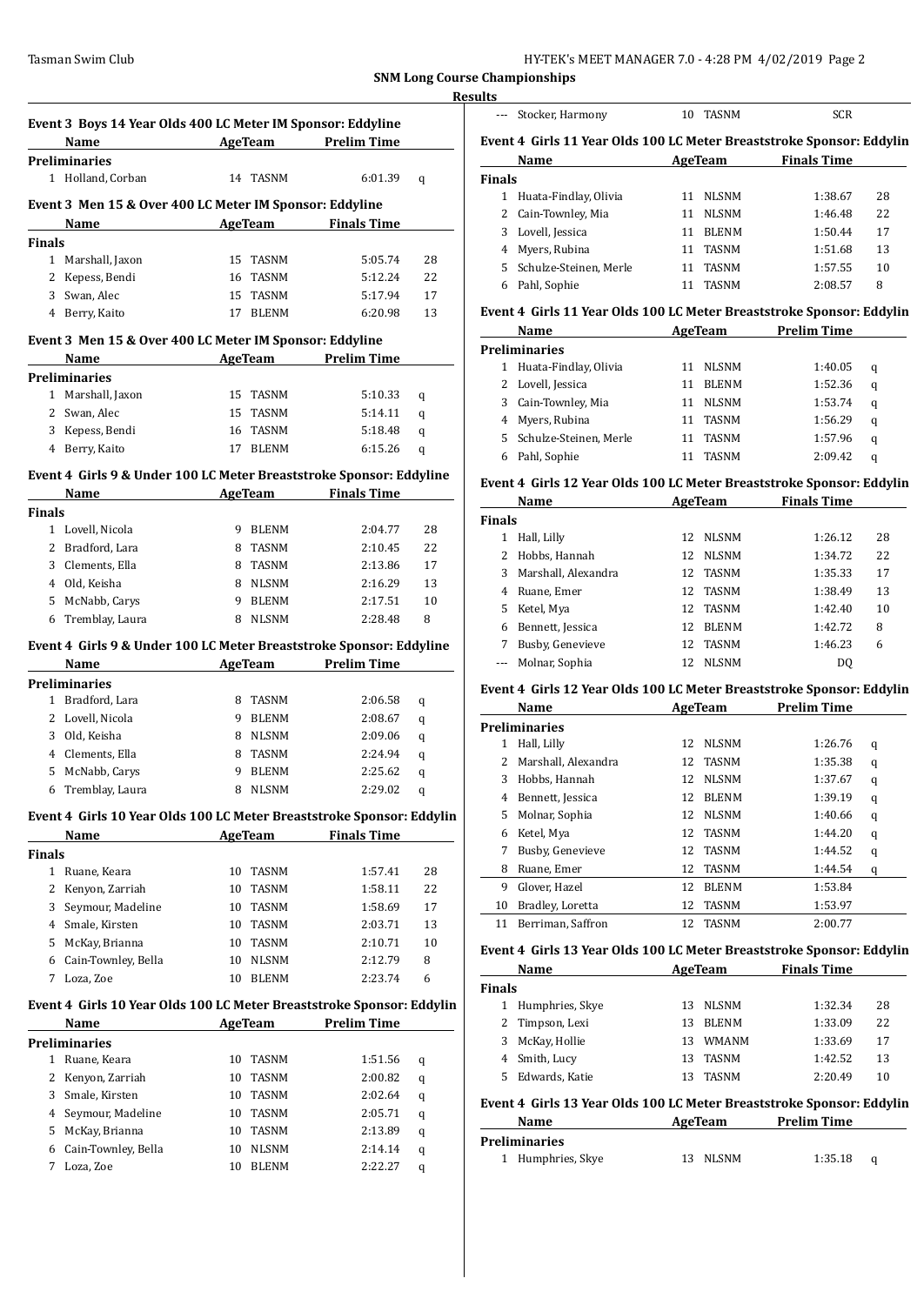| HY-TEK's MEET MANAGER 7.0 - 4:28 PM 4/02/2019 Page 3 |  |
|------------------------------------------------------|--|
|------------------------------------------------------|--|

|                          |                                                                       |    |                |                    |    | <b>Results</b> |                                       |
|--------------------------|-----------------------------------------------------------------------|----|----------------|--------------------|----|----------------|---------------------------------------|
|                          | Preliminaries  (Event 4 Girls 13 Year Olds 100 LC Meter Breaststroko  |    |                |                    |    |                | 2 Kalani, Maic                        |
|                          | <b>Name</b>                                                           |    | AgeTeam        | <b>Prelim Time</b> |    | 3              | Kepess, Mar                           |
|                          | 2 McKay, Hollie                                                       |    | 13 WMANM       | 1:37.81            | q  |                | Event 4 Boys 10                       |
| 3                        | Timpson, Lexi                                                         |    | 13 BLENM       | 1:38.52            | q  |                | Name                                  |
| 4                        | Smith, Lucy                                                           |    | 13 TASNM       | 1:45.01            | q  | <b>Finals</b>  |                                       |
| 5                        | Edwards, Katie                                                        | 13 | <b>TASNM</b>   | 2:20.25            | q  |                | 1 Kalani, Lonc                        |
| $\overline{\phantom{a}}$ | Richards, Minnette                                                    |    | 13 BLENM       | DQ                 |    | $\mathbf{2}$   | Old, Joshua                           |
|                          | Event 4 Girls 14 Year Olds 100 LC Meter Breaststroke Sponsor: Eddylin |    |                |                    |    | 3              | Bennett, Aid                          |
|                          | Name                                                                  |    | <b>AgeTeam</b> | <b>Finals Time</b> |    |                |                                       |
| Finals                   |                                                                       |    |                |                    |    |                | Event 4 Boys 10                       |
|                          | 1 Harman, Samantha                                                    |    | 14 TASNM       | 1:27.31            | 28 |                | Name                                  |
|                          | 2 Robinson, Natalie                                                   |    | 14 TASNM       | 1:27.58            | 22 |                | <b>Preliminaries</b>                  |
| 3                        | Heynekamp, Marieka                                                    |    | 14 TASNM       | 1:31.21            | 17 |                | 1 Kalani, Lonc                        |
|                          | 4 Kroupa, Kate                                                        |    | 14 MOTNM       | 1:32.23            | 13 |                | 2 Bennett, Aid                        |
| 5                        | Smith, Emily                                                          |    | 14 TASNM       | 1:39.05            | 10 |                | 3 Old, Joshua                         |
|                          | 6 Grenfell, Alexandra                                                 |    | 14 NLSNM       | 1:39.64            | 8  |                | Event 4 Boys 11                       |
| 7                        | Bradley, Caitlin                                                      |    | 14 TASNM       | 1:40.77            | 6  |                | Name                                  |
| 8                        | Stebbings, Willow                                                     |    | 14 MOTNM       | 1:55.93            | 4  | <b>Finals</b>  |                                       |
|                          |                                                                       |    |                |                    |    |                | 1 Kalani, Noho                        |
|                          | Event 4 Girls 14 Year Olds 100 LC Meter Breaststroke Sponsor: Eddylin |    |                |                    |    | $\mathbf{2}$   | Alford, Will                          |
|                          | Name                                                                  |    | AgeTeam        | <b>Prelim Time</b> |    | 3              | Tremblay, Co                          |
|                          | <b>Preliminaries</b>                                                  |    |                |                    |    |                |                                       |
|                          | 1 Harman, Samantha                                                    |    | 14 TASNM       | 1:26.80            | q  |                | Event 4 Boys 11                       |
| 2                        | Robinson, Natalie                                                     |    | 14 TASNM       | 1:29.11            | q  |                | Name                                  |
| 3                        | Heynekamp, Marieka                                                    |    | 14 TASNM       | 1:30.40            | q  |                | <b>Preliminaries</b>                  |
| 4                        | Kroupa, Kate                                                          |    | 14 MOTNM       | 1:34.52            | q  |                | 1 Kalani, Noho                        |
| 5                        | Smith, Emily                                                          |    | 14 TASNM       | 1:37.94            | q  |                | 2 Alford, Will                        |
|                          | 6 Bradley, Caitlin                                                    |    | 14 TASNM       | 1:38.97            | q  | 3              | Tremblay, Co                          |
| 7                        | Grenfell, Alexandra                                                   |    | 14 NLSNM       | 1:39.23            | q  | ---            | Smith, Carte                          |
| 8                        | Stebbings, Willow                                                     |    | 14 MOTNM       | 1:57.97            | q  |                | Event 4 Boys 12                       |
| 9                        | McCrae, Emma                                                          |    | 14 TASNM       | 2:00.99            |    |                | Name                                  |
|                          | Event 4 Women 15 & Over 100 LC Meter Breaststroke Sponsor: Eddylin    |    |                |                    |    | <b>Finals</b>  |                                       |
|                          | Name                                                                  |    | AgeTeam        | <b>Finals Time</b> |    |                | 1 Huata-Findl                         |
| Finals                   |                                                                       |    |                |                    |    |                | 2 Seymour, W                          |
|                          | 1 Riley, Piper                                                        |    | 15 TASNM       | 1:24.02            | 28 |                | 3 Traut, Lucca                        |
| $\mathbf{2}$             | Shallcrass, Madeline                                                  |    | 16 TASNM       | 1:26.57            | 22 |                | 4 Hall, Matthe                        |
|                          | 3 Peacock, Aliesha                                                    |    | 16 NLSNM       | 1:28.38            | 17 |                |                                       |
|                          | 4 Taylor, Ellie                                                       |    | 15 TASNM       | 1:30.67            | 13 |                | <b>Event 4 Boys 12</b>                |
|                          | 5 Goomes, Maggie                                                      |    | 15 NLSNM       | 1:32.46            | 10 |                | <u>Name</u>                           |
|                          | Event 4 Women 15 & Over 100 LC Meter Breaststroke Sponsor: Eddylin    |    |                |                    |    |                | <b>Preliminaries</b><br>1 Huata-Findl |
|                          | Name                                                                  |    | <b>AgeTeam</b> | <b>Prelim Time</b> |    |                | 2 Seymour, W                          |
|                          | <b>Preliminaries</b>                                                  |    |                |                    |    |                | 3 Traut, Lucca                        |
|                          | 1 Riley, Piper                                                        |    |                | 1:23.26            |    |                | 4 Hall, Matthe                        |
|                          | 2 Shallcrass, Madeline                                                |    | 15 TASNM       |                    | q  |                |                                       |
|                          |                                                                       |    | 16 TASNM       | 1:25.83            | q  |                | Event 4 Boys 14                       |
|                          | 3 Peacock, Aliesha                                                    |    | 16 NLSNM       | 1:31.61            | q  |                | Name                                  |
|                          | 4 Taylor, Ellie                                                       |    | 15 TASNM       | 1:33.54            | q  | <b>Finals</b>  |                                       |
|                          | 5 Goomes, Maggie                                                      |    | 15 NLSNM       | 1:33.58            | q  |                | 1 Mandeno, O                          |
|                          | Event 4 Boys 9 & Under 100 LC Meter Breaststroke Sponsor: Eddyline    |    |                |                    |    |                | 2 Loza, Ollie                         |
|                          | Name                                                                  |    | AgeTeam        | <b>Finals Time</b> |    |                | 3 Myers, Alex                         |
| <b>Finals</b>            |                                                                       |    |                |                    |    |                |                                       |
|                          | 1 Hall, Andrew                                                        |    | 9 BLENM        | 2:04.65            | 28 |                | Event 4 Boys 14                       |
|                          | 2 Kalani, Maicah                                                      |    | 8 TASNM        | 2:26.48            | 22 |                | Name                                  |
|                          | 3 Kepess, Marcell                                                     |    | 9 TASNM        | 2:32.58            | 17 |                | <b>Preliminaries</b>                  |
|                          |                                                                       |    |                |                    |    |                | 1 Mandeno, O                          |
|                          | Event 4 Boys 9 & Under 100 LC Meter Breaststroke Sponsor: Eddyline    |    | AgeTeam        | <b>Prelim Time</b> |    |                | 2 Myers, Alex                         |
|                          | Name<br><b>Preliminaries</b>                                          |    |                |                    |    |                | 3 Loza, Ollie                         |
|                          | 1 Hall, Andrew                                                        |    | 9 BLENM        | 2:01.64            | q  |                |                                       |
|                          |                                                                       |    |                |                    |    |                |                                       |
|                          |                                                                       |    |                |                    |    |                |                                       |

|                | <b>Championships</b>                                                 |    |                |                     |    |  |  |  |  |
|----------------|----------------------------------------------------------------------|----|----------------|---------------------|----|--|--|--|--|
| ults           |                                                                      |    |                |                     |    |  |  |  |  |
| 2              | Kalani, Maicah                                                       | 8  | <b>TASNM</b>   | 2:17.02             | q  |  |  |  |  |
| 3              | Kepess, Marcell                                                      | 9  | <b>TASNM</b>   | 2:24.04             | q  |  |  |  |  |
|                | Event 4 Boys 10 Year Olds 100 LC Meter Breaststroke Sponsor: Eddylin |    |                |                     |    |  |  |  |  |
|                | Name                                                                 |    | <b>AgeTeam</b> | <b>Finals Time</b>  |    |  |  |  |  |
| <b>Finals</b>  |                                                                      |    |                |                     |    |  |  |  |  |
| $\mathbf{1}$   | Kalani, Lono                                                         | 10 | <b>TASNM</b>   | 1:54.69             | 28 |  |  |  |  |
| 2              | Old, Joshua                                                          | 10 | <b>NLSNM</b>   | 1:55.96             | 22 |  |  |  |  |
| 3              | Bennett, Aidan                                                       | 10 | <b>BLENM</b>   | 1:58.54             | 17 |  |  |  |  |
|                | Event 4 Boys 10 Year Olds 100 LC Meter Breaststroke Sponsor: Eddylin |    |                |                     |    |  |  |  |  |
|                | Name                                                                 |    |                | AgeTeam Prelim Time |    |  |  |  |  |
|                | <b>Preliminaries</b>                                                 |    |                |                     |    |  |  |  |  |
| 1              | Kalani, Lono                                                         | 10 | <b>TASNM</b>   | 1:51.66             | q  |  |  |  |  |
| $\mathfrak{D}$ | Bennett, Aidan                                                       | 10 | <b>BLENM</b>   | 2:02.13             | q  |  |  |  |  |
| 3              | Old, Joshua                                                          | 10 | <b>NLSNM</b>   | 2:03.21             | q  |  |  |  |  |
|                | Event 4 Boys 11 Year Olds 100 LC Meter Breaststroke Sponsor: Eddylin |    |                |                     |    |  |  |  |  |
|                | Name                                                                 |    | AgeTeam        | <b>Finals Time</b>  |    |  |  |  |  |
| <b>Finals</b>  |                                                                      |    |                |                     |    |  |  |  |  |
| $\mathbf{1}$   | Kalani, Nohorua                                                      | 11 | <b>TASNM</b>   | 1:41.77             | 28 |  |  |  |  |
| 2              | Alford, Will                                                         | 11 | <b>NLSNM</b>   | 1:55.24             | 22 |  |  |  |  |
| 3              | Tremblay, Corey                                                      | 11 | <b>NLSNM</b>   | 1:56.21             | 17 |  |  |  |  |
|                | Event 4 Boys 11 Year Olds 100 LC Meter Breaststroke Sponsor: Eddylin |    |                |                     |    |  |  |  |  |

| Name |                      | AgeTeam |       | <b>Prelim Time</b> |   |
|------|----------------------|---------|-------|--------------------|---|
|      | <b>Preliminaries</b> |         |       |                    |   |
| 1.   | Kalani, Nohorua      | 11      | TASNM | 1:45.54            | a |
|      | 2 Alford, Will       | 11      | NLSNM | 1:58.59            | a |
|      | 3 Tremblay, Corey    | 11      | NLSNM | 2:01.77            | a |
|      | --- Smith, Carter    |         | TASNM | <b>SCR</b>         |   |

# **Event 4 Boys 12 Year Olds 100 LC Meter Breaststroke Sponsor: Eddylin**

| AgeTeam<br>Name         |     |              | <b>Finals Time</b> |    |  |
|-------------------------|-----|--------------|--------------------|----|--|
| <b>Finals</b>           |     |              |                    |    |  |
| 1 Huata-Findlay, Wilson |     |              | 1:29.70            | 28 |  |
| 2 Seymour, William      | 12. | TASNM        | 1:39.64            | 22 |  |
| 3 Traut, Lucca          | 12. |              | 1:46.42            | 17 |  |
| 4 Hall, Matthew         | 12. | <b>BLENM</b> | 1:57.56            | 13 |  |
|                         |     |              | 12 NLSNM<br>TASNM  |    |  |

# **Event 4 Boys 12 Year Olds 100 LC Meter Breaststroke Sponsor: Eddylin**

| Name                 |                         |  | AgeTeam      | <b>Prelim Time</b> |   |
|----------------------|-------------------------|--|--------------|--------------------|---|
| <b>Preliminaries</b> |                         |  |              |                    |   |
|                      | 1 Huata-Findlay, Wilson |  | 12 NLSNM     | 1:30.62            | q |
|                      | 2 Seymour, William      |  | 12 TASNM     | 1:36.32            | a |
|                      | 3 Traut, Lucca          |  | 12 TASNM     | 1:44.42            | a |
|                      | 4 Hall, Matthew         |  | <b>BLENM</b> | 1:56.96            | a |

# **Event 4 Boys 14 Year Olds 100 LC Meter Breaststroke Sponsor: Eddylin**

|               | AgeTeam<br>Name  |    | <b>Finals Time</b> |         |    |
|---------------|------------------|----|--------------------|---------|----|
| <b>Finals</b> |                  |    |                    |         |    |
|               | 1 Mandeno, Ollie |    | 14 BLENM           | 1:28.30 | 28 |
|               | 2 Loza, Ollie    |    | 14 BLENM           | 1:39.02 | 22 |
|               | 3 Myers, Alex    | 14 | TASNM              | 1:41.32 | 17 |

# **Event 4 Boys 14 Year Olds 100 LC Meter Breaststroke Sponsor: Eddylin**

| Name |                      | AgeTeam |              | <b>Prelim Time</b> |   |
|------|----------------------|---------|--------------|--------------------|---|
|      | <b>Preliminaries</b> |         |              |                    |   |
|      | 1 Mandeno, Ollie     |         | 14 BLENM     | 1:27.81            | a |
|      | 2 Myers, Alex        | 14      | TASNM        | 1:35.65            | a |
|      | 3 Loza, Ollie        | 14      | <b>BLENM</b> | 1:41.22            |   |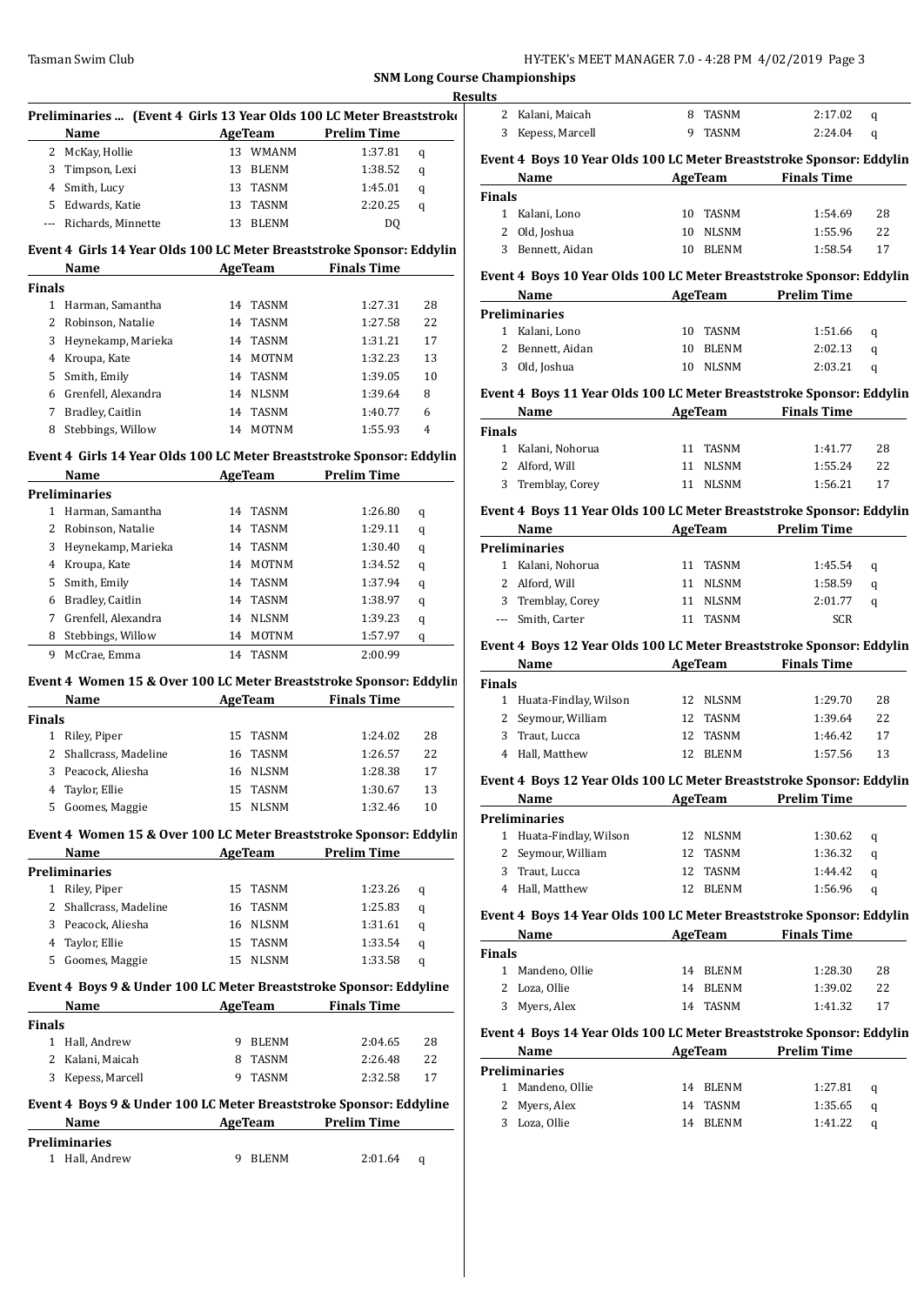$\overline{a}$ 

 $\overline{a}$ 

| Event 4 Men 15 & Over 100 LC Meter Breaststroke Sponsor: Eddyline |                 |    |              |                    |    |  |  |  |
|-------------------------------------------------------------------|-----------------|----|--------------|--------------------|----|--|--|--|
|                                                                   | Name            |    | AgeTeam      | <b>Finals Time</b> |    |  |  |  |
| Finals                                                            |                 |    |              |                    |    |  |  |  |
|                                                                   | Northage, Jacob | 17 | <b>NLSNM</b> | 1:15.65            | 28 |  |  |  |
| 2                                                                 | Glover, George  | 16 | <b>BLENM</b> | 1:15.74            | 22 |  |  |  |
| 3                                                                 | Lile, Reuben    | 15 | <b>NLSNM</b> | 1:18.55            | 17 |  |  |  |
| 4                                                                 | Loza, Thomas    | 16 | <b>BLENM</b> | 1:24.01            | 13 |  |  |  |
| 5.                                                                | Martin, Ethan   | 16 | <b>MOTNM</b> | 1:26.93            | 10 |  |  |  |
| 6                                                                 | Boyes, Bryn     | 17 | <b>MOTNM</b> | 1:27.69            | 8  |  |  |  |
|                                                                   | Timpson, Hamish | 16 | <b>BLENM</b> | 1:29.42            | 6  |  |  |  |

#### **Event 4 Men 15 & Over 100 LC Meter Breaststroke Sponsor: Eddyline**

|    | Name            | AgeTeam |              | Prelim Time |   |
|----|-----------------|---------|--------------|-------------|---|
|    | Preliminaries   |         |              |             |   |
| 1  | Glover, George  | 16      | <b>BLENM</b> | 1:18.54     | q |
| 2  | Northage, Jacob | 17      | <b>NLSNM</b> | 1:18.66     | q |
| 3  | Lile, Reuben    | 15      | <b>NLSNM</b> | 1:19.93     | q |
| 4  | Berry, Taylor   | 16      | GRMCB        | 1:20.14     | q |
| 5. | Loza, Thomas    | 16      | <b>BLENM</b> | 1:23.86     | q |
| 6  | Boyes, Bryn     | 17      | <b>MOTNM</b> | 1:27.34     | q |
| 7  | Martin, Ethan   | 16      | <b>MOTNM</b> | 1:27.72     | q |
| 8  | Timpson, Hamish | 16      | <b>BLENM</b> | 1:28.91     | q |
| 9  | Berry, Kaito    | 17      | <b>BLENM</b> | 1:35.52     |   |

#### **Event 5 Girls 9 & Under 50 LC Meter Freestyle Sponsor: Eddyline**

|               | Name             | AgeTeam |              | <b>Finals Time</b> |    |
|---------------|------------------|---------|--------------|--------------------|----|
| <b>Finals</b> |                  |         |              |                    |    |
| 1             | Wells, Morgan    | 9       | <b>TASNM</b> | 38.51              | 28 |
| 2             | Marsh, Katie     | 9       | <b>BLENM</b> | 41.26              | 22 |
| 3             | Bradford, Lara   | 8       | <b>TASNM</b> | 43.07              | 17 |
| 4             | Munnerley, Piper | 9       | <b>NLSNM</b> | 43.67              | 13 |
| 5.            | Lovell, Nicola   | 9       | <b>BLENM</b> | 43.70              | 10 |
| 6             | McNabb, Carys    | 9       | <b>BLENM</b> | 43.76              | 8  |
| 7             | Old, Keisha      | 8       | <b>NLSNM</b> | 48.26              | 6  |
| 8             | Tremblay, Laura  | 8       | <b>NLSNM</b> | 48.57              | 4  |

#### **Event 5 Girls 9 & Under 50 LC Meter Freestyle Sponsor: Eddyline**

|   | Name             | AgeTeam |              | <b>Prelim Time</b> |   |
|---|------------------|---------|--------------|--------------------|---|
|   | Preliminaries    |         |              |                    |   |
| 1 | Wells, Morgan    | 9       | <b>TASNM</b> | 39.67              | q |
|   | Marsh, Katie     | 9       | <b>BLENM</b> | 42.42              | q |
| 3 | Bradford, Lara   | 8       | <b>TASNM</b> | 42.70              | q |
| 4 | Munnerley, Piper | 9       | <b>NLSNM</b> | 44.57              | q |
| 5 | McNabb, Carys    | 9       | <b>BLENM</b> | 45.83              | q |
| 6 | Old, Keisha      | 8       | <b>NLSNM</b> | 46.65              | q |
|   | Lovell, Nicola   | 9       | <b>BLENM</b> | 46.92              | q |
| 8 | Tremblay, Laura  | 8       | <b>NLSNM</b> | 47.54              | q |
| 9 | Clements. Ella   | 8       | TASNM        | 55.11              |   |

# **Event 5 Girls 10 Year Olds 50 LC Meter Freestyle Sponsor: Eddyline**

| Name<br>AgeTeam       |    |              | <b>Finals Time</b>                                                    |    |
|-----------------------|----|--------------|-----------------------------------------------------------------------|----|
| <b>Finals</b>         |    |              |                                                                       |    |
| Ruane, Keara          | 10 |              | 35.89                                                                 | 28 |
| 2 Seymour, Madeline   | 10 |              | 37.70                                                                 | 22 |
| Goomes, Rosie         | 10 |              | 43.10                                                                 | 17 |
| McKay, Brianna        | 10 |              | 44.16                                                                 | 13 |
| 5 Cain-Townley, Bella | 10 |              | 46.13                                                                 | 10 |
| Loza, Zoe             | 10 | <b>BLENM</b> | 48.60                                                                 | 8  |
|                       |    |              | TASNM<br><b>TASNM</b><br><b>NLSNM</b><br><b>TASNM</b><br><b>NLSNM</b> |    |

| Name                |    |              | <b>Prelim Time</b> |                                                                     |
|---------------------|----|--------------|--------------------|---------------------------------------------------------------------|
| Preliminaries       |    |              |                    |                                                                     |
| Ruane, Keara        | 10 | <b>TASNM</b> | 35.92              | q                                                                   |
| Seymour, Madeline   | 10 | <b>TASNM</b> | 40.26              | q                                                                   |
| Goomes, Rosie       | 10 | <b>NLSNM</b> | 42.51              | q                                                                   |
| McKay, Brianna      | 10 | <b>TASNM</b> | 43.92              | q                                                                   |
| Cain-Townley, Bella | 10 | <b>NLSNM</b> | 47.54              | q                                                                   |
| Loza, Zoe           | 10 | <b>BLENM</b> | 48.76              | q                                                                   |
| Stocker, Harmony    | 10 | TASNM        | SCR                |                                                                     |
|                     |    |              | AgeTeam            | Event 5  Girls 10 Year Olds 50 LC Meter Freestyle Sponsor: Eddyline |

#### **Event 5 Girls 11 Year Olds 50 LC Meter Freestyle Sponsor: Eddyline**

| <b>Name</b>            | AgeTeam                                    |              | <b>Finals Time</b> |    |
|------------------------|--------------------------------------------|--------------|--------------------|----|
|                        |                                            |              |                    |    |
| Huata-Findlay, Olivia  | 11                                         | <b>NLSNM</b> | 33.07              | 28 |
|                        | 11                                         | <b>NLSNM</b> | 33.42              | 22 |
| Glover, Eliza          | 11                                         | <b>BLENM</b> | 34.36              | 17 |
| Lovell, Jessica        | 11                                         | <b>BLENM</b> | 34.45              | 13 |
| Krahagen, Charlotte    | 11                                         | <b>WMANM</b> | 35.58              | 10 |
| Grenfell, Annabel      | 11                                         | <b>NLSNM</b> | 37.02              | 8  |
| Claridge, Lilly        | 11                                         | <b>NLSNM</b> | 39.61              | 6  |
| Schulze-Steinen, Merle |                                            | <b>TASNM</b> | 43.77              | 4  |
|                        | <b>Finals</b><br>2 Chadderton, Emily<br>5. |              |                    |    |

#### **Event 5 Girls 11 Year Olds 50 LC Meter Freestyle Sponsor: Eddyline**

|    | Name                   | AgeTeam |              | <b>Prelim Time</b> |   |  |
|----|------------------------|---------|--------------|--------------------|---|--|
|    | Preliminaries          |         |              |                    |   |  |
| 1  | Huata-Findlay, Olivia  | 11      | <b>NLSNM</b> | 34.26              | q |  |
| 2  | Chadderton, Emily      | 11      | <b>NLSNM</b> | 34.80              | q |  |
| 3  | Glover, Eliza          | 11      | <b>BLENM</b> | 35.54              | q |  |
| 4  | Lovell, Jessica        | 11      | <b>BLENM</b> | 35.98              | q |  |
| 5. | Grenfell, Annabel      | 11      | <b>NLSNM</b> | 36.42              | q |  |
| 6  | Krahagen, Charlotte    | 11      | <b>WMANM</b> | 37.02              | q |  |
| 7  | Claridge, Lilly        | 11      | <b>NLSNM</b> | 41.20              | q |  |
| 8  | Schulze-Steinen, Merle | 11      | <b>TASNM</b> | 44.29              | q |  |
| 9  | Adams, Samara          | 11      | <b>TASNM</b> | 49.54              |   |  |

#### **Event 5 Girls 12 Year Olds 50 LC Meter Freestyle Sponsor: Eddyline**

|               | Name                | AgeTeam |              | <b>Finals Time</b> |    |
|---------------|---------------------|---------|--------------|--------------------|----|
| <b>Finals</b> |                     |         |              |                    |    |
| 1             | Wilson, Samantha    | 12      | <b>TASNM</b> | 30.57              | 28 |
|               | Gallagher, Jessica  | 12      | <b>NLSNM</b> | 31.86              | 22 |
| 3.            | Marshall, Alexandra | 12.     | <b>TASNM</b> | 31.89              | 17 |
| 4             | Hobbs, Hannah       | 12      | <b>NLSNM</b> | 33.36              | 13 |
| 5.            | Swan, Brooke        | 12      | <b>TASNM</b> | 34.57              | 10 |
| 6             | Ruane, Emer         | 12      | <b>TASNM</b> | 35.16              | 8  |
|               | Gardiner, Mia       | 12      | <b>TASNM</b> | 35.26              | 6  |
| 8             | Heynekamp, Micaya   | 12      | <b>TASNM</b> | 35.92              | 4  |

#### **Event 5 Girls 12 Year Olds 50 LC Meter Freestyle Sponsor: Eddyline**

|    | Name                | AgeTeam |              | <b>Prelim Time</b> |   |
|----|---------------------|---------|--------------|--------------------|---|
|    | Preliminaries       |         |              |                    |   |
| 1  | Wilson, Samantha    | 12      | TASNM        | 30.76              | q |
| 2  | Marshall, Alexandra | 12      | TASNM        | 31.55              | q |
| 3  | Gallagher, Jessica  | 12      | <b>NLSNM</b> | 32.02              | q |
| 4  | Hobbs, Hannah       | 12.     | <b>NLSNM</b> | 33.32              | q |
| 5. | Swan, Brooke        | 12      | <b>TASNM</b> | 33.95              | q |
| 6  | Ruane, Emer         |         | 12 TASNM     | 34.08              | q |
| 7  | Heynekamp, Micaya   | 12      | TASNM        | 34.39              | q |
| 8  | Gardiner, Mia       | 12      | <b>TASNM</b> | 34.76              | q |
| 9  | Bennett, Jessica    | 12      | <b>BLENM</b> | 35.23              |   |
| 10 | Molnar, Sophia      | 12      | <b>NLSNM</b> | 35.40              |   |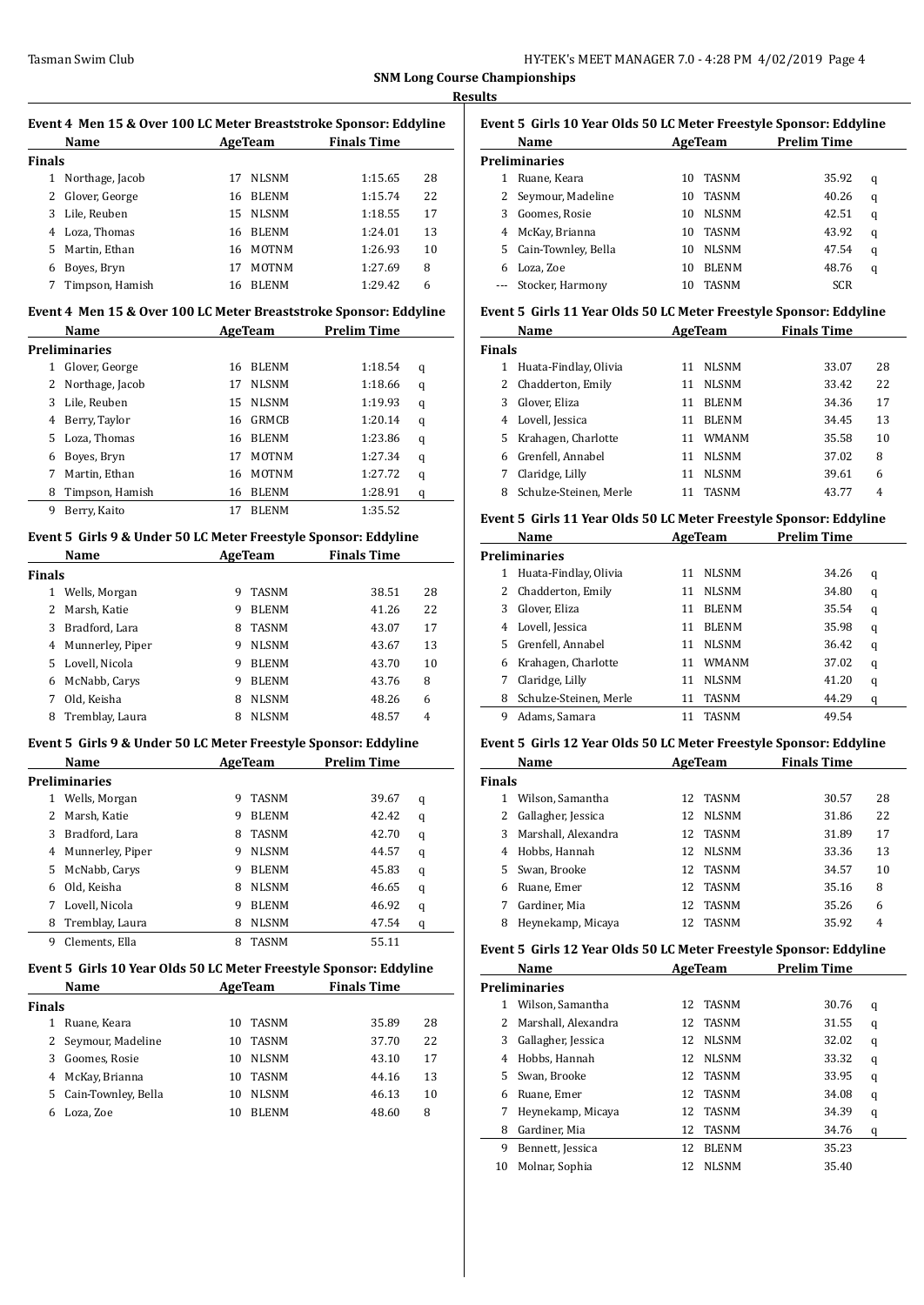|               | Preliminaries  (Event 5 Girls 12 Year Olds 50 LC Meter Freestyle Spon<br>Name<br><u> 1990 - Jan Barat, politik e</u> |    | AgeTeam                       |                            |    |
|---------------|----------------------------------------------------------------------------------------------------------------------|----|-------------------------------|----------------------------|----|
|               | 11 Eden, Caitlin                                                                                                     |    | 12 NLSNM                      | 36.39                      |    |
|               | 12 McKay, Keita                                                                                                      |    | 12 WMANM                      | 37.64                      |    |
|               | 13 McKay, Lucy                                                                                                       |    | 12 WMANM                      | 37.73                      |    |
|               | 14 Mandeno, Chelsea                                                                                                  |    | 12 BLENM                      | 43.54                      |    |
|               | Event 5 Girls 13 Year Olds 50 LC Meter Freestyle Sponsor: Eddyline                                                   |    |                               |                            |    |
|               | Name                                                                                                                 |    |                               | <b>AgeTeam</b> Finals Time |    |
| <b>Finals</b> |                                                                                                                      |    |                               |                            |    |
|               | 1 Fox, Kimberley                                                                                                     |    | 13 TASNM                      | 30.86                      | 28 |
|               | 2 Richards, Minnette                                                                                                 |    | 13 BLENM                      | 31.45                      | 22 |
|               | 3 Berry, Hana                                                                                                        |    | 13 BLENM                      | 31.77                      | 17 |
|               | 4 Timpson, Lexi                                                                                                      |    | 13 BLENM                      | 32.29                      | 13 |
|               | 5 Humphries, Skye                                                                                                    |    | 13 NLSNM                      | 32.58                      | 10 |
|               | 6 Scott, Jess                                                                                                        |    | 13 TASNM                      | 32.60                      | 8  |
| 7             | Hughes, Maia                                                                                                         |    | 13 WMANM                      | 36.36                      | 6  |
|               | 8 Smith, Lucy                                                                                                        | 13 | TASNM                         | 40.02                      | 4  |
|               | Event 5 Girls 13 Year Olds 50 LC Meter Freestyle Sponsor: Eddyline                                                   |    |                               |                            |    |
|               | Name                                                                                                                 |    |                               | AgeTeam Prelim Time        |    |
|               | <b>Preliminaries</b>                                                                                                 |    |                               |                            |    |
|               | 1 Fox, Kimberley                                                                                                     |    | 13 TASNM                      | 31.73                      | q  |
|               | 2 Berry, Hana                                                                                                        |    | 13 BLENM                      | 32.16                      | q  |
|               | 3 Richards, Minnette                                                                                                 |    | 13 BLENM                      | 33.07                      | q  |
|               | 4 Scott, Jess                                                                                                        |    | 13 TASNM                      | 33.32                      | q  |
| 5.            | Timpson, Lexi                                                                                                        |    | 13 BLENM                      | 33.39                      | q  |
| 6             | Humphries, Skye                                                                                                      |    | 13 NLSNM                      | 33.86                      | q  |
| 7             | Hughes, Maia                                                                                                         |    | 13 WMANM                      | 36.76                      | q  |
|               | 8 Smith, Lucy                                                                                                        |    | 13 TASNM                      | 39.16                      | q  |
| 9.            | Edwards, Katie                                                                                                       |    | 13 TASNM                      | 45.80                      |    |
|               | Event 5 Girls 14 Year Olds 50 LC Meter Freestyle Sponsor: Eddyline                                                   |    |                               |                            |    |
|               | Name                                                                                                                 |    | AgeTeam                       | <b>Finals Time</b>         |    |
| <b>Finals</b> |                                                                                                                      |    |                               |                            |    |
|               | 1 Thurlow, Isabella                                                                                                  |    | 14 TASNM                      | 28.80                      | 28 |
|               | 2 Loach, Rebecca                                                                                                     |    | 14 NLSNM                      | 30.10                      | 22 |
|               | 3 Grenfell, Alexandra                                                                                                |    | 14 NLSNM                      | 31.27                      | 17 |
|               | 4 Heynekamp, Marieka                                                                                                 |    | 14 TASNM                      | 32.82                      | 13 |
|               | 5 Robinson, Natalie                                                                                                  |    | 14 TASNM                      | 33.43                      | 10 |
| 6             | Glover, Molly                                                                                                        | 14 | BLENM                         | 34.30                      | 8  |
| 7             | Kroupa, Kate                                                                                                         | 14 | <b>MOTNM</b>                  | 34.95                      | 6  |
| 8             | Smith, Emily                                                                                                         | 14 | <b>TASNM</b>                  | 35.32                      | 4  |
|               | Event 5 Girls 14 Year Olds 50 LC Meter Freestyle Sponsor: Eddyline                                                   |    |                               |                            |    |
|               | Name                                                                                                                 |    | AgeTeam                       | <b>Prelim Time</b>         |    |
|               | <b>Preliminaries</b>                                                                                                 |    |                               |                            |    |
| $\mathbf{1}$  | Thurlow, Isabella                                                                                                    | 14 | TASNM                         | 29.20                      | q  |
| 2             | Loach, Rebecca                                                                                                       | 14 | $\ensuremath{\mathsf{NLSNM}}$ | 30.48                      | q  |
|               | 3 Grenfell, Alexandra                                                                                                |    | 14 NLSNM                      | 32.06                      | q  |
|               | 4 Heynekamp, Marieka                                                                                                 |    | 14 TASNM                      | 32.67                      | q  |
| 5             | Robinson, Natalie                                                                                                    | 14 | TASNM                         | 33.45                      | q  |
| 6             | Glover, Molly                                                                                                        | 14 | BLENM                         | 33.73                      | q  |
| 7             | Smith, Emily                                                                                                         | 14 | TASNM                         | 35.02                      | q  |
| 8             | Kroupa, Kate                                                                                                         |    | 14 MOTNM                      | 35.51                      | q  |
| 9             | Stebbings, Willow                                                                                                    |    | 14 MOTNM                      | 37.60                      |    |
| 10            | McCrae, Emma                                                                                                         | 14 | TASNM                         | 39.98                      |    |
|               |                                                                                                                      |    |                               |                            |    |

| Event 5 Women 15 & Over 50 LC Meter Freestyle Sponsor: Eddyline |                      |    |              |                    |    |  |
|-----------------------------------------------------------------|----------------------|----|--------------|--------------------|----|--|
| Name                                                            |                      |    | AgeTeam      | <b>Finals Time</b> |    |  |
| <b>Finals</b>                                                   |                      |    |              |                    |    |  |
|                                                                 | Anderson, Bree       | 16 | NLSNM        | 29.42              | 28 |  |
| 2                                                               | Aydon, Zara          | 15 | <b>NLSNM</b> | 29.45              | 22 |  |
| 3                                                               | Riley, Piper         |    | 15 TASNM     | 29.80              | 17 |  |
| 4                                                               | Friend. Leah         | 16 | TASNM        | 30.60              | 13 |  |
| *5                                                              | Old, Ilaria          | 15 | <b>NLSNM</b> | 31.36              | 9  |  |
| $*5$                                                            | Fox, Emma            | 15 | TASNM        | 31.36              | 9  |  |
| 7                                                               | Shallcrass. Madeline | 16 | TASNM        | 31.57              | 6  |  |
| 8                                                               | Taylor, Ellie        | 15 | <b>TASNM</b> | 31.70              | 4  |  |
|                                                                 |                      |    |              |                    |    |  |

# **Event 5 Women 15 & Over 50 LC Meter Freestyle Sponsor: Eddyline**

|    | Name                 |    | AgeTeam      | <b>Prelim Time</b> |   |
|----|----------------------|----|--------------|--------------------|---|
|    | Preliminaries        |    |              |                    |   |
| 1  | Riley, Piper         | 15 | <b>TASNM</b> | 29.57              | q |
| 2  | Aydon, Zara          | 15 | <b>NLSNM</b> | 29.83              | q |
| 3  | Anderson, Bree       | 16 | <b>NLSNM</b> | 30.67              | q |
| 4  | Friend, Leah         | 16 | <b>TASNM</b> | 30.83              | q |
| 5. | Shallcrass. Madeline | 16 | <b>TASNM</b> | 30.92              | q |
| 6  | Old, Ilaria          | 15 | <b>NLSNM</b> | 31.10              | q |
| 7  | Taylor, Ellie        | 15 | <b>TASNM</b> | 31.39              | q |
| 8  | Fox, Emma            | 15 | <b>TASNM</b> | 31.48              | q |
| 9  | Coldwell, Abigail    | 16 | <b>BLENM</b> | 32.82              |   |
| 10 | Holtham, Trinity     | 15 | <b>TASNM</b> | 32.92              |   |

#### **Event 5 Boys 9 & Under 50 LC Meter Freestyle Sponsor: Eddyline**

| Name             | AgeTeam | <b>Finals Time</b> |    |
|------------------|---------|--------------------|----|
| <b>Finals</b>    |         |                    |    |
| 1 Kalani, Maicah | 8 TASNM | 45.02              | 28 |
| 2 Hall, Andrew   | 9 BLENM | 45.80              | 22 |

#### **Event 5 Boys 9 & Under 50 LC Meter Freestyle Sponsor: Eddyline**

| Name                 | AgeTeam           | <b>Prelim Time</b> |   |
|----------------------|-------------------|--------------------|---|
| <b>Preliminaries</b> |                   |                    |   |
| 1 Hall, Andrew       | <b>BLENM</b><br>Q | 47.20              | a |
| 2 Kalani. Maicah     | 8 TASNM           | 47.54              | a |

#### **Event 5 Boys 10 Year Olds 50 LC Meter Freestyle Sponsor: Eddyline**

|               | Name              | AgeTeam |              | <b>Finals Time</b> |    |
|---------------|-------------------|---------|--------------|--------------------|----|
| <b>Finals</b> |                   |         |              |                    |    |
| 1.            | Old, Joshua       | 10      | NLSNM        | 38.48              | 28 |
|               | 2 Ketel, Ruben    | 10      | TASNM        | 41.36              | 22 |
|               | 3 McKay, Benjamin | 10      | <b>WMANM</b> | 52.48              | 17 |
|               |                   |         |              |                    |    |

# **Event 5 Boys 10 Year Olds 50 LC Meter Freestyle Sponsor: Eddyline**

| Name |                      | AgeTeam |              | <b>Prelim Time</b> |          |
|------|----------------------|---------|--------------|--------------------|----------|
|      | <b>Preliminaries</b> |         |              |                    |          |
|      | 1 Old, Joshua        | 10      | <b>NLSNM</b> | 37.95              | $\alpha$ |
|      | 2 Ketel, Ruben       | 10      | TASNM        | 41.64              | a        |
|      | 3 McKay, Benjamin    |         | WMANM        | 49.42              | a        |

#### **Event 5 Boys 11 Year Olds 50 LC Meter Freestyle Sponsor: Eddyline**

| Name          |                   |    | AgeTeam      | <b>Finals Time</b> |    |
|---------------|-------------------|----|--------------|--------------------|----|
| <b>Finals</b> |                   |    |              |                    |    |
|               | 1 Kalani, Nohorua |    | 11 TASNM     | 34.60              | 28 |
|               | 2 Tremblay, Corey | 11 | NLSNM        | 37.02              | 22 |
|               | 3 McNabb, Finlay  |    | <b>BLENM</b> | 40.04              | 17 |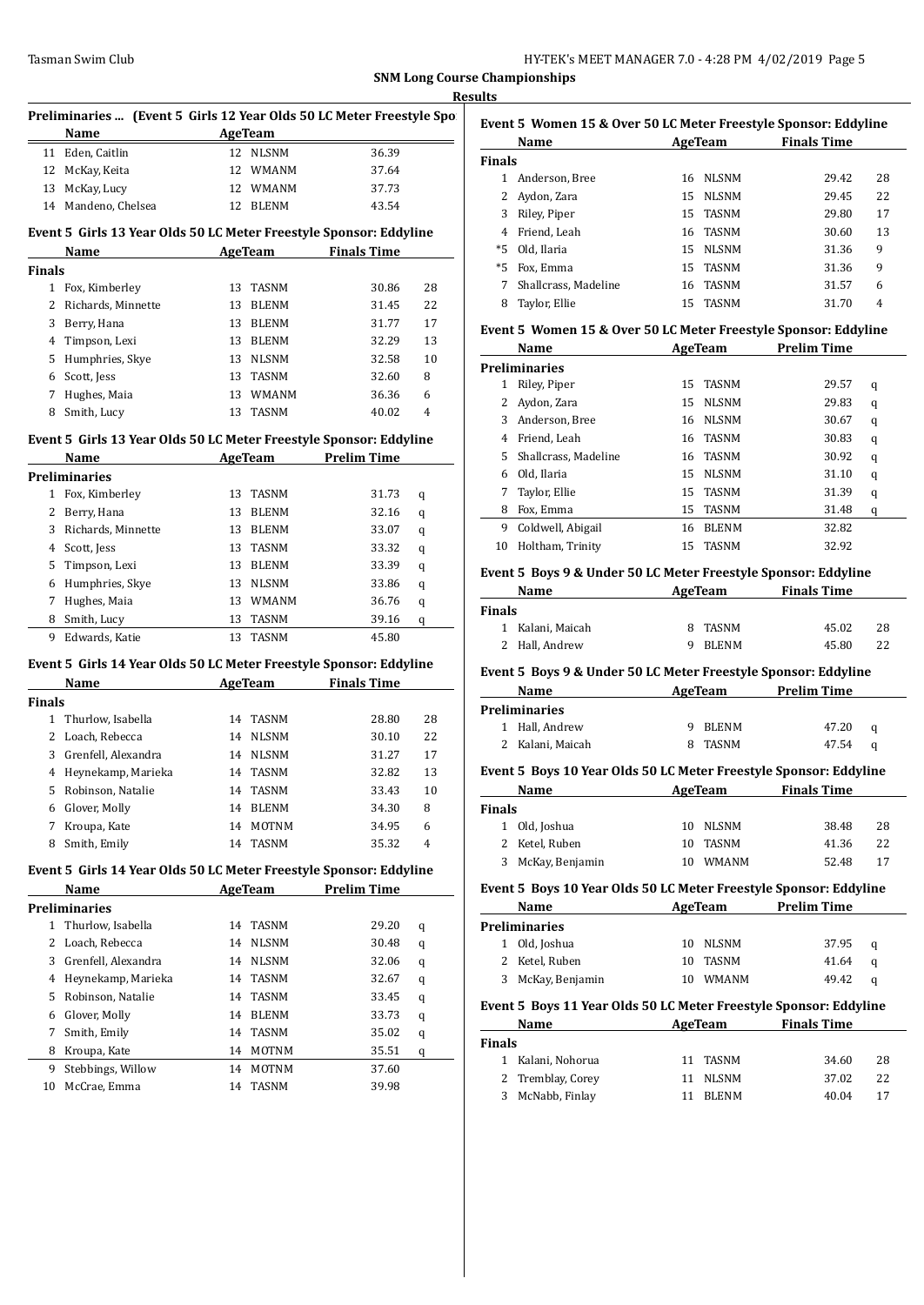|               | Event 5 Boys 11 Year Olds 50 LC Meter Freestyle Sponsor: Eddyline         |         |                            |                     |    |
|---------------|---------------------------------------------------------------------------|---------|----------------------------|---------------------|----|
|               | Name                                                                      | AgeTeam |                            | <b>Prelim Time</b>  |    |
|               | Preliminaries                                                             |         |                            |                     |    |
|               | 1 Kalani, Nohorua                                                         |         | 11 TASNM                   | 36.77               | q  |
|               | 2 Tremblay, Corey                                                         |         | 11 NLSNM                   | 37.64               | q  |
|               | 3 McNabb, Finlay                                                          |         | 11 BLENM                   | 38.42               | q  |
|               | --- Alford, Will                                                          |         | 11 NLSNM                   | DQ                  |    |
|               | --- Smith, Carter                                                         |         | 11 TASNM                   | <b>SCR</b>          |    |
|               | Event 5 Boys 12 Year Olds 50 LC Meter Freestyle Sponsor: Eddyline         |         |                            |                     |    |
|               | Name                                                                      |         | <b>AgeTeam</b>             | <b>Finals Time</b>  |    |
| Finals        |                                                                           |         |                            |                     |    |
|               | 1 Marsh, Ryan                                                             |         | 12 BLENM                   | 29.54               | 28 |
| 2             | Seymour, William                                                          |         | 12 TASNM                   | 30.92               | 22 |
| 3             | Barton, Adam                                                              |         | 12 NLSNM                   | 33.08               | 17 |
|               | 4 Towler, Luc                                                             |         | 12 TASNM                   | 34.70               | 13 |
|               | 5 McNabb, Lachlan                                                         |         | 12 BLENM                   | 36.76               | 10 |
|               | 6 Swain, Edward                                                           |         | 12 TASNM                   | 40.16               | 8  |
|               | 7 Hall, Matthew                                                           |         | 12 BLENM                   | 42.61               | 6  |
|               | Event 5 Boys 12 Year Olds 50 LC Meter Freestyle Sponsor: Eddyline         |         |                            |                     |    |
|               | Name                                                                      |         | AgeTeam                    | <b>Prelim Time</b>  |    |
|               | <b>Preliminaries</b>                                                      |         |                            |                     |    |
|               | 1 Marsh, Ryan                                                             |         | 12 BLENM                   | 29.70               | q  |
| $\mathbf{2}$  | Seymour, William                                                          |         | 12 TASNM                   | 30.20               | q  |
|               | 3 Barton, Adam                                                            |         | 12 NLSNM                   | 33.54               | q  |
|               | 4 Towler, Luc                                                             |         | 12 TASNM                   | 34.86               | q  |
|               | 5 McNabb, Lachlan                                                         |         | 12 BLENM                   | 36.45               | q  |
|               | 6 Swain, Edward                                                           | 12      | TASNM                      | 37.32               | q  |
| 7             | Berry, Kurt                                                               |         | 12 GRMCB                   | 37.60               | q  |
| 8             | Hall, Matthew                                                             | 12      | BLENM                      | 39.44               | q  |
|               | Event 5 Boys 13 Year Olds 50 LC Meter Freestyle Sponsor: Eddyline         |         |                            |                     |    |
|               | Name                                                                      |         | <b>Example 2.5 AgeTeam</b> | <b>Finals Time</b>  |    |
| <b>Finals</b> |                                                                           |         |                            |                     |    |
|               | 1 Jones, Yegor                                                            |         | 13 NLSNM                   | 29.20               | 28 |
|               | 2 Peacock, Mathew                                                         |         | 13 NLSNM                   | 30.51               | 22 |
| 3             | Douglas, Caleb                                                            | 13      | <b>TASNM</b>               | 32.02               | 17 |
|               | 4 Verran, Joel                                                            | 13      | <b>BLENM</b>               | 33.10               | 13 |
|               | Event 5 Boys 13 Year Olds 50 LC Meter Freestyle Sponsor: Eddyline         |         |                            |                     |    |
|               | Name                                                                      |         | AgeTeam                    | <b>Prelim Time</b>  |    |
|               | <b>Preliminaries</b>                                                      |         |                            |                     |    |
|               | 1 Jones, Yegor                                                            |         | 13 NLSNM                   | 29.54               | q  |
|               | 2 Peacock, Mathew                                                         | 13      | NLSNM                      | 31.32               | q  |
| 3             | Douglas, Caleb                                                            |         | 13 TASNM                   | 33.10               | q  |
|               | 4 Verran, Joel                                                            | 13      | <b>BLENM</b>               | 34.67               | q  |
|               |                                                                           |         |                            |                     |    |
|               | Event 5 Boys 14 Year Olds 50 LC Meter Freestyle Sponsor: Eddyline<br>Name |         |                            | AgeTeam Finals Time |    |
| <b>Finals</b> |                                                                           |         |                            |                     |    |
|               | 1 Mandeno, Ollie                                                          |         | 14 BLENM                   | 30.13               | 28 |
|               | 2 Eden, Connor                                                            |         | 14 NLSNM                   | 31.48               | 22 |
|               | 3 Myers, Alex                                                             |         | 14 TASNM                   | 32.42               | 17 |
|               | 4 Loza, Ollie                                                             | 14      | <b>BLENM</b>               | 33.82               | 13 |
|               |                                                                           |         |                            |                     |    |
|               | Event 5 Boys 14 Year Olds 50 LC Meter Freestyle Sponsor: Eddyline<br>Name |         |                            | AgeTeam Prelim Time |    |
|               | Preliminaries                                                             |         |                            |                     |    |
| $\mathbf{1}$  | Mandeno, Ollie                                                            |         | 14 BLENM                   | 30.14               | q  |
| 2             | Eden, Connor                                                              | 14      | NLSNM                      | 32.02               | q  |
| 3             | Myers, Alex                                                               |         | 14 TASNM                   | 32.36               | q  |
|               |                                                                           |         |                            |                     |    |

|               | 4 Loza, Ollie                                                                |    | 14 BLENM             | 33.42              | q      |
|---------------|------------------------------------------------------------------------------|----|----------------------|--------------------|--------|
|               | Event 5 Men 15 & Over 50 LC Meter Freestyle Sponsor: Eddyline                |    |                      |                    |        |
|               | Name                                                                         |    | AgeTeam              | <b>Finals Time</b> |        |
| <b>Finals</b> |                                                                              |    |                      |                    |        |
|               | 1 Amyes, Joshua                                                              |    | 15 TASNM             | 26.13              | 28     |
|               | 2 Heynekamp, Moab                                                            | 16 | <b>TASNM</b>         | 26.89              | 22     |
|               | 3 Glover, George                                                             |    | 16 BLENM             | 27.76              | 17     |
|               | 4 Kepess, Bendi                                                              |    | 16 TASNM             | 28.02              | 13     |
|               | 5 Swan, Alec                                                                 |    | 15 TASNM             | 28.26              | 10     |
|               | 6 Drummond, Fergus                                                           |    | 15 TASNM             | 28.67              | 8      |
|               | 7 Lile, Reuben                                                               | 15 | <b>NLSNM</b>         | 28.80              | 6      |
|               | 8 Berry, Kaito                                                               | 17 | <b>BLENM</b>         | 29.82              | 4      |
|               | Event 5 Men 15 & Over 50 LC Meter Freestyle Sponsor: Eddyline                |    |                      |                    |        |
|               | Name                                                                         |    | <b>AgeTeam</b>       | <b>Prelim Time</b> |        |
|               | <b>Preliminaries</b>                                                         |    |                      |                    |        |
|               | 1 Amyes, Joshua                                                              |    | 15 TASNM             | 26.20              | q      |
|               | 2 Heynekamp, Moab                                                            |    | 16 TASNM             | 26.95              |        |
|               |                                                                              |    |                      | 27.29              | q      |
|               | 3 Glover, George                                                             |    | 16 BLENM             |                    | q      |
|               | 4 Swan, Alec                                                                 |    | 15 TASNM             | 28.20              | q      |
|               | 5 Kepess, Bendi                                                              |    | 16 TASNM             | 28.54              | q      |
|               | 6 Drummond, Fergus                                                           | 15 | TASNM                | 28.70              | q      |
| 7             | Berry, Kaito                                                                 |    | 17 BLENM             | 28.75              | q      |
|               | 8 Lile, Reuben                                                               |    | 15 NLSNM             | 28.80              | q      |
|               | *9 Marshall, Jaxon                                                           | 15 | <b>TASNM</b>         | 28.86              |        |
|               | *9 Boyes, Bryn                                                               | 17 | <b>MOTNM</b>         | 28.86              |        |
|               | *9 Bayley, Oxford                                                            |    | 15 NLSNM             | 28.86              |        |
|               | <b>Swim-Off Required</b>                                                     |    |                      |                    |        |
|               | 12 Northage, Jacob                                                           |    | 17 NLSNM             | 29.02              |        |
| 13            | Hall, Nic                                                                    |    | 15 NLSNM             | 29.14              |        |
|               | 14 Loza, Thomas                                                              |    | 16 BLENM             | 29.70              |        |
|               | 15 Martin, Ethan                                                             |    | 16 MOTNM             | 30.76              |        |
|               | 16 Bugler, Jack                                                              |    | 16 BLENM             | 30.98              |        |
|               | --- Radzik, Agost                                                            |    | 16 BLENM             | DQ                 |        |
|               |                                                                              |    |                      |                    |        |
|               | Event 6 Girls 10 Year Olds 200 LC Meter Backstroke Sponsor: Eddyline         |    |                      |                    |        |
|               | Name                                                                         |    | <b>AgeTeam</b>       | <b>Finals Time</b> |        |
| $\mathbf{1}$  | Seymour, Madeline                                                            |    | 10 TASNM             | 3:41.78            | 28     |
|               | 2 Goomes, Rosie                                                              |    | 10 NLSNM             | 3:51.57            | 22     |
| ---           | Kenyon, Zarriah                                                              | 10 | TASNM                | DQ                 |        |
|               |                                                                              |    |                      |                    |        |
|               | Stocker, Harmony                                                             | 10 | <b>TASNM</b>         | <b>SCR</b>         |        |
|               | Event 6 Boys 10 Year Olds 200 LC Meter Backstroke Sponsor: Eddyline          |    |                      |                    |        |
|               | <b>Name</b>                                                                  |    | <b>AgeTeam</b>       | <b>Finals Time</b> |        |
|               | 1 Bennett, Aidan                                                             |    | 10 BLENM             | 4:01.65            | 28     |
|               | Event 7 Girls 11 Year Olds 200 LC Meter Backstroke Sponsor: Eddyline         |    |                      |                    |        |
|               | <b>Name</b>                                                                  |    | AgeTeam              | <b>Finals Time</b> |        |
| <b>Finals</b> |                                                                              |    |                      |                    |        |
|               | 1 Myers, Rubina                                                              |    | 11 TASNM             | 3:11.99            | 28     |
|               | 2 Grenfell, Annabel                                                          |    | 11 NLSNM             | 3:15.47            | 22     |
|               |                                                                              |    | 11 NLSNM             | 3:16.26            | 17     |
|               | 3 Cain-Townley, Mia                                                          |    |                      |                    |        |
|               | 4 Hughes, Jade                                                               |    | 11 WMANM             | 3:32.33            | 13     |
|               | 5 Pahl, Sophie                                                               |    | 11 TASNM<br>11 WMANM | 3:56.93            |        |
|               | --- Krahagen, Charlotte                                                      |    |                      | DQ                 |        |
|               | Event 7 Girls 11 Year Olds 200 LC Meter Backstroke Sponsor: Eddyline<br>Name |    |                      |                    |        |
|               | <b>Preliminaries</b>                                                         |    | AgeTeam              | <b>Prelim Time</b> | 10     |
|               |                                                                              | 11 | TASNM                | 3:12.81            |        |
|               | 1 Myers, Rubina<br>2 Cain-Townley, Mia                                       |    | 11 NLSNM             | 3:25.35            | q<br>q |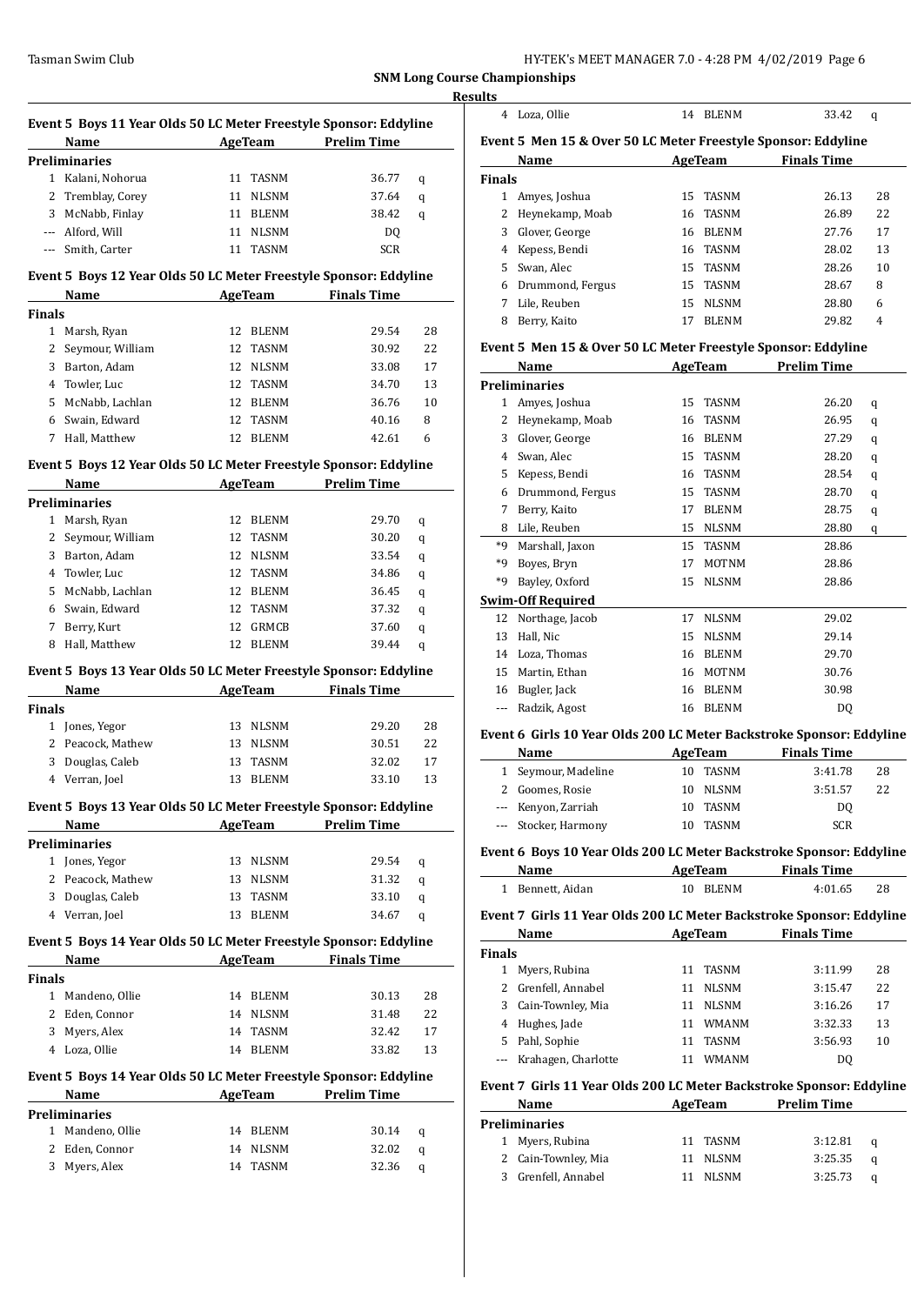|                          |                                                                      |                      |                     |    | Results       |                       |
|--------------------------|----------------------------------------------------------------------|----------------------|---------------------|----|---------------|-----------------------|
|                          | Preliminaries  (Event 7 Girls 11 Year Olds 200 LC Meter Backstroke ! |                      |                     |    |               | 3 Thomas, S           |
|                          | Name                                                                 | <b>AgeTeam</b>       | <b>Prelim Time</b>  |    | $4^{\circ}$   | Goomes, M             |
|                          | 4 Krahagen, Charlotte                                                | 11 WMANM             | 3:29.51             | q  |               | 5 Coldwell, a         |
|                          | 5 Hughes, Jade                                                       | 11 WMANM             | 3:33.42             | q  |               |                       |
|                          | 6 Pahl, Sophie                                                       | 11 TASNM             | 4:00.93             | q  |               | <b>Event 7 Wome</b>   |
|                          | --- Chadderton, Emily                                                | 11 NLSNM             | DQ                  |    |               | Name                  |
|                          |                                                                      |                      |                     |    |               | <b>Preliminaries</b>  |
|                          | Event 7 Girls 12 Year Olds 200 LC Meter Backstroke Sponsor: Eddyline |                      |                     |    |               | 1 Anderson,           |
|                          | Name                                                                 | <b>AgeTeam</b>       | <b>Finals Time</b>  |    | $\mathbf{2}$  | Thomas, S             |
| <b>Finals</b>            |                                                                      |                      |                     |    | 3             | Shallcrass            |
|                          | 1 Marshall, Alexandra                                                | 12 TASNM             | 2:53.77             | 28 |               | 4 Goomes, M           |
|                          | 2 Hall, Lilly                                                        | 12 NLSNM             | 3:01.37             | 22 |               | 5 Coldwell, a         |
|                          | 3 Heynekamp, Micaya                                                  | 12 TASNM             | 3:05.23             | 17 |               | Event 7 Boys 1        |
|                          | 4 Busby, Genevieve                                                   | 12 TASNM             | 3:15.62             | 13 |               | Name                  |
|                          | Event 7 Girls 12 Year Olds 200 LC Meter Backstroke Sponsor: Eddyline |                      |                     |    | <b>Finals</b> |                       |
|                          | Name                                                                 | <b>AgeTeam</b>       | <b>Prelim Time</b>  |    |               | 1 McNabb, F           |
|                          | <b>Preliminaries</b>                                                 |                      |                     |    |               | Event 7 Boys 1        |
|                          | 1 Marshall, Alexandra                                                | 12 TASNM             | 2:59.25             | q  |               |                       |
|                          | 2 Hall, Lilly                                                        | 12 NLSNM             | 3:00.76             | q  |               | Name                  |
|                          | 3 Heynekamp, Micaya                                                  | 12 TASNM             | 3:07.24             | q  |               | <b>Preliminaries</b>  |
|                          | 4 Busby, Genevieve                                                   | 12 TASNM             | 3:21.13             | q  |               | 1 McNabb, F           |
| $\overline{\phantom{a}}$ | Berriman, Saffron                                                    | 12 TASNM             | <b>DQ</b>           |    |               | Event 7 Boys 1        |
|                          |                                                                      |                      |                     |    |               | Name                  |
|                          | Event 7 Girls 13 Year Olds 200 LC Meter Backstroke Sponsor: Eddyline |                      |                     |    | <b>Finals</b> |                       |
|                          | Name<br><u> 1990 - Johann Barbara, p</u> enis                        | <b>AgeTeam</b>       | <b>Finals Time</b>  |    |               | 1 Seymour,            |
| <b>Finals</b>            |                                                                      |                      |                     |    |               | 2 McAuley, J          |
|                          | 1 Fox, Kimberley                                                     | 13 TASNM             | 2:56.76             | 28 | 3             | Towler, Lu            |
|                          | 2 McKay, Hollie                                                      | 13 WMANM             | 3:02.97             | 22 |               | Traut, Luc            |
|                          | 3 Scott, Jess                                                        | 13 TASNM             | 3:10.94             | 17 |               |                       |
|                          | 4 Alexander, Caitlin                                                 | 13 TASNM             | 3:14.18             | 13 |               | <b>Event 7 Boys 1</b> |
|                          | 5 Hughes, Maia                                                       | 13 WMANM             | 3:35.99             | 10 |               | Name                  |
|                          | 6 Edwards, Katie                                                     | 13 TASNM             | 3:47.84             | 8  |               | <b>Preliminaries</b>  |
|                          | Event 7 Girls 13 Year Olds 200 LC Meter Backstroke Sponsor: Eddyline |                      |                     |    |               | 1 McAuley, J          |
|                          | Name                                                                 |                      | AgeTeam Prelim Time |    | $\mathbf{2}$  | Seymour,              |
|                          | <b>Preliminaries</b>                                                 |                      |                     |    |               | 3 Traut, Luc          |
|                          | 1 Fox, Kimberley                                                     | 13 TASNM             | 2:57.83             | q  | 4             | Towler, Lu            |
|                          | 2 McKay, Hollie                                                      | 13 WMANM             | 3:05.84             | q  | ---           | McNabb, L             |
|                          | 3 Scott, Jess                                                        | 13 TASNM             | 3:15.23             | q  | ---           | Swain, Edv            |
|                          | 4 Alexander, Caitlin                                                 | 13 TASNM             | 3:17.51             | q  |               | <b>Event 7 Boys 1</b> |
| 5                        | Hughes, Maia                                                         | 13 WMANM             | 3:41.07             | q  |               | Name                  |
|                          | 6 Edwards, Katie                                                     | 13 TASNM             | 3:57.61             | q  | <b>Finals</b> |                       |
|                          |                                                                      |                      |                     |    |               | 1 Mandeno,            |
|                          | Event 7 Girls 14 Year Olds 200 LC Meter Backstroke Sponsor: Eddyline |                      |                     |    |               | 2 Eden, Con           |
|                          | Name                                                                 | AgeTeam              | <b>Finals Time</b>  |    |               |                       |
| <b>Finals</b>            |                                                                      |                      |                     |    |               | <b>Event 7 Boys 1</b> |
|                          | 1 Harman, Samantha                                                   | 14 TASNM             | 2:41.48             | 28 |               | Name                  |
|                          | 2 Heynekamp, Marieka<br>3 Stebbings, Willow                          | 14 TASNM<br>14 MOTNM | 2:58.64             | 22 |               | <b>Preliminaries</b>  |
|                          |                                                                      |                      | 3:20.97             | 17 |               | 1 Mandeno,            |
|                          | Event 7 Girls 14 Year Olds 200 LC Meter Backstroke Sponsor: Eddyline |                      |                     |    |               | 2 Eden, Con           |
|                          | Name<br><u>and the state of the state</u>                            |                      | AgeTeam Prelim Time |    |               | Event 7 Men 1         |
|                          | <b>Preliminaries</b>                                                 |                      |                     |    |               | Name                  |
|                          | 1 Harman, Samantha                                                   | 14 TASNM             | 2:47.46             | q  | <b>Finals</b> |                       |
|                          | 2 Heynekamp, Marieka                                                 | 14 TASNM             | 2:59.19             | q  |               | 1 Amyes, Jos          |
|                          | 3 Stebbings, Willow                                                  | 14 MOTNM             | 3:19.53             | q  |               | 2 Heynekam            |
|                          |                                                                      |                      |                     |    | 3             | Marshall,             |
|                          | Event 7 Women 15 & Over 200 LC Meter Backstroke Sponsor: Eddyline    |                      |                     |    |               |                       |
|                          | Name                                                                 | <b>AgeTeam</b>       | <b>Finals Time</b>  |    |               |                       |
| <b>Finals</b>            |                                                                      |                      |                     |    |               |                       |
|                          | 1 Anderson, Bree                                                     | 16 NLSNM             | 2:35.09             | 28 |               |                       |
|                          | 2 Shallcrass, Madeline                                               | 16 TASNM             | 2:41.58             | 22 |               |                       |

|               | 3 Thomas, Sierra                                                            | 15 TASNM             | 2:44.64                              | 17       |
|---------------|-----------------------------------------------------------------------------|----------------------|--------------------------------------|----------|
|               | 4 Goomes, Maggie                                                            | 15 NLSNM             | 2:52.10                              | 13       |
|               | 5 Coldwell, Abigail                                                         | 16 BLENM             | 3:04.41                              | 10       |
|               | Event 7 Women 15 & Over 200 LC Meter Backstroke Sponsor: Eddyline           |                      |                                      |          |
|               | Name                                                                        |                      | <b>Example 2 AgeTeam</b> Prelim Time |          |
|               | <b>Preliminaries</b>                                                        |                      |                                      |          |
|               | 1 Anderson, Bree                                                            | 16 NLSNM             | 2:37.54                              | q        |
|               | 2 Thomas, Sierra                                                            | 15 TASNM             | 2:43.34                              | q        |
|               | 3 Shallcrass, Madeline                                                      | 16 TASNM             | 2:44.49                              | q        |
|               | 4 Goomes, Maggie                                                            | 15 NLSNM             | 2:47.87                              | q        |
|               | 5 Coldwell, Abigail                                                         | 16 BLENM             | 2:55.57                              | q        |
|               | Event 7 Boys 11 Year Olds 200 LC Meter Backstroke Sponsor: Eddyline         |                      |                                      |          |
|               | Name AgeTeam Finals Time                                                    |                      |                                      |          |
| <b>Finals</b> |                                                                             |                      |                                      |          |
|               | 1 McNabb, Finlay                                                            | 11 BLENM             | 3:36.35                              | 28       |
|               | Event 7 Boys 11 Year Olds 200 LC Meter Backstroke Sponsor: Eddyline         |                      |                                      |          |
|               | Name AgeTeam Prelim Time                                                    |                      |                                      |          |
|               | <b>Preliminaries</b>                                                        |                      |                                      |          |
|               | 1 McNabb, Finlay                                                            | 11 BLENM             | 3:32.71                              | q        |
|               | Event 7 Boys 12 Year Olds 200 LC Meter Backstroke Sponsor: Eddyline         |                      |                                      |          |
|               | Name AgeTeam Finals Time                                                    |                      |                                      |          |
| <b>Finals</b> |                                                                             |                      |                                      |          |
|               | 1 Seymour, William                                                          | 12 TASNM             | 3:00.48                              | 28       |
|               | 2 McAuley, Jobe                                                             | 12 TASNM             | 3:04.13                              | 22       |
|               | 3 Towler, Luc                                                               | 12 TASNM             | 3:19.94                              | 17       |
|               | --- Traut, Lucca                                                            | 12 TASNM             | DQ                                   |          |
|               | Event 7 Boys 12 Year Olds 200 LC Meter Backstroke Sponsor: Eddyline         |                      |                                      |          |
|               | <b>Example 21 AgeTeam</b> Prelim Time<br>Name                               |                      |                                      |          |
|               |                                                                             |                      |                                      |          |
|               | <b>Preliminaries</b>                                                        |                      |                                      |          |
|               | 1 McAuley, Jobe                                                             | 12 TASNM             | 3:04.38                              | q        |
|               | 2 Seymour, William                                                          | 12 TASNM             | 3:06.69                              | q        |
|               | 3 Traut, Lucca                                                              | 12 TASNM             | 3:13.57                              | q        |
|               | 4 Towler, Luc                                                               | 12 TASNM             | 3:27.85                              | q        |
|               |                                                                             | 12 BLENM             |                                      |          |
| ---           | --- McNabb, Lachlan<br>Swain, Edward                                        | 12 TASNM             | DQ<br>DQ                             |          |
|               |                                                                             |                      |                                      |          |
|               | Event 7 Boys 14 Year Olds 200 LC Meter Backstroke Sponsor: Eddyline         |                      | <b>Finals Time</b>                   |          |
| <b>Finals</b> |                                                                             | AgeTeam              |                                      |          |
|               | 1 Mandeno, Ollie                                                            | 14 BLENM             | 2:48.11                              | 28       |
|               | 2 Eden, Connor                                                              | 14 NLSNM             | 2:56.73                              | 22       |
|               |                                                                             |                      |                                      |          |
|               | Event 7 Boys 14 Year Olds 200 LC Meter Backstroke Sponsor: Eddyline<br>Name |                      | <b>Example 2 AgeTeam</b> Prelim Time |          |
|               | <b>Preliminaries</b>                                                        |                      |                                      |          |
|               | 1 Mandeno, Ollie                                                            | 14 BLENM             | 2:51.24                              | q        |
|               | 2 Eden, Connor                                                              | 14 NLSNM             | 2:56.90                              | q        |
|               |                                                                             |                      |                                      |          |
|               | Event 7 Men 15 & Over 200 LC Meter Backstroke Sponsor: Eddyline             |                      |                                      |          |
|               | Name                                                                        |                      | AgeTeam Finals Time                  |          |
| Finals        |                                                                             |                      |                                      |          |
|               | 1 Amyes, Joshua                                                             | 15 TASNM             | 2:22.21                              | 28       |
|               | 2 Heynekamp, Moab<br>3 Marshall, Jaxon                                      | 16 TASNM<br>15 TASNM | 2:25.72<br>2:29.40                   | 22<br>17 |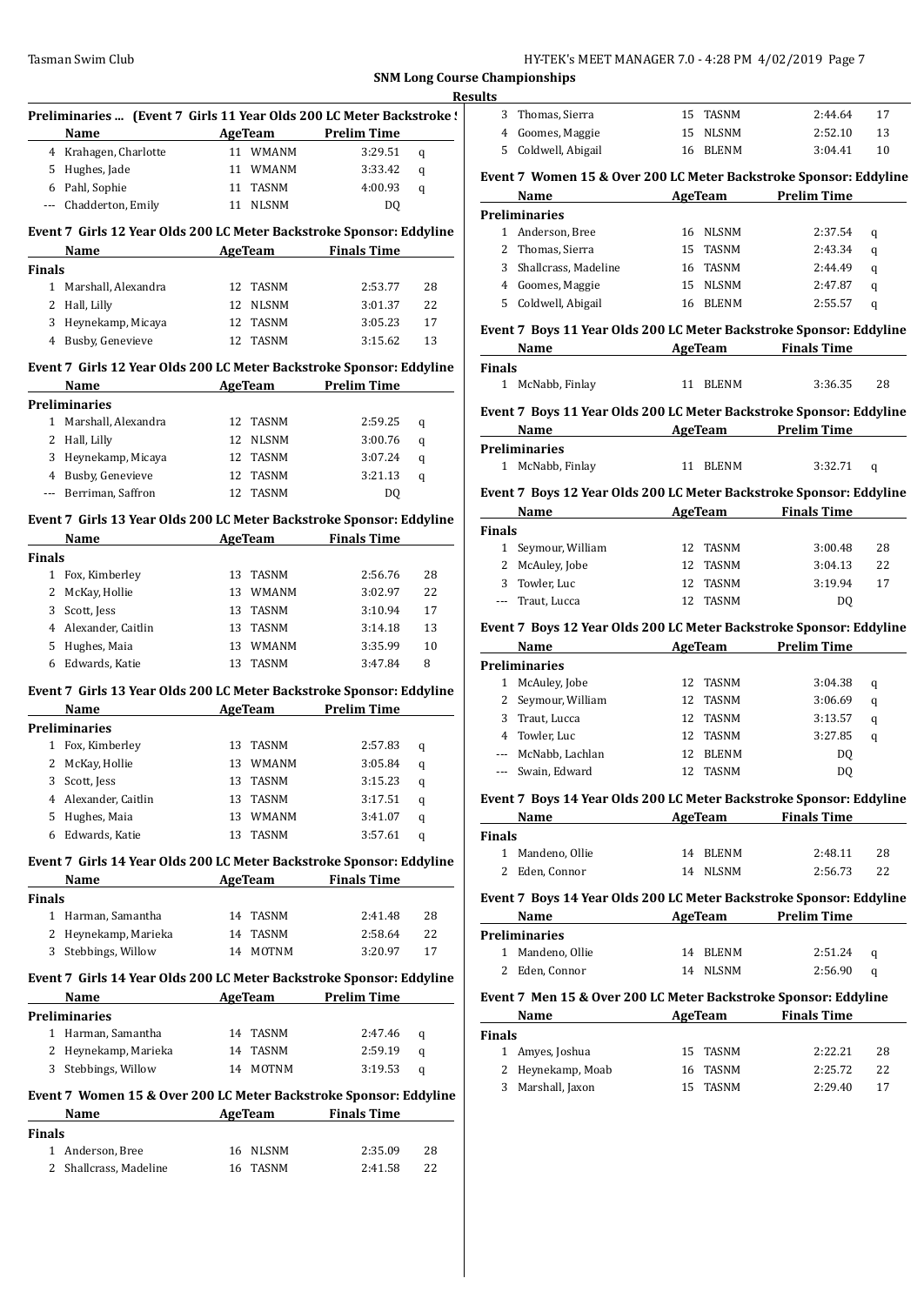**SNM Long Course Resu** 

|               | Event 7 Men 15 & Over 200 LC Meter Backstroke Sponsor: Eddyline             |    |                          |                                       |         |
|---------------|-----------------------------------------------------------------------------|----|--------------------------|---------------------------------------|---------|
|               | Name<br>Preliminaries                                                       |    | <b>AgeTeam</b>           | <b>Prelim Time</b>                    |         |
|               | 1 Amyes, Joshua                                                             |    | 15 TASNM                 | 2:29.22                               | q       |
|               | 2 Heynekamp, Moab                                                           | 16 | TASNM                    | 2:31.52                               | q       |
|               | 3 Marshall, Jaxon                                                           | 15 | <b>TASNM</b>             | 2:37.55                               | q       |
|               |                                                                             |    |                          |                                       |         |
|               | Event 8 Girls 11 Year Olds 100 LC Meter Butterfly Sponsor: Eddyline<br>Name |    | <b>AgeTeam</b>           | <b>Finals Time</b>                    |         |
| <b>Finals</b> |                                                                             |    |                          |                                       |         |
|               | 1 Grenfell, Annabel                                                         |    | 11 NLSNM                 | 1:33.76                               | 28      |
|               | 2 Hughes, Jade                                                              |    | 11 WMANM                 | 1:37.14                               | 22      |
| 3             | Myers, Rubina                                                               |    | 11 TASNM                 | 1:38.43                               | 17      |
|               | 4 Lovell, Jessica                                                           | 11 | <b>BLENM</b>             | 1:43.14                               | 13      |
|               |                                                                             |    |                          |                                       |         |
|               | Event 8 Girls 11 Year Olds 100 LC Meter Butterfly Sponsor: Eddyline<br>Name |    |                          | AgeTeam Prelim Time                   |         |
|               | <b>Preliminaries</b>                                                        |    |                          |                                       |         |
|               | 1 Grenfell, Annabel                                                         |    | 11 NLSNM                 | 1:39.13                               | q       |
|               | 2 Myers, Rubina                                                             |    | 11 TASNM                 | 1:41.12                               | q       |
|               | 3 Hughes, Jade                                                              |    | 11 WMANM                 | 1:43.56                               |         |
|               | 4 Lovell, Jessica                                                           | 11 | BLENM                    | 1:51.36                               | q<br>q  |
|               |                                                                             |    |                          |                                       |         |
|               | Event 8 Girls 12 Year Olds 100 LC Meter Butterfly Sponsor: Eddyline<br>Name |    |                          | AgeTeam Finals Time                   |         |
| <b>Finals</b> |                                                                             |    |                          |                                       |         |
|               | 1 Wilson, Samantha                                                          |    | 12 TASNM                 | 1:16.67                               | 28      |
|               | 2 Swan, Brooke                                                              |    | 12 TASNM                 | 1:19.40                               | 22      |
|               | 3 Bradley, Loretta                                                          |    | 12 TASNM                 | 1:30.11                               | 17      |
|               |                                                                             |    | 12 TASNM                 | 1:35.94                               | 13      |
|               | 4 Gardiner, Mia                                                             |    |                          |                                       |         |
| 5             | Molnar, Sophia<br>6 Ruane, Emer                                             | 12 | 12 NLSNM<br><b>TASNM</b> | 1:36.29<br>1:39.56                    | 10<br>8 |
|               |                                                                             |    |                          |                                       |         |
|               | Event 8 Girls 12 Year Olds 100 LC Meter Butterfly Sponsor: Eddyline         |    |                          |                                       |         |
|               | Name                                                                        |    |                          | <b>Example 21 AgeTeam</b> Prelim Time |         |
|               | Preliminaries<br>1 Wilson, Samantha                                         |    | 12 TASNM                 | 1:14.99                               |         |
|               | 2 Swan, Brooke                                                              | 12 | TASNM                    |                                       | q       |
|               |                                                                             |    |                          | 1:19.28                               | q       |
|               | 3 Bradley, Loretta                                                          | 12 | <b>TASNM</b>             | 1:33.13                               | q       |
|               | 4 Gardiner, Mia                                                             | 12 | <b>TASNM</b>             | 1:36.18                               | q       |
|               | 5 Ruane, Emer                                                               |    | 12 TASNM                 | 1:40.25                               | q       |
|               | 6 Molnar, Sophia                                                            | 12 | <b>NLSNM</b>             | 1:41.38                               | q       |
| $---$         | Mandeno, Chelsea                                                            | 12 | <b>BLENM</b>             | DQ                                    |         |
|               | Event 8 Girls 13 Year Olds 100 LC Meter Butterfly Sponsor: Eddyline         |    |                          |                                       |         |
|               | Name                                                                        |    |                          | <b>Example 21 AgeTeam</b> Prelim Time |         |
|               | Preliminaries                                                               |    |                          |                                       |         |
|               | 1 Berry, Hana                                                               | 13 | BLENM                    | 1:22.27                               | q       |
|               | Event 8 Girls 14 Year Olds 100 LC Meter Butterfly Sponsor: Eddyline         |    |                          |                                       |         |
|               | Name                                                                        |    |                          | <b>Example 2 AgeTeam</b> Finals Time  |         |
| Finals        |                                                                             |    |                          |                                       |         |
|               | 1 Loach, Rebecca                                                            |    | 14 NLSNM                 | 1:16.20                               | 28      |
|               | 2 Bradley, Caitlin                                                          | 14 | TASNM                    | 1:25.72                               | 22      |
|               | 3 Smith, Emily                                                              | 14 | TASNM                    | 1:30.69                               | 17      |
|               | 4 Kroupa, Kate                                                              | 14 | <b>MOTNM</b>             | 1:39.51                               | 13      |
|               | Event 8 Girls 14 Year Olds 100 LC Meter Butterfly Sponsor: Eddyline         |    |                          |                                       |         |
|               | Name                                                                        |    | <b>AgeTeam</b>           | <b>Prelim Time</b>                    |         |
|               | Preliminaries                                                               |    |                          |                                       |         |
| 1             | Loach, Rebecca                                                              |    | 14 NLSNM                 | 1:19.26                               | q       |
| 2             | Bradley, Caitlin                                                            | 14 | TASNM                    | 1:26.57                               | q       |
|               |                                                                             |    |                          |                                       |         |

|                | Championships                                                                                                                |    |                               |                                        |    |
|----------------|------------------------------------------------------------------------------------------------------------------------------|----|-------------------------------|----------------------------------------|----|
| ılts           |                                                                                                                              |    |                               |                                        |    |
| 3              | Smith, Emily                                                                                                                 |    | 14 TASNM                      | 1:31.38                                | q  |
|                | 4 Kroupa, Kate                                                                                                               | 14 | MOTNM                         | 1:41.52                                | q  |
|                |                                                                                                                              |    |                               |                                        |    |
|                | Event 8 Women 15 & Over 100 LC Meter Butterfly Sponsor: Eddyline                                                             |    |                               |                                        |    |
|                | Name<br><u> 1990 - Johann Barbara, politik eta politik eta politik eta politik eta politik eta politik eta politik eta p</u> |    |                               | AgeTeam Finals Time                    |    |
| <b>Finals</b>  |                                                                                                                              |    |                               |                                        |    |
|                | 1 Riley, Piper                                                                                                               |    | 15 TASNM                      | 1:11.69                                | 28 |
|                | 2 Fox, Emma                                                                                                                  |    | 15 TASNM                      | 1:15.07                                | 22 |
|                | 3 Friend, Leah                                                                                                               |    | 16 TASNM                      | 1:15.12                                | 17 |
|                | 4 Alexander, Sophie                                                                                                          |    | 15 TASNM                      | 1:16.24                                | 13 |
|                | 5 Taylor, Ellie                                                                                                              |    | 15 TASNM                      | 1:23.40                                | 10 |
|                | Event 8 Women 15 & Over 100 LC Meter Butterfly Sponsor: Eddyline                                                             |    |                               |                                        |    |
|                | Name                                                                                                                         |    | AgeTeam                       | <b>Prelim Time</b>                     |    |
|                | <b>Preliminaries</b>                                                                                                         |    |                               |                                        |    |
|                | 1 Riley, Piper                                                                                                               |    | 15 TASNM                      | 1:12.48                                | q  |
|                | 2 Alexander, Sophie                                                                                                          |    | 15 TASNM                      | 1:17.02                                | q  |
|                | 3 Friend, Leah                                                                                                               |    | 16 TASNM                      | 1:18.00                                |    |
|                |                                                                                                                              |    |                               |                                        | q  |
|                | 4 Fox, Emma                                                                                                                  |    | 15 TASNM                      | 1:18.52                                | q  |
| 5              | Taylor, Ellie                                                                                                                | 15 | TASNM                         | 1:22.41                                | q  |
|                | Event 8 Boys 12 Year Olds 100 LC Meter Butterfly Sponsor: Eddyline                                                           |    |                               |                                        |    |
|                | Name AgeTeam Finals Time                                                                                                     |    |                               |                                        |    |
| <b>Finals</b>  |                                                                                                                              |    |                               |                                        |    |
|                | 1 Marsh, Ryan                                                                                                                | 12 | BLENM                         | 1:10.70                                | 28 |
| $\overline{2}$ | Towler, Luc                                                                                                                  |    | 12 TASNM                      | 1:42.07                                | 22 |
|                |                                                                                                                              |    |                               |                                        |    |
|                | Event 8 Boys 12 Year Olds 100 LC Meter Butterfly Sponsor: Eddyline                                                           |    |                               |                                        |    |
|                | Name                                                                                                                         |    |                               | <b>Example 2.1 AgeTeam</b> Prelim Time |    |
|                | <b>Preliminaries</b>                                                                                                         |    |                               |                                        |    |
|                | 1 Marsh, Ryan                                                                                                                | 12 | BLENM                         | 1:11.26                                | q  |
|                | 2 Towler, Luc                                                                                                                |    | 12 TASNM                      | 1:43.53                                | q  |
|                |                                                                                                                              |    |                               |                                        |    |
|                | Event 8 Boys 13 Year Olds 100 LC Meter Butterfly Sponsor: Eddyline                                                           |    |                               |                                        |    |
|                | Name                                                                                                                         |    |                               | AgeTeam Finals Time                    |    |
| <b>Finals</b>  |                                                                                                                              |    |                               |                                        |    |
|                | 1 Peacock, Mathew                                                                                                            | 13 | NLSNM                         | 1:17.89                                | 28 |
|                | Event 8 Boys 13 Year Olds 100 LC Meter Butterfly Sponsor: Eddyline                                                           |    |                               |                                        |    |
|                | Name AgeTeam Prelim Time                                                                                                     |    |                               |                                        |    |
|                | Preliminaries                                                                                                                |    |                               |                                        |    |
|                | 1 Peacock, Mathew                                                                                                            | 13 | $\ensuremath{\mathsf{NLSNM}}$ | 1:16.07                                | q  |
|                | --- Douglas, Caleb                                                                                                           | 13 | TASNM                         | DQ                                     |    |
|                | --- Verran, Joel                                                                                                             | 13 | <b>BLENM</b>                  | DQ                                     |    |
|                |                                                                                                                              |    |                               |                                        |    |
|                | Event 8 Boys 14 Year Olds 100 LC Meter Butterfly Sponsor: Eddyline                                                           |    |                               |                                        |    |
|                | Name                                                                                                                         |    | AgeTeam                       | <b>Finals Time</b>                     |    |
| <b>Finals</b>  |                                                                                                                              |    |                               |                                        |    |
| 1              | Mandeno, Ollie                                                                                                               | 14 | BLENM                         | 1:15.48                                | 28 |
|                | 2 Holland, Corban                                                                                                            | 14 | TASNM                         | 1:21.62                                | 22 |
| 3              | Myers, Alex                                                                                                                  | 14 | TASNM                         | 1:25.95                                | 17 |
|                | 4 Loza, Ollie                                                                                                                | 14 | <b>BLENM</b>                  | 1:27.48                                | 13 |
|                |                                                                                                                              |    |                               |                                        |    |
|                | Event 8 Boys 14 Year Olds 100 LC Meter Butterfly Sponsor: Eddyline                                                           |    |                               |                                        |    |
|                |                                                                                                                              |    |                               | <b>Prelim Time</b>                     |    |
|                | Name                                                                                                                         |    | AgeTeam                       |                                        |    |
|                | <b>Preliminaries</b>                                                                                                         |    |                               |                                        |    |
|                | 1 Mandeno, Ollie                                                                                                             | 14 | BLENM                         | 1:15.23                                | q  |
|                | 2 Holland, Corban                                                                                                            | 14 | <b>TASNM</b>                  | 1:20.95                                | q  |
| 3              | Myers, Alex                                                                                                                  | 14 | TASNM                         | 1:28.22                                | q  |
|                | 4 Loza, Ollie                                                                                                                | 14 | BLENM                         | 1:31.85                                | q  |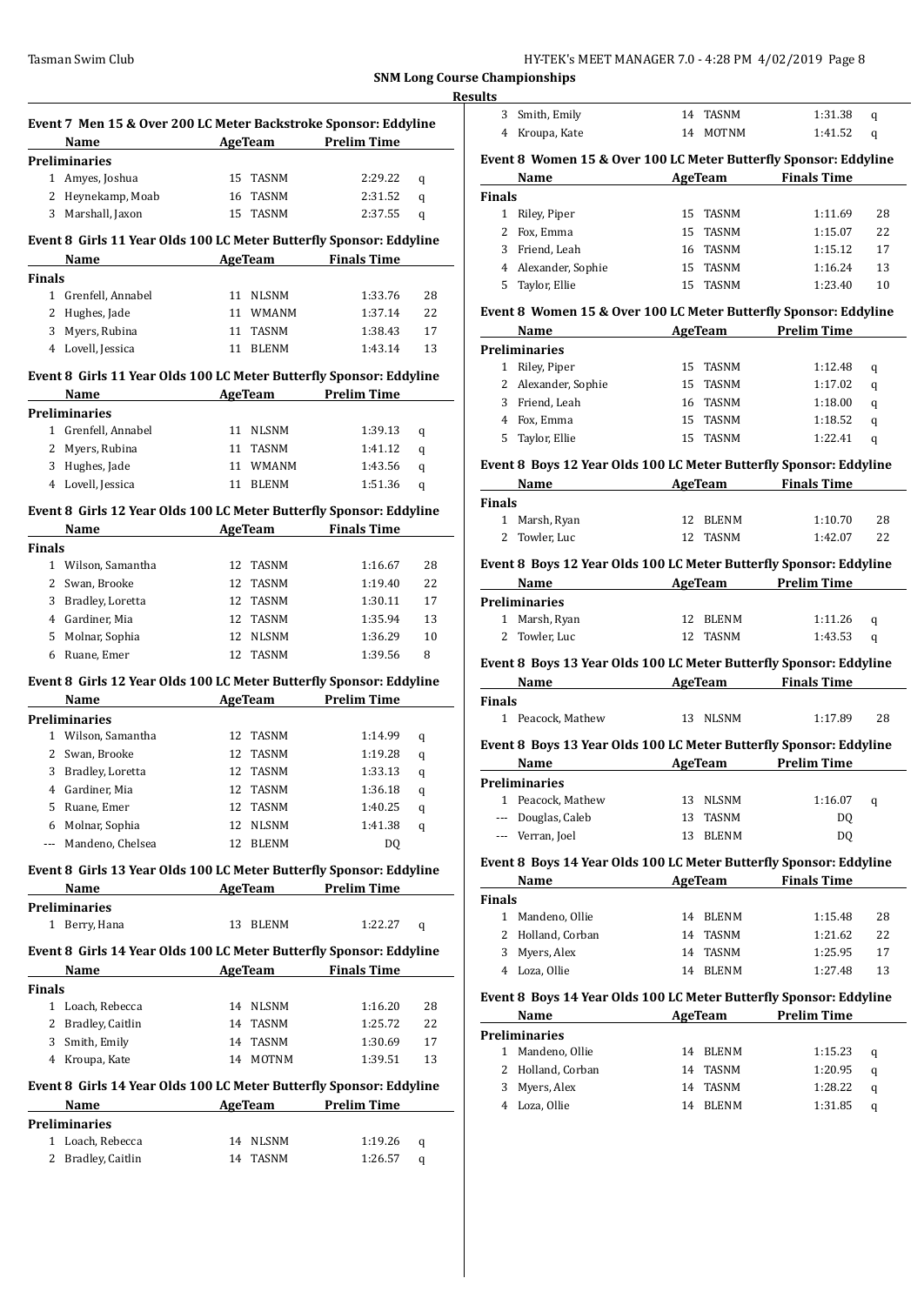**SNM Long Course Championships Results**

 $\equiv$ 

 $\overline{\phantom{a}}$ 

|               | Event 8 Men 15 & Over 100 LC Meter Butterfly Sponsor: Eddyline |    |              |                    |    |
|---------------|----------------------------------------------------------------|----|--------------|--------------------|----|
|               | Name                                                           |    | AgeTeam      | <b>Finals Time</b> |    |
| <b>Finals</b> |                                                                |    |              |                    |    |
| 1             | Amyes, Joshua                                                  | 15 | TASNM        | 1:03.30            | 28 |
| 2             | Heynekamp, Moab                                                | 16 | <b>TASNM</b> | 1:04.51            | 22 |
| 3             | Kepess, Bendi                                                  | 16 | <b>TASNM</b> | 1:07.22            | 17 |
| 4             | Marshall, Jaxon                                                | 15 | <b>TASNM</b> | 1:09.68            | 13 |
| 5             | Boyes, Bryn                                                    | 17 | <b>MOTNM</b> | 1:18.80            | 10 |
| 6             | Timpson, Hamish                                                | 16 | <b>BLENM</b> | 1:19.48            | 8  |
| 7             | Berry, Kaito                                                   | 17 | <b>BLENM</b> | 1:20.62            | 6  |
|               | Event 8 Men 15 & Over 100 LC Meter Butterfly Sponsor: Eddyline |    |              |                    |    |
|               | Name                                                           |    | AgeTeam      | <b>Prelim Time</b> |    |
|               | Preliminaries                                                  |    |              |                    |    |
| 1             | Amyes, Joshua                                                  | 15 | <b>TASNM</b> | 1:03.69            | q  |
| 2             | Heynekamp, Moab                                                | 16 | TASNM        | 1:04.91            | q  |
| 3             | Marshall, Jaxon                                                | 15 | <b>TASNM</b> | 1:08.61            | q  |
| 4             | Kepess, Bendi                                                  |    | 16 TASNM     | 1:09.21            | q  |

# Boyes, Bryn 17 MOTNM 1:18.62 q Timpson, Hamish 16 BLENM 1:18.64 q Berry, Kaito 17 BLENM 1:20.48 q

#### **Event 9 Girls 9 & Under 50 LC Meter Breaststroke Sponsor: Eddyline**

|   | Name             |   | AgeTeam      | <b>Finals Time</b> |    |  |  |  |  |
|---|------------------|---|--------------|--------------------|----|--|--|--|--|
|   | Bradford, Lara   | 8 | <b>TASNM</b> | 56.74              | 28 |  |  |  |  |
| 2 | Lovell, Nicola   | 9 | <b>BLENM</b> | 1:00.54            | 22 |  |  |  |  |
| 3 | Old, Keisha      | 8 | <b>NLSNM</b> | 1:01.42            | 17 |  |  |  |  |
| 4 | Wells, Morgan    | 9 | <b>TASNM</b> | 1:02.11            | 13 |  |  |  |  |
| 5 | Munnerley, Piper | 9 | <b>NLSNM</b> | 1:02.80            | 10 |  |  |  |  |
| 6 | Marsh, Katie     | 9 | <b>BLENM</b> | 1:03.51            | 8  |  |  |  |  |
| 7 | Tremblay, Laura  | 8 | <b>NLSNM</b> | 1:06.89            | 6  |  |  |  |  |
| 8 | Clements, Ella   | 8 | <b>TASNM</b> | 1:07.23            | 4  |  |  |  |  |
| 9 | McNabb, Carys    | 9 | <b>BLENM</b> | 1:07.76            |    |  |  |  |  |

#### **Event 9 Girls 10 Year Olds 50 LC Meter Breaststroke Sponsor: Eddyline**

| Name             | AgeTeam                                    |  | <b>Finals Time</b>                                                                             |    |
|------------------|--------------------------------------------|--|------------------------------------------------------------------------------------------------|----|
| Ruane, Keara     | 10                                         |  | 52.72                                                                                          | 28 |
|                  | 10                                         |  | 55.10                                                                                          | 22 |
| Kenyon, Zarriah  | 10                                         |  | 56.32                                                                                          | 17 |
| McKay, Brianna   | 10                                         |  | 1:00.23                                                                                        | 13 |
|                  | 10                                         |  | 1:00.45                                                                                        | 10 |
| Loza, Zoe        | 10                                         |  | 1:09.70                                                                                        | 8  |
| Stocker, Harmony | 10                                         |  | <b>SCR</b>                                                                                     |    |
|                  | Seymour, Madeline<br>5 Cain-Townley, Bella |  | <b>TASNM</b><br><b>TASNM</b><br>TASNM<br><b>TASNM</b><br><b>NLSNM</b><br><b>BLENM</b><br>TASNM |    |

#### **Event 9 Girls 11 Year Olds 50 LC Meter Breaststroke Sponsor: Eddyline**

|    | Name                   |    | AgeTeam      | <b>Finals Time</b> |    |
|----|------------------------|----|--------------|--------------------|----|
| 1  | Huata-Findlay, Olivia  | 11 | <b>NLSNM</b> | 43.20              | 28 |
| 2  | Cain-Townley, Mia      | 11 | <b>NLSNM</b> | 49.39              | 22 |
| 3  | Hughes, Jade           | 11 | <b>WMANM</b> | 52.02              | 17 |
| 4  | Glover, Eliza          | 11 | <b>BLENM</b> | 54.73              | 13 |
| 5. | Schulze-Steinen, Merle | 11 | TASNM        | 56.07              | 10 |
| 6  | Claridge, Lilly        | 11 | <b>NLSNM</b> | 56.86              | 8  |
| 7  | Adams, Samara          | 11 | TASNM        | 1:00.26            | 6  |
|    | Krahagen, Charlotte    | 11 | <b>WMANM</b> | DQ                 |    |
|    | Chadderton, Emily      | 11 | <b>NLSNM</b> | D <sub>0</sub>     |    |
|    |                        |    |              |                    |    |

# **Event 9 Girls 12 Year Olds 50 LC Meter Breaststroke Sponsor: Eddyline**

| 28 |
|----|
| 22 |
| 17 |
| 13 |
| 10 |
|    |

| 6  | Busby, Genevieve  |     | 12 TASNM     | 46.14 | 8              |
|----|-------------------|-----|--------------|-------|----------------|
|    | Ruane, Emer       | 12  | <b>TASNM</b> | 47.13 | 6              |
| 8  | Bennett, Jessica  | 12. | <b>BLENM</b> | 47.73 | $\overline{4}$ |
| 9  | Heynekamp, Micaya | 12  | TASNM        | 47.98 |                |
| 10 | Gardiner, Mia     | 12  | <b>TASNM</b> | 49.92 |                |
| 11 | Eden, Caitlin     | 12  | <b>NLSNM</b> | 50.23 |                |
|    | 12 Glover, Hazel  | 12. | <b>BLENM</b> | 52.04 |                |
| 13 | Berriman, Saffron | 12  | TASNM        | 54.86 |                |
|    | McKay, Keita      | 12. | <b>WMANM</b> | DO.   |                |
|    |                   |     |              |       |                |

#### **Event 9 Girls 13 Year Olds 50 LC Meter Breaststroke Sponsor: Eddyline**

|   | Name               |    | AgeTeam      | <b>Finals Time</b> |    |  |
|---|--------------------|----|--------------|--------------------|----|--|
| 1 | McKay, Hollie      | 13 | <b>WMANM</b> | 43.48              | 28 |  |
|   | 2 Timpson, Lexi    | 13 | <b>BLENM</b> | 43.82              | 22 |  |
| 3 | Fox, Kimberley     | 13 | TASNM        | 46.32              | 17 |  |
| 4 | Smith, Lucy        | 13 | <b>TASNM</b> | 48.80              | 13 |  |
| 5 | Hughes, Maia       | 13 | <b>WMANM</b> | 49.80              | 10 |  |
| 6 | Berry, Hana        | 13 | <b>BLENM</b> | 50.04              | 8  |  |
|   | Alexander, Caitlin | 13 | <b>TASNM</b> | 50.48              | 6  |  |
| 8 | Edwards, Katie     |    | <b>TASNM</b> | 1:01.24            | 4  |  |

#### **Event 9 Girls 14 Year Olds 50 LC Meter Breaststroke Sponsor: Eddyline**

|    | Name                |    | AgeTeam      | <b>Finals Time</b> |    |
|----|---------------------|----|--------------|--------------------|----|
| 1  | Loach, Rebecca      | 14 | <b>NLSNM</b> | 38.07              | 28 |
| 2  | Robinson, Natalie   | 14 | TASNM        | 39.98              | 22 |
| 3  | Thurlow, Isabella   |    | 14 TASNM     | 41.31              | 17 |
| 4  | Heynekamp, Marieka  | 14 | TASNM        | 41.92              | 13 |
| 5  | Kroupa, Kate        | 14 | MOTNM        | 42.32              | 10 |
| 6  | Harman, Samantha    | 14 | TASNM        | 42.64              | 8  |
| 7  | Grenfell, Alexandra | 14 | <b>NLSNM</b> | 44.40              | 6  |
| 8  | Glover, Molly       | 14 | <b>BLENM</b> | 51.17              | 4  |
| 9  | Stebbings, Willow   | 14 | <b>MOTNM</b> | 51.98              |    |
| 10 | McCrae, Emma        | 14 | TASNM        | 55.85              |    |

#### **Event 9 Women 15 & Over 50 LC Meter Breaststroke Sponsor: Eddyline**

| Name                | AgeTeam  | <b>Finals Time</b> |
|---------------------|----------|--------------------|
| 1 Anderson, Bree    | 16 NLSNM | 37.82<br>28        |
| 2 Riley, Piper      | 15 TASNM | 38.15<br>22        |
| 3 Aydon, Zara       | 15 NLSNM | 44.74<br>17        |
| 4 Coldwell, Abigail | 16 BLENM | 47.54<br>13        |

#### **Event 9 Boys 9 & Under 50 LC Meter Breaststroke Sponsor: Eddyline**

| Name               | AgeTeam |         | <b>Finals Time</b> |    |
|--------------------|---------|---------|--------------------|----|
| 1 Hall. Andrew     |         | 9 BLENM | 1:02.16            | 28 |
| --- Kalani. Maicah |         | 8 TASNM | DO                 |    |

#### **Event 9 Boys 10 Year Olds 50 LC Meter Breaststroke Sponsor: Eddyline**

| Name              | AgeTeam |              | <b>Finals Time</b> |    |
|-------------------|---------|--------------|--------------------|----|
| 1 Kalani, Lono    | 10.     | TASNM        | 52.26              | 28 |
| 2 Old, Joshua     | 10.     | NLSNM        | 55.60              | 22 |
| 3 Ketel, Ruben    | 10.     | TASNM        | 57.23              | 17 |
| 4 Bennett, Aidan  | 10      | <b>BLENM</b> | 57.26              | 13 |
| 5 McKay, Benjamin | 10      | <b>WMANM</b> | 1:21.10            | 10 |

#### **Event 9 Boys 11 Year Olds 50 LC Meter Breaststroke Sponsor: Eddyline**

| Name              | AgeTeam |              | <b>Finals Time</b>            |    |
|-------------------|---------|--------------|-------------------------------|----|
| Kalani, Nohorua   |         |              | 46.48                         | 28 |
| 2 Alford, Will    |         |              | 51.36                         | 22 |
| 3 Tremblay, Corey |         |              | 54.89                         | 17 |
| 4 McNabb, Finlay  |         | <b>BLENM</b> | 1:06.01                       | 13 |
| --- Smith, Carter |         | <b>TASNM</b> | SCR                           |    |
|                   |         |              | TASNM<br>11 NLSNM<br>11 NLSNM |    |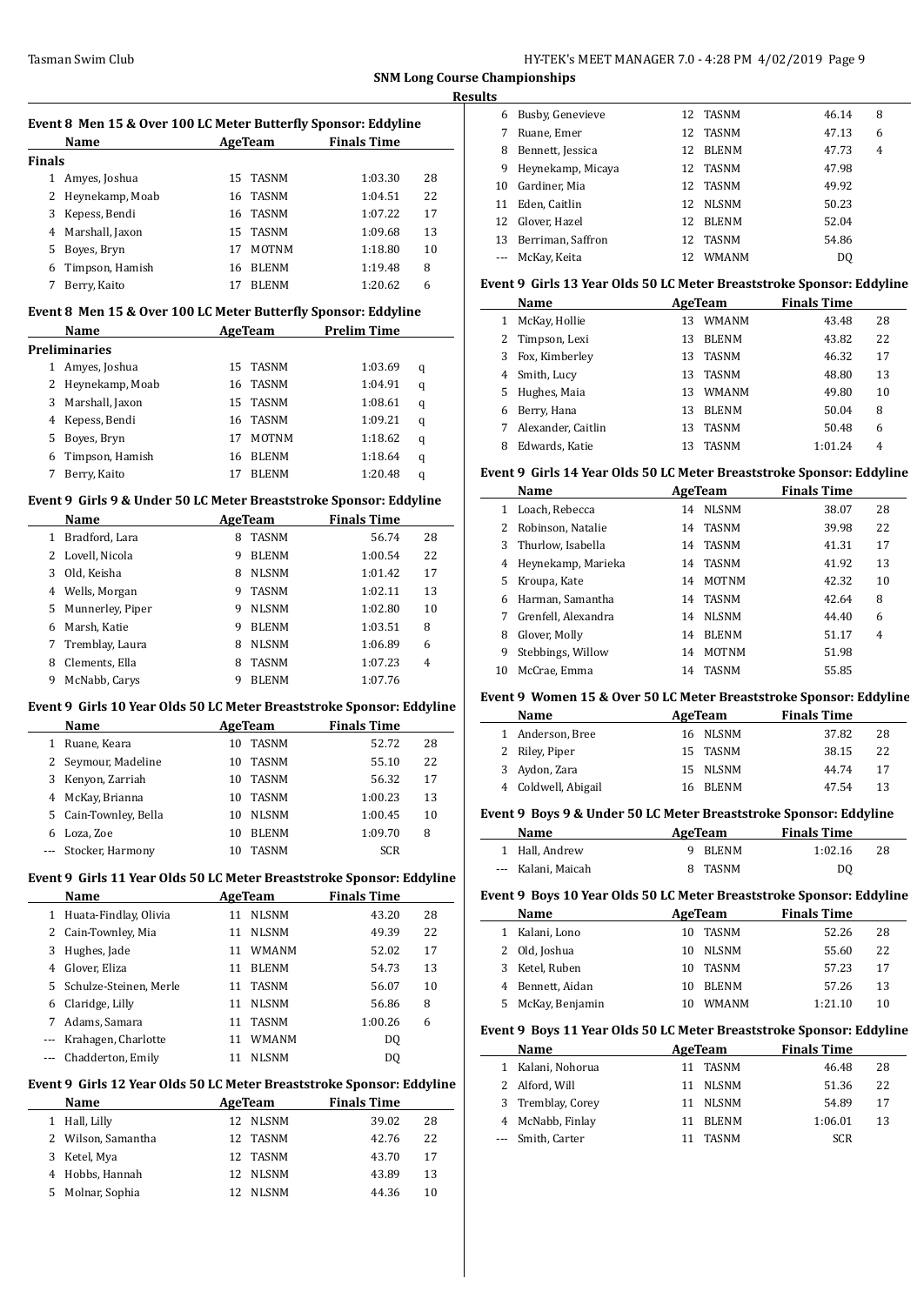|              | Name                                                                 | Event 9 Boys 12 Year Olds 50 LC Meter Breaststroke Sponsor: Eddyline | AgeTeam               | <b>Finals Time</b>            |    |
|--------------|----------------------------------------------------------------------|----------------------------------------------------------------------|-----------------------|-------------------------------|----|
|              | 1 Huata-Findlay, Wilson                                              |                                                                      | 12 NLSNM              | 40.82                         | 28 |
|              | 2 Barton, Adam                                                       |                                                                      | 12 NLSNM              | 43.79                         | 22 |
| 3            | Seymour, William                                                     |                                                                      | 12 TASNM              | 43.90                         | 17 |
| 4            | Traut, Lucca                                                         |                                                                      | 12 TASNM              | 47.67                         | 13 |
| 5.           | Hall, Matthew                                                        |                                                                      | 12 BLENM              | 51.54                         | 10 |
| 6            | Towler, Luc                                                          | 12                                                                   | TASNM                 | 51.70                         | 8  |
| 7            | Swain, Edward                                                        | 12                                                                   | <b>TASNM</b>          | 52.76                         | 6  |
|              | 8 McAuley, Jobe                                                      | 12                                                                   | TASNM                 | 52.98                         | 4  |
|              | Event 9 Boys 13 Year Olds 50 LC Meter Breaststroke Sponsor: Eddyline |                                                                      |                       |                               |    |
|              | Name                                                                 |                                                                      | AgeTeam               | <b>Finals Time</b>            |    |
|              | 1 Peacock, Mathew                                                    |                                                                      | 13 NLSNM              | 40.45                         | 28 |
|              | 2 Jones, Yegor                                                       | 13                                                                   | <b>NLSNM</b>          | 44.02                         | 22 |
|              | Event 9 Boys 14 Year Olds 50 LC Meter Breaststroke Sponsor: Eddyline |                                                                      |                       |                               |    |
|              | Name                                                                 |                                                                      | AgeTeam               | <b>Finals Time</b>            |    |
|              | 1 Eden, Connor                                                       |                                                                      | 14 NLSNM              | 40.54                         | 28 |
|              | 2 Mandeno, Ollie                                                     |                                                                      | 14 BLENM              | 41.23                         | 22 |
|              | 3 Loza, Ollie                                                        |                                                                      | 14 BLENM              | 45.96                         | 17 |
|              | 4 Holland, Corban                                                    |                                                                      | 14 TASNM              | 48.26                         | 13 |
|              | Event 9 Men 15 & Over 50 LC Meter Breaststroke Sponsor: Eddyline     |                                                                      |                       |                               |    |
|              | Name                                                                 |                                                                      | AgeTeam               | <b>Finals Time</b>            |    |
| $\mathbf{1}$ | Northage, Jacob                                                      | 17                                                                   | <b>NLSNM</b>          | 34.26                         | 28 |
| $\mathbf{2}$ | Glover, George                                                       |                                                                      | 16 BLENM              | 35.10                         | 22 |
| 3            | Lile, Reuben                                                         |                                                                      | 15 NLSNM              | 35.67                         | 17 |
|              | 4 Heynekamp, Moab                                                    |                                                                      | 16 TASNM              | 35.70                         | 13 |
| 5            | Amyes, Joshua                                                        | 15                                                                   | TASNM                 | 36.97                         | 10 |
|              | 6 Loza, Thomas                                                       |                                                                      | 16 BLENM              | 37.51                         | 8  |
| 7            | Martin, Ethan                                                        |                                                                      | 16 MOTNM              | 38.75                         | 6  |
|              |                                                                      |                                                                      |                       |                               | 4  |
| 8            | Boyes, Bryn                                                          |                                                                      | 17 MOTNM              | 39.20                         |    |
| 9.           | Radzik, Agost                                                        |                                                                      | 16 BLENM              | 42.89                         |    |
| 10           | Berry, Kaito                                                         | 17                                                                   | <b>BLENM</b>          | 43.86                         |    |
|              | 11 Bugler, Jack                                                      |                                                                      | 16 BLENM              | 45.26                         |    |
|              | Event 10 Girls 9 & Under 200 LC Meter Freestyle Sponsor: Eddyline    |                                                                      |                       |                               |    |
|              | Name<br>1 Bradford, Lara                                             |                                                                      | AgeTeam<br>8 TASNM    | <b>Finals Time</b><br>3:33.85 | 28 |
|              |                                                                      |                                                                      |                       |                               |    |
| 2            | Marsh, Katie                                                         | 9                                                                    | <b>BLENM</b>          | 3:33.93                       | 22 |
| 3            | Lovell, Nicola                                                       | 9                                                                    | BLENM                 | 3:45.32                       | 17 |
| 4            | McNabb, Carys                                                        | 9                                                                    | <b>BLENM</b>          | 3:46.29                       | 13 |
|              | Event 10 Girls 10 Year Olds 200 LC Meter Freestyle Sponsor: Eddyline |                                                                      |                       |                               |    |
|              | Name                                                                 |                                                                      | <b>AgeTeam</b>        | <b>Finals Time</b>            |    |
|              | 1 Ruane, Keara                                                       |                                                                      | 10 TASNM              | 3:11.07                       | 28 |
|              | 2 Goomes, Rosie                                                      | 10                                                                   | NLSNM                 | 3:42.61                       | 22 |
|              | 3 McKay, Brianna                                                     |                                                                      | 10 TASNM              | 3:45.53                       | 17 |
|              | 4 Smale, Kirsten                                                     | 10                                                                   | TASNM                 | 3:51.46                       | 13 |
|              | Event 10 Boys 9 & Under 200 LC Meter Freestyle Sponsor: Eddyline     |                                                                      |                       |                               |    |
|              | Name                                                                 |                                                                      | <b>AgeTeam</b>        | <b>Finals Time</b>            |    |
|              | 1 Kepess, Marcell                                                    |                                                                      | 9 TASNM               | 3:42.44                       | 28 |
|              | 2 Kalani, Maicah                                                     | 8                                                                    | TASNM                 | 3:50.56                       | 22 |
|              | 3 Hall, Andrew                                                       |                                                                      | 9 BLENM               | 4:01.16                       | 17 |
|              |                                                                      |                                                                      |                       |                               |    |
|              | Event 10 Boys 10 Year Olds 200 LC Meter Freestyle Sponsor: Eddyline  |                                                                      |                       |                               |    |
|              | Name                                                                 |                                                                      | <b>AgeTeam</b>        | <b>Finals Time</b>            |    |
|              | 1 Kalani, Lono                                                       | 10                                                                   | TASNM                 | 3:16.40                       | 28 |
| 2            | Old, Joshua                                                          | 10                                                                   | NLSNM<br><b>BLENM</b> | 3:19.94                       | 22 |

| Event 11 Girls 11 Year Olds 200 LC Meter Freestyle Sponsor: Eddyline |                        |    |              |                    |    |  |  |  |
|----------------------------------------------------------------------|------------------------|----|--------------|--------------------|----|--|--|--|
|                                                                      | <b>Name</b>            |    | AgeTeam      | <b>Finals Time</b> |    |  |  |  |
| <b>Finals</b>                                                        |                        |    |              |                    |    |  |  |  |
| 1                                                                    | Huata-Findlay, Olivia  | 11 | <b>NLSNM</b> | 2:45.44            | 28 |  |  |  |
|                                                                      | Glover, Eliza          | 11 | <b>BLENM</b> | 2:49.02            | 22 |  |  |  |
| 3                                                                    | Chadderton, Emily      | 11 | <b>NLSNM</b> | 2:50.22            | 17 |  |  |  |
| 4                                                                    | Lovell, Jessica        | 11 | <b>BLENM</b> | 3:03.72            | 13 |  |  |  |
| 5.                                                                   | Cain-Townley, Mia      | 11 | <b>NLSNM</b> | 3:04.48            | 10 |  |  |  |
| 6                                                                    | Hughes, Jade           | 11 | <b>WMANM</b> | 3:06.80            | 8  |  |  |  |
| 7                                                                    | Pahl, Sophie           | 11 | <b>TASNM</b> | 3:29.06            | 6  |  |  |  |
| 8                                                                    | Schulze-Steinen. Merle |    | TASNM        | 3:39.02            | 4  |  |  |  |

#### **Event 11 Girls 11 Year Olds 200 LC Meter Freestyle Sponsor: Eddyline**

| Name                   |                                         |              | <b>Prelim Time</b> |   |
|------------------------|-----------------------------------------|--------------|--------------------|---|
|                        |                                         |              |                    |   |
| Huata-Findlay, Olivia  | 11                                      | <b>NLSNM</b> | 2:48.61            | q |
| Glover, Eliza          | 11                                      | <b>BLENM</b> | 2:51.86            | q |
| Chadderton, Emily      | 11                                      | <b>NLSNM</b> | 2:58.39            | q |
|                        | 11                                      | <b>BLENM</b> | 3:08.14            | q |
| Hughes, Jade           | 11                                      | <b>WMANM</b> | 3:09.98            | q |
| Cain-Townley, Mia      | 11                                      | <b>NLSNM</b> | 3:11.35            | q |
| Pahl, Sophie           | 11                                      | <b>TASNM</b> | 3:29.46            | q |
| Schulze-Steinen, Merle |                                         | <b>TASNM</b> | 3.42.74            | q |
|                        | <b>Preliminaries</b><br>Lovell, Jessica |              | AgeTeam            |   |

#### **Event 11 Girls 12 Year Olds 200 LC Meter Freestyle Sponsor: Eddyline**

| Name          |                     |    | AgeTeam      | <b>Finals Time</b> |    |
|---------------|---------------------|----|--------------|--------------------|----|
| <b>Finals</b> |                     |    |              |                    |    |
| 1             | Marshall, Alexandra | 12 | TASNM        | 2:32.48            | 28 |
| 2             | Gallagher, Jessica  | 12 | <b>NLSNM</b> | 2:35.70            | 22 |
| 3             | Swan, Brooke        | 12 | <b>TASNM</b> | 2:37.54            | 17 |
| 4             | Hobbs, Hannah       | 12 | <b>NLSNM</b> | 2:39.66            | 13 |
| 5.            | Molnar, Sophia      | 12 | <b>NLSNM</b> | 2:48.89            | 10 |
| 6             | Busby, Genevieve    | 12 | <b>TASNM</b> | 2:57.86            | 8  |
| 7             | Gardiner, Mia       | 12 | <b>TASNM</b> | 3:00.26            | 6  |
| 8             | Ruane, Emer         | 12 | <b>TASNM</b> | 3:12.51            | 4  |
|               |                     |    |              |                    |    |

#### **Event 11 Girls 12 Year Olds 200 LC Meter Freestyle Sponsor: Eddyline**

|    | Name                 | <b>AgeTeam</b> |              | <b>Prelim Time</b> |   |
|----|----------------------|----------------|--------------|--------------------|---|
|    | <b>Preliminaries</b> |                |              |                    |   |
| 1  | Marshall, Alexandra  | 12             | <b>TASNM</b> | 2:31.69            | q |
| 2  | Gallagher, Jessica   | 12             | <b>NLSNM</b> | 2:37.51            | q |
| 3  | Hobbs, Hannah        | 12             | <b>NLSNM</b> | 2:40.15            | q |
| 4  | Swan, Brooke         | 12             | <b>TASNM</b> | 2:42.73            | q |
| 5  | Molnar, Sophia       | 12             | <b>NLSNM</b> | 2:52.31            | q |
| 6  | Busby, Genevieve     | 12             | TASNM        | 2:53.49            | q |
| 7  | Gardiner, Mia        | 12             | <b>TASNM</b> | 3:01.60            | q |
| 8  | Ruane, Emer          | 12             | TASNM        | 3:02.78            | q |
| 9  | Bradley, Loretta     | 12             | <b>TASNM</b> | 3:03.86            |   |
| 10 | McKay, Keita         | 12             | <b>WMANM</b> | 3:07.58            |   |
| 11 | Ketel, Mya           | 12             | <b>TASNM</b> | 3:26.94            |   |
| 12 | Berriman, Saffron    | 12             | <b>TASNM</b> | 3:32.50            |   |
|    | Bennett, Jessica     | 12             | <b>BLENM</b> | DQ                 |   |

# **Event 11 Girls 13 Year Olds 200 LC Meter Freestyle Sponsor: Eddyline**

| Name          |                      | AgeTeam |              | <b>Finals Time</b> |    |
|---------------|----------------------|---------|--------------|--------------------|----|
| <b>Finals</b> |                      |         |              |                    |    |
|               | 1 Humphries, Skye    |         | 13 NLSNM     | 2:35.42            | 28 |
|               | 2 Richards, Minnette | 13      | <b>BLENM</b> | 2:39.99            | 22 |
|               | 3 Berry, Hana        | 13      | <b>BLENM</b> | 2:43.18            | 17 |
|               | 4 Scott, Jess        | 13      | TASNM        | 2:44.93            | 13 |
|               | 5 Alexander, Caitlin |         | <b>TASNM</b> | 3:04.14            | 10 |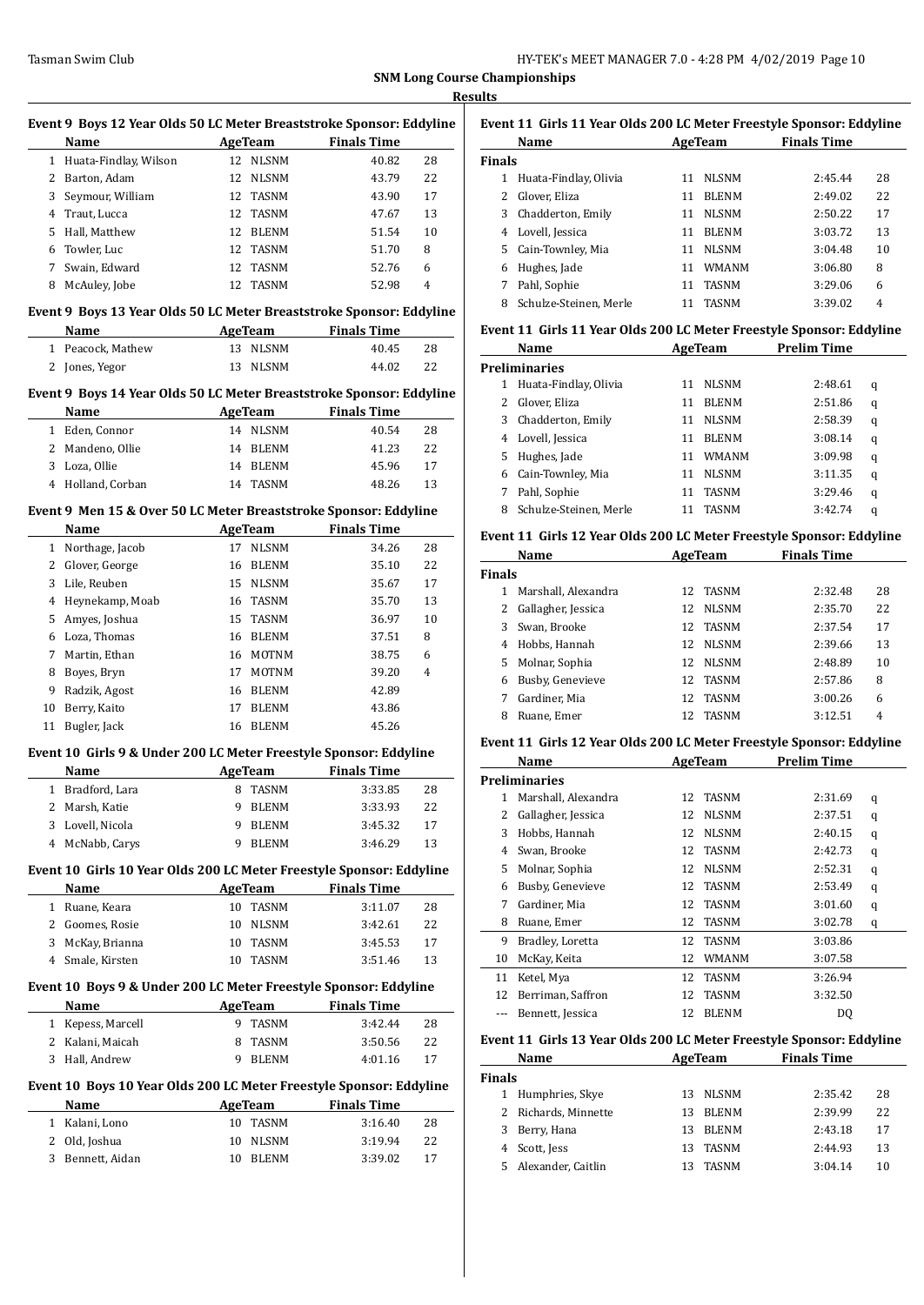|               | Name                                     | <b>Example 2 AgeTeam</b>   | Finals  (Event 11 Girls 13 Year Olds 200 LC Meter Freestyle Sponsor:<br><b>Finals Time</b> |
|---------------|------------------------------------------|----------------------------|--------------------------------------------------------------------------------------------|
|               | 6 Hughes, Maia                           | 13 WMANM                   | 3:24.16<br>8                                                                               |
|               | 7 Edwards, Katie                         | 13 TASNM                   | 6<br>3:47.52                                                                               |
|               |                                          |                            |                                                                                            |
|               |                                          |                            | Event 11 Girls 13 Year Olds 200 LC Meter Freestyle Sponsor: Eddyline                       |
|               | Name                                     | AgeTeam Prelim Time        |                                                                                            |
|               | <b>Preliminaries</b>                     |                            |                                                                                            |
|               | 1 Humphries, Skye                        | 13 NLSNM                   | 2:42.02<br>q                                                                               |
|               | 2 Richards, Minnette                     | 13 BLENM                   | 2:43.64<br>q                                                                               |
|               | 3 Berry, Hana                            | 13 BLENM                   | 2:46.62<br>q                                                                               |
|               | 4 Scott, Jess                            | 13 TASNM                   | 2:48.57<br>q                                                                               |
|               | 5 Alexander, Caitlin                     | 13 TASNM                   | 2:59.86<br>q                                                                               |
|               | 6 Hughes, Maia                           | 13 WMANM                   | 3:20.33<br>q                                                                               |
|               | 7 Edwards, Katie                         | 13 TASNM                   | 3:53.46<br>q                                                                               |
|               |                                          |                            |                                                                                            |
|               |                                          |                            | Event 11 Girls 14 Year Olds 200 LC Meter Freestyle Sponsor: Eddyline                       |
|               | Name                                     | AgeTeam                    | <b>Finals Time</b>                                                                         |
| <b>Finals</b> |                                          |                            |                                                                                            |
|               | 1 Thurlow, Isabella                      | 14 TASNM                   | 2:18.07<br>28                                                                              |
|               | 2 Grenfell, Alexandra                    | 14 NLSNM                   | 2:33.27<br>22                                                                              |
|               | 3 Robinson, Natalie                      | 14 TASNM                   | 2:34.37<br>17                                                                              |
|               | 4 Bradley, Caitlin                       | 14 TASNM                   | 2:46.87<br>13                                                                              |
|               | 5 Glover, Molly                          | 14 BLENM                   | 2:51.08<br>10                                                                              |
|               | 6 Smith, Emily                           | 14 TASNM                   | 8<br>2:54.98                                                                               |
|               | 7 McCrae, Emma                           | 14 TASNM                   | 3:19.83<br>6                                                                               |
|               |                                          |                            |                                                                                            |
|               |                                          |                            | Event 11 Girls 14 Year Olds 200 LC Meter Freestyle Sponsor: Eddyline                       |
|               | Name                                     |                            | AgeTeam Prelim Time                                                                        |
|               | <b>Preliminaries</b>                     |                            |                                                                                            |
|               | 1 Thurlow, Isabella                      | 14 TASNM                   | 2:19.31<br>q                                                                               |
|               | 2 Grenfell, Alexandra                    | 14 NLSNM                   | 2:36.21<br>q                                                                               |
|               | 3 Robinson, Natalie                      | 14 TASNM                   | 2:37.66<br>q                                                                               |
|               | 4 Bradley, Caitlin                       | 14 TASNM                   | 2:45.16<br>q                                                                               |
|               | 5 Smith, Emily                           | 14 TASNM                   | 2:49.84<br>q                                                                               |
|               | 6 Glover, Molly                          | 14 BLENM                   | 2:55.32<br>q                                                                               |
|               | 7 McCrae, Emma                           | 14 TASNM                   | 3:25.03<br>q                                                                               |
|               |                                          |                            | Event 11 Women 15 & Over 200 LC Meter Freestyle Sponsor: Eddyline                          |
|               | Name                                     | AgeTeam Finals Time        |                                                                                            |
|               |                                          |                            |                                                                                            |
| <b>Finals</b> |                                          |                            |                                                                                            |
| $\mathbf{1}$  | Aydon, Zara                              | <b>NLSNM</b><br>15         | 28<br>2:14.65                                                                              |
| 2             | Smale, Abbey                             | 15<br><b>TASNM</b>         | 2:17.88<br>22                                                                              |
| 3             | Thomas, Sierra                           | 15<br>TASNM                | 2:18.11<br>17                                                                              |
| 4             | Peacock, Aliesha                         | <b>NLSNM</b><br>16         | 2:22.06<br>13                                                                              |
| 5             | Goomes, Maggie                           | 15<br><b>NLSNM</b>         | 10<br>2:23.71                                                                              |
| 6             | Friend, Leah                             | TASNM<br>16                | 8<br>2:25.75                                                                               |
| 7             | Shallcrass, Madeline                     | TASNM<br>16                | 2:30.34<br>6                                                                               |
| 8             | Alexander, Sophie                        | TASNM<br>15                | 2:38.06<br>4                                                                               |
|               |                                          |                            | Event 11 Women 15 & Over 200 LC Meter Freestyle Sponsor: Eddyline                          |
|               | Name                                     | <b>AgeTeam</b>             | <b>Prelim Time</b>                                                                         |
|               | <b>Preliminaries</b>                     |                            |                                                                                            |
| $\mathbf{1}$  | Aydon, Zara                              |                            |                                                                                            |
| 2             |                                          | 15<br>NLSNM                | 2:16.06<br>q                                                                               |
|               | Smale, Abbey                             | 15<br>TASNM                | 2:18.19<br>q                                                                               |
|               | Peacock, Aliesha                         | <b>NLSNM</b><br>16         | 2:21.13<br>q                                                                               |
| 3             |                                          | <b>NLSNM</b><br>15         | 2:23.90<br>q                                                                               |
| 4             | Goomes, Maggie                           |                            |                                                                                            |
| 5             | Thomas, Sierra                           | 15<br>TASNM                | 2:24.28<br>q                                                                               |
| 6             | Friend, Leah                             | TASNM<br>16                | 2:25.20<br>q                                                                               |
| 7             | Alexander, Sophie                        | 15<br>TASNM                | 2:31.47<br>q                                                                               |
| 8<br>9        | Shallcrass, Madeline<br>Holtham, Trinity | 16<br>TASNM<br>15<br>TASNM | 2:33.55<br>q                                                                               |

|               | Name                                                                |    | AgeTeam      | <b>Finals Time</b> |             |
|---------------|---------------------------------------------------------------------|----|--------------|--------------------|-------------|
| <b>Finals</b> |                                                                     |    |              |                    |             |
| $\mathbf{1}$  | Kalani, Nohorua                                                     | 11 | <b>TASNM</b> | 3:01.17            | 28          |
| 2             | McNabb, Finlay                                                      | 11 | <b>BLENM</b> | 3:23.23            | 22          |
|               | Event 11 Boys 11 Year Olds 200 LC Meter Freestyle Sponsor: Eddyline |    |              |                    |             |
|               | Name                                                                |    | AgeTeam      | <b>Prelim Time</b> |             |
|               | <b>Preliminaries</b>                                                |    |              |                    |             |
| $\mathbf{1}$  | Kalani, Nohorua                                                     | 11 | <b>TASNM</b> | 3:12.75            | q           |
| 2             | McNabb, Finlay                                                      | 11 | <b>BLENM</b> | 3:24.68            | $\mathbf q$ |
| $---$         | Alford, Will                                                        | 11 | <b>NLSNM</b> | DQ                 |             |
|               | --- Tremblay, Corey                                                 | 11 | <b>NLSNM</b> | DQ                 |             |
|               | Event 11 Boys 12 Year Olds 200 LC Meter Freestyle Sponsor: Eddyline |    |              |                    |             |
|               | Name                                                                |    | AgeTeam      | <b>Finals Time</b> |             |
| <b>Finals</b> |                                                                     |    |              |                    |             |
| $\mathbf{1}$  | Marsh, Ryan                                                         | 12 | <b>BLENM</b> | 2:22.99            | 28          |
| 2             | Barton, Adam                                                        | 12 | <b>NLSNM</b> | 2:37.49            | 22          |
| 3             | McAuley, Jobe                                                       | 12 | <b>TASNM</b> | 2:51.47            | 17          |
| 4             | Towler, Luc                                                         | 12 | <b>TASNM</b> | 2:55.94            | 13          |
| 5             | McNabb, Lachlan                                                     | 12 | <b>BLENM</b> | 3:07.66            | 10          |
| 6             | Swain, Edward                                                       | 12 | <b>TASNM</b> | 3:10.63            | 8           |
|               | Hall, Matthew                                                       | 12 | <b>BLENM</b> | 3:29.95            | 6           |

# **Event 11 Boys 12 Year Olds 200 LC Meter Freestyle Sponsor: Eddyline**

| Name |                 | AgeTeam |              | Prelim Time    |   |
|------|-----------------|---------|--------------|----------------|---|
|      | Preliminaries   |         |              |                |   |
| 1    | Marsh, Ryan     | 12      | <b>BLENM</b> | 2:20.88        | q |
| 2    | Barton, Adam    | 12      | <b>NLSNM</b> | 2:36.38        | q |
| 3    | Towler, Luc     | 12      | TASNM        | 2:58.86        | q |
| 4    | McAuley, Jobe   | 12      | TASNM        | 3:00.39        | q |
| 5.   | McNabb, Lachlan | 12.     | <b>BLENM</b> | 3:03.66        | q |
| 6    | Swain, Edward   | 12      | TASNM        | 3:17.35        | q |
| 7    | Hall, Matthew   | 12      | <b>BLENM</b> | 3:25.04        | q |
|      | Traut, Lucca    | 12      | <b>TASNM</b> | D <sub>0</sub> |   |
|      |                 |         |              |                |   |

#### **Event 11 Boys 13 Year Olds 200 LC Meter Freestyle Sponsor: Eddyline**

| Name          |                   | AgeTeam |          | <b>Finals Time</b> |    |
|---------------|-------------------|---------|----------|--------------------|----|
| <b>Finals</b> |                   |         |          |                    |    |
|               | 1 Peacock, Mathew |         | 13 NLSNM | 2:19.44            | 28 |
|               | 2 Jones, Yegor    | 13      | NLSNM    | 2:25.45            | 22 |
|               | 3 Douglas, Caleb  | 13.     | TASNM    | 2:56.24            | 17 |

# **Event 11 Boys 13 Year Olds 200 LC Meter Freestyle Sponsor: Eddyline**

| Name |                      | AgeTeam  | <b>Prelim Time</b> |   |
|------|----------------------|----------|--------------------|---|
|      | <b>Preliminaries</b> |          |                    |   |
|      | 1 Peacock, Mathew    | 13 NLSNM | 2:20.96            | a |
|      | 2 Jones, Yegor       | 13 NLSNM | 2:23.00            | a |
|      | 3 Douglas, Caleb     | TASNM    | 2:53.57            | a |

#### **Event 11 Boys 14 Year Olds 200 LC Meter Freestyle Sponsor: Eddyline**

| Name          |                                                                     |         | AgeTeam      | <b>Finals Time</b> |    |
|---------------|---------------------------------------------------------------------|---------|--------------|--------------------|----|
| <b>Finals</b> |                                                                     |         |              |                    |    |
| 1             | Holland, Corban                                                     | 14      | <b>TASNM</b> | 2:31.92            | 28 |
| 2             | Eden, Connor                                                        | 14      | <b>NLSNM</b> | 2:35.65            | 22 |
| 3             | Myers, Alex                                                         | 14      | <b>TASNM</b> | 2:36.11            | 17 |
|               | Event 11 Boys 14 Year Olds 200 LC Meter Freestyle Sponsor: Eddyline |         |              |                    |    |
| Name          |                                                                     | AgeTeam |              | <b>Prelim Time</b> |    |
|               | <b>Preliminaries</b>                                                |         |              |                    |    |

| теппппагіем |                   |  |          |         |  |  |  |  |  |
|-------------|-------------------|--|----------|---------|--|--|--|--|--|
|             | 1 Holland, Corban |  | 14 TASNM | 2:32.18 |  |  |  |  |  |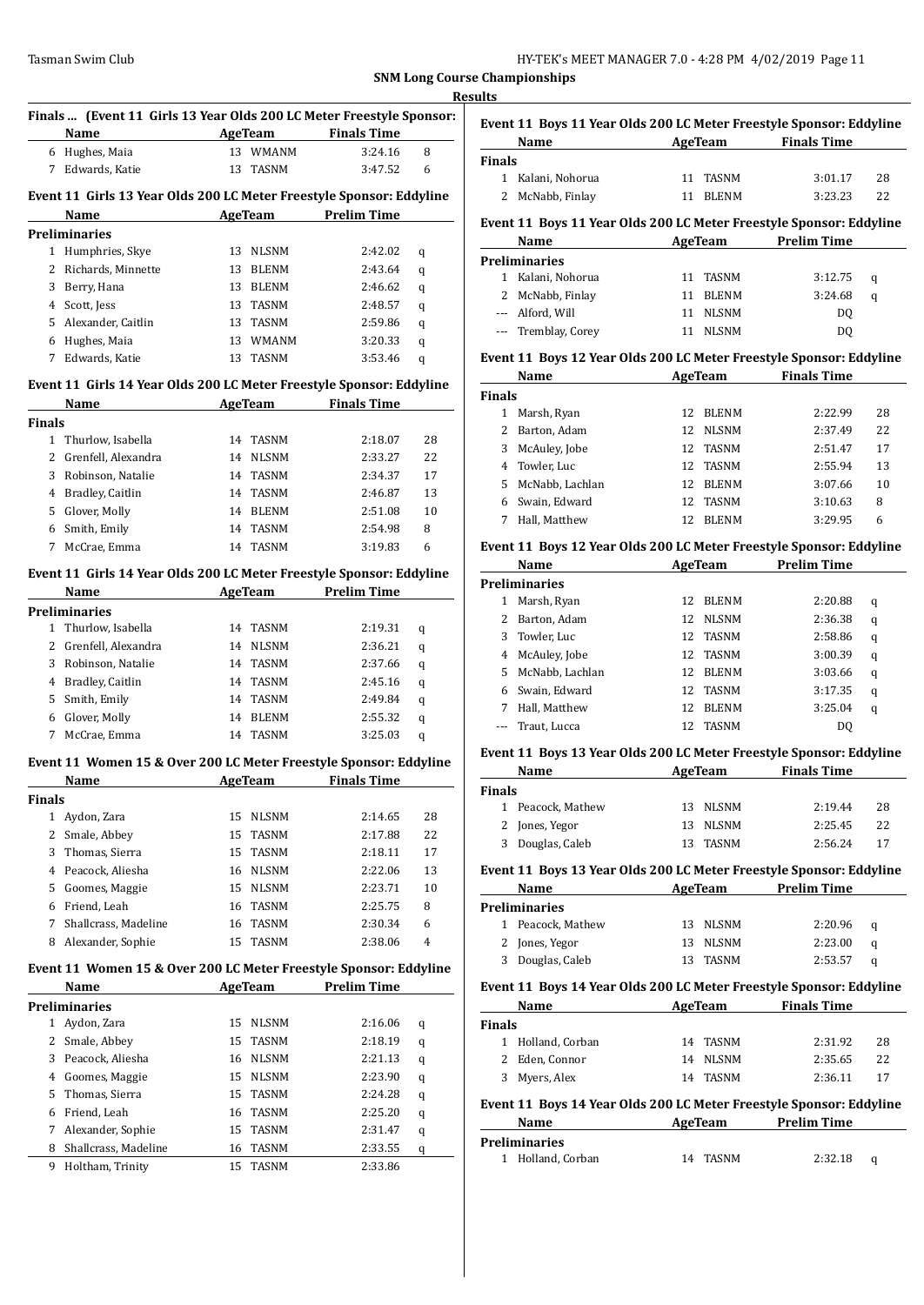|               | Preliminaries  (Event 11 Boys 14 Year Olds 200 LC Meter Freestyle S |    |                          |                        |        |              | 6 Kenyon, 2                |
|---------------|---------------------------------------------------------------------|----|--------------------------|------------------------|--------|--------------|----------------------------|
|               | Name                                                                |    | <b>AgeTeam</b>           | <b>Prelim Time</b>     |        | 7            | Smale, Ki                  |
|               | 2 Myers, Alex                                                       |    | 14 TASNM                 | 2:35.17                | q      | 8            | Loza, Zoe                  |
|               | 3 Eden, Connor                                                      |    | 14 NLSNM                 | 2:38.03                | q      | ---          | Stocker, I                 |
|               |                                                                     |    |                          |                        |        |              |                            |
|               | Event 11 Men 15 & Over 200 LC Meter Freestyle Sponsor: Eddyline     |    |                          |                        |        |              | Event 13 Girls             |
|               | Name                                                                |    | <b>AgeTeam</b>           | <b>Finals Time</b>     |        |              | Name                       |
| <b>Finals</b> |                                                                     |    |                          |                        |        |              | 1 Myers, Ru<br>2 Grenfell, |
|               | 1 Amyes, Joshua                                                     | 15 | TASNM                    | 2:06.17                | 28     | 3            | Glover, El                 |
| 2             | Swan, Alec                                                          | 15 | <b>TASNM</b><br>16 BLENM | 2:06.95                | 22     |              | 4 Cain-Tow                 |
| 3             | Glover, George                                                      |    |                          | 2:08.70                | 17     |              | 5 Lovell, Je:              |
| 4             | Kepess, Bendi                                                       |    | 16 TASNM                 | 2:09.68                | 13     | 6            | Hughes, J                  |
| 5             | Northage, Jacob                                                     |    | 17 NLSNM                 | 2:11.23                | 10     | 7            | Claridge,                  |
|               | 6 Hall, Nic                                                         |    | 15 NLSNM                 | 2:12.61                | 8      | 8            | Schulze-S                  |
| 7             | Drummond, Fergus                                                    |    | 15 TASNM                 | 2:14.05                | 6      | 9            | Adams, S                   |
| 8             | Lile, Reuben                                                        |    | 15 NLSNM                 | 2:18.35                | 4      |              |                            |
|               | Event 11 Men 15 & Over 200 LC Meter Freestyle Sponsor: Eddyline     |    |                          |                        |        |              | Event 13 Girls             |
|               | Name                                                                |    | <b>AgeTeam</b>           | <b>Prelim Time</b>     |        |              | Name                       |
|               | <b>Preliminaries</b>                                                |    |                          |                        |        |              | 1 Wilson, S                |
|               | 1 Amyes, Joshua                                                     | 15 | <b>TASNM</b>             | 2:08.61                | q      | 2            | Gallagher                  |
| 2             | Kepess, Bendi                                                       | 16 | TASNM                    | 2:10.86                | q      | 3            | Hall, Lilly                |
| 3             | Swan, Alec                                                          | 15 | <b>TASNM</b>             | 2:11.05                | q      | 4            | Heyneka                    |
|               | 4 Northage, Jacob                                                   | 17 | <b>NLSNM</b>             | 2:11.18                | q      | 5            | Swan, Bro                  |
| 5             | Drummond, Fergus                                                    | 15 | TASNM                    | 2:12.04                | q      |              | 6 Eden, Cai                |
| 6             | Glover, George                                                      |    | 16 BLENM                 | 2:14.20                | q      | $7^{\circ}$  | Glover, H                  |
| 7             | Hall, Nic                                                           | 15 | NLSNM                    | 2:15.05                | q      | 8            | Bennett,                   |
| 8             | Bayley, Oxford                                                      |    | 15 NLSNM                 | 2:15.17                | q      | 9            | Hobbs, H                   |
| 9             | Lile, Reuben                                                        | 15 | NLSNM                    | 2:16.01                |        | 10           | McKay, K                   |
|               | 10 Martin, Ethan                                                    | 16 | <b>MOTNM</b>             | 2:31.41                |        | 11           | McKay, L                   |
| 11            | Bugler, Jack                                                        |    | 16 BLENM                 | 2:34.28                |        |              | Event 13 Girls             |
|               | Event 12 Mixed 8x50 LC Meter Medley Bacon Cup Relay                 |    |                          |                        |        |              | Name                       |
|               | Team                                                                |    | Relay                    | <b>Finals Time</b>     |        |              | 1 Fox, Kiml                |
| $\mathbf{1}$  | NN-NM                                                               |    | A                        | 4:22.58                |        | 2            | McKay, H                   |
|               | 1) Shallcrass, Madeline W16                                         |    |                          | 2) Heynekamp, Moab M16 |        | 3            | <b>Richards</b>            |
|               | 3) Anderson, Bree W16                                               |    |                          | 4) Northage, Jacob M17 |        | 4            | <b>Timpson</b>             |
|               | 5) Riley, Piper W15                                                 |    |                          | 6) Amyes, Joshua M15   |        | 5            | Hughes, I                  |
|               | 7) Thurlow, Isabella W14                                            |    | 8) Swan, Alec M15        |                        |        | 6            | Smith, Lu                  |
|               | 2 BLENM                                                             |    | A                        | 4:44.29                |        | 7            | Edwards,                   |
|               | 1) Coldwell, Abigail W16                                            |    |                          | 2) Glover, George M16  |        |              |                            |
|               | 3) Richards, Minnette W13                                           |    |                          | 4) Loza, Thomas M16    |        |              | Event 13 Girls             |
|               | 5) Berry, Hana W13                                                  |    | 6) Marsh, Ryan M12       |                        |        |              | <b>Name</b>                |
|               | 7) Timpson, Lexi W13                                                |    |                          | 8) Radzik, Agost M16   |        | $\mathbf{1}$ | Thurlow,                   |
|               | Event 13 Girls 9 & Under 50 LC Meter Backstroke Sponsor: Eddyline   |    |                          |                        |        | 2            | Harman,                    |
|               | Name                                                                |    | <b>AgeTeam</b>           | <b>Finals Time</b>     |        | 3            | Loach, Re                  |
|               | 1 Munnerley, Piper                                                  | 9. | <b>NLSNM</b>             | 49.10                  | 28     | 4            | Bradley, 0                 |
| 2             | Marsh, Katie                                                        | 9  | <b>BLENM</b>             | 50.12                  | 22     | 5            | Stebbing:                  |
| 3             | McNabb, Carys                                                       | 9  | <b>BLENM</b>             | 51.98                  | 17     | 6            | Glover, M                  |
| 4             | Lovell, Nicola                                                      | 9  | <b>BLENM</b>             | 52.67                  | 13     |              | Event 13 Won               |
| 5             | Old, Keisha                                                         | 8  | <b>NLSNM</b>             | 54.26                  | $10\,$ |              | Name                       |
| 6             | Clements, Ella                                                      | 8  | TASNM                    | 54.70                  | 8      |              | 1 Anderson                 |
| 7             | Wells, Morgan                                                       | 9  | TASNM                    | 55.64                  | 6      | 2            | Shallcras                  |
| 8             | Tremblay, Laura                                                     | 8  | <b>NLSNM</b>             | 58.58                  | 4      |              | 3 Old, Ilaria              |

#### **Event 13 Girls 10 Year Olds 50 LC Meter Backstroke Sponsor: Eddyline**

|   | <b>Name</b>           | AgeTeam            | <b>Finals Time</b> |    |
|---|-----------------------|--------------------|--------------------|----|
|   | 1 Seymour, Madeline   | TASNM<br>10        | 43.61              | 28 |
|   | Ruane, Keara          | TASNM<br>10.       | 45.92              | 22 |
| 3 | Goomes, Rosie         | NLSNM<br>10.       | 47.92              | 17 |
|   | 4 Cain-Townley, Bella | <b>NLSNM</b><br>10 | 51.64              | 13 |
| 5 | McKay, Brianna        | <b>TASNM</b>       | 52.23              | 10 |

|    | <b>Results</b> |                      |    |          |            |   |  |
|----|----------------|----------------------|----|----------|------------|---|--|
| S, |                | 6 Kenyon, Zarriah    |    | 10 TASNM | 52.54      | 8 |  |
|    |                | 7 Smale, Kirsten     | 10 | TASNM    | 53.51      |   |  |
|    |                | Loza, Zoe            | 10 | BLENM    | 56.70      |   |  |
|    |                | --- Stocker, Harmony | 10 | TASNM    | <b>SCR</b> |   |  |
|    |                |                      |    |          |            |   |  |

#### **Event 13 Girls 11 Year Olds 50 LC Meter Backstroke Sponsor: Eddyline**

|    | Name                   |    | AgeTeam      | <b>Finals Time</b> |                |
|----|------------------------|----|--------------|--------------------|----------------|
| 1  | Myers, Rubina          | 11 | <b>TASNM</b> | 40.51              | 28             |
| 2  | Grenfell, Annabel      | 11 | <b>NLSNM</b> | 41.76              | 22             |
| 3  | Glover, Eliza          | 11 | <b>BLENM</b> | 42.51              | 17             |
| 4  | Cain-Townley, Mia      | 11 | <b>NLSNM</b> | 43.13              | 13             |
| 5. | Lovell, Jessica        | 11 | <b>BLENM</b> | 43.16              | 10             |
| 6  | Hughes, Jade           | 11 | <b>WMANM</b> | 44.80              | 8              |
| 7  | Claridge, Lilly        | 11 | <b>NLSNM</b> | 51.51              | 6              |
| 8  | Schulze-Steinen, Merle | 11 | <b>TASNM</b> | 56.64              | $\overline{4}$ |
| 9  | Adams, Samara          | 11 | <b>TASNM</b> | 1:01.83            |                |

## **Event 13 Girls 12 Year Olds 50 LC Meter Backstroke Sponsor: Eddyline**

|    | Name               |    | AgeTeam      | <b>Finals Time</b> |                |
|----|--------------------|----|--------------|--------------------|----------------|
| 1  | Wilson, Samantha   |    | 12 TASNM     | 36.77              | 28             |
| 2  | Gallagher, Jessica | 12 | <b>NLSNM</b> | 38.57              | 22             |
| 3  | Hall, Lilly        | 12 | <b>NLSNM</b> | 40.23              | 17             |
| 4  | Heynekamp, Micaya  |    | 12 TASNM     | 40.92              | 13             |
| 5. | Swan, Brooke       | 12 | TASNM        | 41.31              | 10             |
| 6  | Eden, Caitlin      | 12 | <b>NLSNM</b> | 41.80              | 8              |
| 7  | Glover, Hazel      | 12 | <b>BLENM</b> | 41.92              | 6              |
| 8  | Bennett, Jessica   | 12 | <b>BLENM</b> | 43.67              | $\overline{4}$ |
| 9  | Hobbs, Hannah      | 12 | <b>NLSNM</b> | 44.07              |                |
| 10 | McKay, Keita       | 12 | <b>WMANM</b> | 45.95              |                |
| 11 | McKay, Lucy        | 12 | <b>WMANM</b> | 49.02              |                |

#### **Event 13 Girls 13 Year Olds 50 LC Meter Backstroke Sponsor: Eddyline**

|              | Name               |     | AgeTeam      | <b>Finals Time</b> |    |
|--------------|--------------------|-----|--------------|--------------------|----|
| $\mathbf{1}$ | Fox, Kimberley     | 13  | TASNM        | 37.42              | 28 |
|              | 2 McKay, Hollie    | 13  | <b>WMANM</b> | 39.39              | 22 |
| 3            | Richards, Minnette | 13  | <b>BLENM</b> | 40.45              | 17 |
|              | 4 Timpson, Lexi    | 13  | <b>BLENM</b> | 41.92              | 13 |
|              | 5 Hughes, Maia     | 13. | <b>WMANM</b> | 43.42              | 10 |
| 6            | Smith, Lucy        | 13  | TASNM        | 43.60              | 8  |
|              | Edwards, Katie     | 13. | <b>TASNM</b> | 47.29              | 6  |
|              |                    |     |              |                    |    |

#### **Event 13 Girls 14 Year Olds 50 LC Meter Backstroke Sponsor: Eddyline**

| ent to an is the text only so no meter buenon one sponson nuagme |                     |    |              |                    |    |
|------------------------------------------------------------------|---------------------|----|--------------|--------------------|----|
|                                                                  | <b>Name</b>         |    | AgeTeam      | <b>Finals Time</b> |    |
|                                                                  | 1 Thurlow, Isabella | 14 | TASNM        | 34.58              | 28 |
|                                                                  | 2 Harman, Samantha  | 14 | TASNM        | 36.02              | 22 |
| 3                                                                | Loach, Rebecca      | 14 | <b>NLSNM</b> | 36.92              | 17 |
|                                                                  | Bradley, Caitlin    | 14 | TASNM        | 40.95              | 13 |
| 5.                                                               | Stebbings, Willow   | 14 | MOTNM        | 41.45              | 10 |
| 6                                                                | Glover, Molly       | 14 | <b>BLENM</b> | 41.80              | 8  |
|                                                                  |                     |    |              |                    |    |

#### **Event 13 Women 15 & Over 50 LC Meter Backstroke Sponsor: Eddyline**

|    | Name                   |    | AgeTeam      | <b>Finals Time</b> |       |    |  |
|----|------------------------|----|--------------|--------------------|-------|----|--|
|    | Anderson, Bree         | 16 | <b>NLSNM</b> |                    | 33.45 | 28 |  |
|    | 2 Shallcrass, Madeline | 16 | TASNM        |                    | 34.02 | 22 |  |
|    | Old, Ilaria            |    | 15 NLSNM     |                    | 34.54 | 17 |  |
| 4  | Fox, Emma              |    | 15 TASNM     |                    | 35.20 | 13 |  |
| 5. | Riley, Piper           |    | 15 TASNM     |                    | 36.26 | 10 |  |
|    | Peacock, Aliesha       |    | 16 NLSNM     |                    | 36.48 | 8  |  |
|    | Aydon, Zara            |    | 15 NLSNM     |                    | 37.94 | 6  |  |
| 8  | Coldwell, Abigail      | 16 | <b>BLENM</b> |                    | 39.07 | 4  |  |

# **Event 13 Boys 9 & Under 50 LC Meter Backstroke Sponsor: Eddyline**

| Name             | AgeTeam | <b>Finals Time</b> |    |
|------------------|---------|--------------------|----|
| 1 Kalani, Maicah | 8 TASNM | 53.02              | 28 |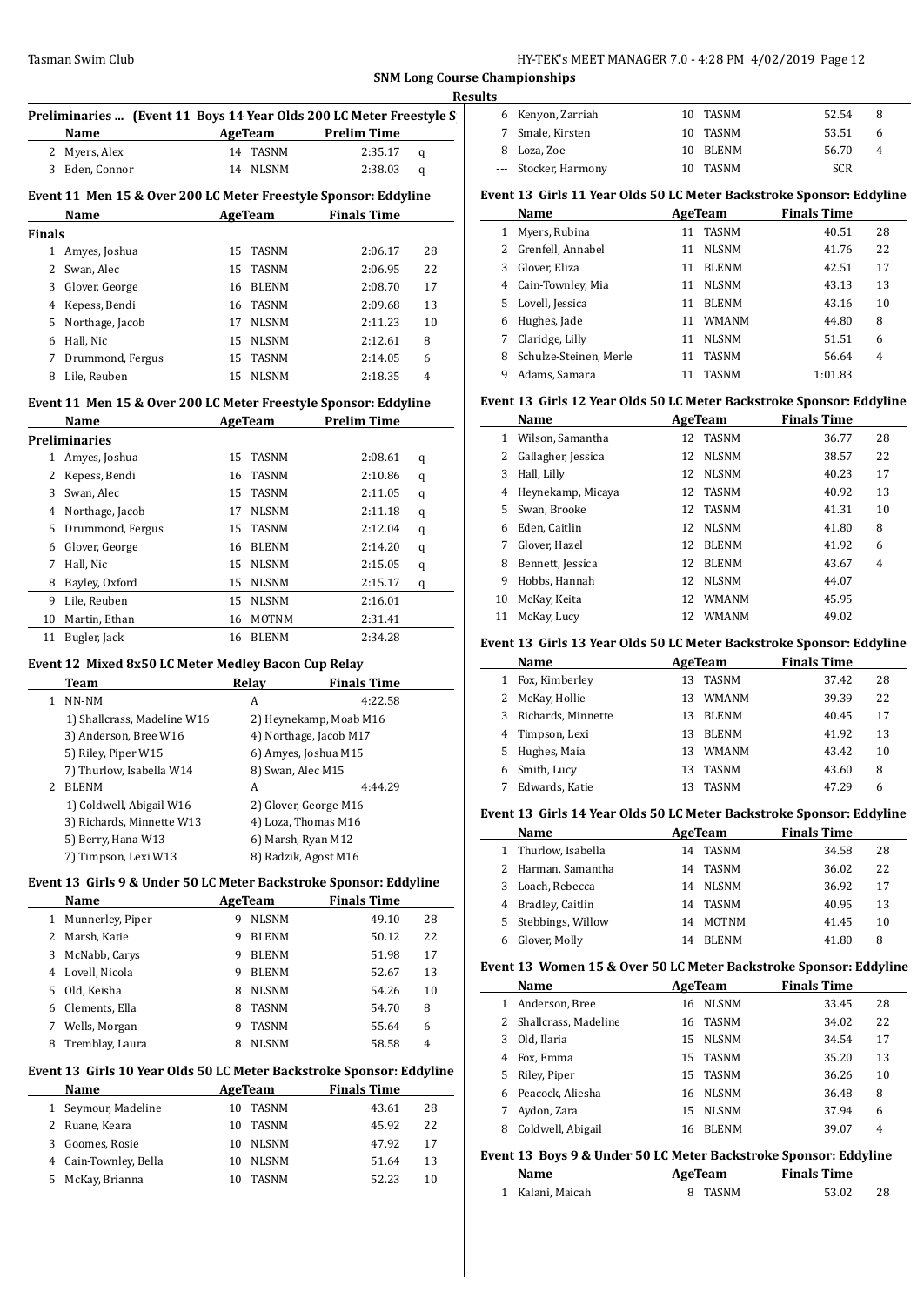|              | Name                                                                |    | AgeTeam              | <b>Finals Time</b>          |    |
|--------------|---------------------------------------------------------------------|----|----------------------|-----------------------------|----|
|              | 2 Hall, Andrew                                                      | 9  | <b>BLENM</b>         | 59.08                       | 22 |
|              | Event 13 Boys 10 Year Olds 50 LC Meter Backstroke Sponsor: Eddyline |    |                      |                             |    |
|              | Name                                                                |    | <b>AgeTeam</b>       | <b>Finals Time</b>          |    |
| $\mathbf{1}$ | Kalani, Lono                                                        |    | 10 TASNM             | 45.74                       | 28 |
|              | 2 Old, Joshua                                                       | 10 | NLSNM                | 47.16                       | 22 |
|              | 3 Bennett, Aidan                                                    | 10 | BLENM                | 50.42                       | 17 |
| $4^{\circ}$  | McKay, Benjamin                                                     |    | 10 WMANM             | 1:14.23                     | 13 |
|              | Event 13 Boys 11 Year Olds 50 LC Meter Backstroke Sponsor: Eddyline |    |                      |                             |    |
|              | Name                                                                |    | AgeTeam              | <b>Finals Time</b>          |    |
|              | 1 Kalani, Nohorua                                                   |    | 11 TASNM             | 41.39                       | 28 |
|              | 2 McNabb, Finlay                                                    | 11 | BLENM                | 45.67                       | 22 |
|              | 3 Tremblay, Corey                                                   | 11 | NLSNM                | 48.95                       | 17 |
|              | 4 Alford, Will                                                      | 11 | NLSNM                | 50.02                       | 13 |
| $\cdots$     | Smith, Carter                                                       | 11 | TASNM                | <b>SCR</b>                  |    |
|              | Event 13 Boys 12 Year Olds 50 LC Meter Backstroke Sponsor: Eddyline |    |                      |                             |    |
|              | Name                                                                |    | AgeTeam              | <b>Finals Time</b>          |    |
|              | 1 Marsh, Ryan                                                       |    | 12 BLENM             | 36.13                       | 28 |
| $\mathbf{2}$ | Seymour, William                                                    | 12 | TASNM                | 37.16                       | 22 |
|              | 3 Barton, Adam                                                      | 12 | <b>NLSNM</b>         | 39.54                       | 17 |
|              | 4 McAuley, Jobe                                                     | 12 | TASNM                | 39.76                       | 13 |
| 5            | Traut, Lucca                                                        | 12 | TASNM                | 40.48                       | 10 |
| 6            | Towler, Luc                                                         | 12 | TASNM                | 43.20                       | 8  |
| 7            | Hall, Matthew                                                       | 12 | <b>BLENM</b>         | 55.26                       | 6  |
|              |                                                                     |    |                      |                             |    |
|              | Event 13 Boys 13 Year Olds 50 LC Meter Backstroke Sponsor: Eddyline |    |                      |                             |    |
|              | Name                                                                |    | AgeTeam              | <b>Finals Time</b>          |    |
|              | 1 Jones, Yegor                                                      |    | 13 NLSNM             | 35.48                       | 28 |
|              | 2 Peacock, Mathew                                                   |    | 13 NLSNM             | 37.36                       | 22 |
|              | 3 Douglas, Caleb                                                    | 13 | TASNM                | 39.76                       | 17 |
|              | 4 Verran, Joel                                                      | 13 | <b>BLENM</b>         | 41.13                       | 13 |
|              | Event 13 Boys 14 Year Olds 50 LC Meter Backstroke Sponsor: Eddyline |    |                      |                             |    |
|              | Name                                                                |    | <b>AgeTeam</b>       | <b>Finals Time</b>          |    |
|              | 1 Eden, Connor                                                      |    | 14 NLSNM             | 38.29                       | 28 |
| 2            | Loza, Ollie                                                         | 14 | <b>BLENM</b>         | 38.70                       | 22 |
| 3            | Holland, Corban                                                     |    | 14 TASNM             | 39.60                       | 17 |
|              | Myers, Alex                                                         |    | 14 TASNM             | 41.23                       | 13 |
|              |                                                                     |    |                      |                             |    |
|              |                                                                     |    |                      |                             |    |
|              | Event 13 Men 15 & Over 50 LC Meter Backstroke Sponsor: Eddyline     |    |                      |                             |    |
| $\mathbf{1}$ | Name                                                                |    | <b>AgeTeam</b>       | <b>Finals Time</b><br>30.51 |    |
|              | Heynekamp, Moab                                                     |    | 16 TASNM             |                             | 28 |
|              | 2 Radzik, Agost                                                     | 16 | BLENM                | 33.57                       | 22 |
|              | 3 Martin, Ethan                                                     |    | 16 MOTNM             | 35.82                       | 17 |
|              | 4 Boyes, Bryn                                                       | 17 | MOTNM                | 36.54                       | 13 |
| 5            | Timpson, Hamish                                                     |    | 16 BLENM             | 37.80                       | 10 |
| 6            | Berry, Kaito                                                        | 17 | BLENM                | 39.48                       | 8  |
| 7            | Bugler, Jack                                                        | 16 | <b>BLENM</b>         | 39.95                       | 6  |
|              | Event 14 Mixed 12 & Under 200 LC Meter Medley Sponsor: Eddyline Re  |    |                      |                             |    |
|              | Team                                                                |    | <b>Relay</b>         | <b>Finals Time</b>          |    |
| $\mathbf{1}$ | <b>NLSNM</b>                                                        |    | A                    | 2:31.15                     | 28 |
|              | 1) Barton, Adam M12                                                 |    | 2) Hall, Lilly W12   |                             |    |
|              | 3) Gallagher, Jessica W12                                           |    | 4) Hobbs, Hannah W12 |                             |    |
|              | 2 TASNM                                                             |    | A                    | 2:32.01                     | 22 |
|              | 1) Seymour, William M12                                             |    |                      | 2) Heynekamp, Micaya W12    |    |
|              | 3) Wilson, Samantha W12                                             |    | 4) Ruane, Emer W12   |                             |    |
| 3            | TASNM                                                               |    | B                    | 2:38.22                     | 17 |
|              | 1) Marshall, Alexandra W12                                          |    | 2) Traut, Lucca M12  |                             |    |

| <b>Results</b> |                          |                        |                              |    |
|----------------|--------------------------|------------------------|------------------------------|----|
| 4              | <b>NLSNM</b>             | B                      | 2:40.19                      | 13 |
|                | 1) Grenfell, Annabel W11 |                        | 2) Huata-Findlay, Wilson M12 |    |
|                | 3) Molnar, Sophia W12    |                        | 4) Huata-Findlay, Olivia W11 |    |
| 5.             | <b>BLENM</b>             | A                      | 2:55.78                      | 10 |
|                | 1) Glover, Hazel W12     | 2) Lovell, Jessica W11 |                              |    |
|                | 3) Glover, Eliza W11     |                        | 4) Bennett, Jessica W12      |    |
| 6              | <b>BLENM</b>             | B                      | 3:20.31                      | 8  |
|                | 1) Bennett, Aidan M10    | 2) Hall, Matthew M12   |                              |    |
|                | 3) McNabb, Finlay M11    |                        | 4) McNabb, Lachlan M12       |    |
| 7              | <b>BLENM</b>             | C                      | 3:41.68                      | 6  |
|                | 1) Marsh, Katie W9       | 2) Lovell, Nicola W9   |                              |    |
|                | 3) Mandeno, Chelsea W12  | 4) McNabb, Carys W9    |                              |    |

#### **Event 15 Mixed 13-14 400 LC Meter Medley Sponsor: Eddyline Relay**

|             | Team                    | Relay              | <b>Finals Time</b>         |    |
|-------------|-------------------------|--------------------|----------------------------|----|
| 1.          | <b>NLSNM</b>            | A                  | 5:08.85                    | 28 |
|             | 1) Jones, Yegor M13     |                    | 2) Peacock, Mathew M13     |    |
|             | 3) Loach, Rebecca W14   |                    | 4) Grenfell, Alexandra W14 |    |
| $2^{\circ}$ | <b>TASNM</b>            | A                  | 5:08.88                    | 22 |
|             | 1) Harman, Samantha W14 |                    | 2) Heynekamp, Marieka W14  |    |
|             | 3) Holland, Corban M14  |                    | 4) Thurlow, Isabella W14   |    |
| 3           | <b>BLENM</b>            | A                  | 5:17.24                    | 17 |
|             | 1) Marsh, Ryan M12      |                    | 2) Richards, Minnette W13  |    |
|             | 3) Mandeno, Ollie M14   | 4) Berry, Hana W13 |                            |    |
| 4           | <b>TASNM</b>            | B                  | 5:32.22                    | 13 |
|             | 1) Fox, Kimberley W13   |                    | 2) Robinson, Natalie W14   |    |
|             | 3) Bradley, Caitlin W14 | 4) Myers, Alex M14 |                            |    |
| 5.          | <b>BLENM</b>            | B                  | 5:49.90                    | 10 |
|             | 1) Verran, Joel M13     |                    | 2) Timpson, Lexi W13       |    |
|             | 3) Loza, Ollie M14      |                    | 4) Glover, Molly W14       |    |

#### Event 16 Mixed 15 & Over 400 LC Meter Medley Sponsor: Eddyline Rela

|             | Team                   | Relav | <b>Finals Time</b>          |    |
|-------------|------------------------|-------|-----------------------------|----|
| 1           | <b>TASNM</b>           | A     | 4:41.28                     | 28 |
|             | 1) Heynekamp, Moab M16 |       | 2) Riley, Piper W15         |    |
|             | 3) Amyes, Joshua M15   |       | 4) Thomas, Sierra W15       |    |
| $2^{\circ}$ | <b>NLSNM</b>           | А     | 4:45.67                     | 22 |
|             | 1) Anderson, Bree W16  |       | 2) Northage, Jacob M17      |    |
|             | 3) Aydon, Zara W15     |       | 4) Lile, Reuben M15         |    |
| 3           | <b>TASNM</b>           | B     | 4:50.62                     | 17 |
|             | 1) Fox, Emma W15       |       | 2) Marshall, Jaxon M15      |    |
|             | 3) Swan, Alec M15      |       | 4) Shallcrass, Madeline W16 |    |

#### **Event 17 Girls 11 & Under 400 LC Meter Freestyle Sponsor: Eddyline**

|               | Name                    | AgeTeam |          | <b>Finals Time</b> |    |
|---------------|-------------------------|---------|----------|--------------------|----|
| <b>Finals</b> |                         |         |          |                    |    |
|               | 1 Huata-Findlay, Olivia |         | 11 NLSNM | 5:54.35            | 28 |
|               | 2 Chadderton, Emily     |         | 11 NLSNM | 6:02.07            | 22 |
|               | 3 Pahl, Sophie          |         | TASNM    | 7:07.00            | 17 |

#### **Event 17 Girls 11 & Under 400 LC Meter Freestyle Sponsor: Eddyline**

| Name                    | AgeTeam  | <b>Prelim Time</b> |   |
|-------------------------|----------|--------------------|---|
| <b>Preliminaries</b>    |          |                    |   |
| 1 Huata-Findlay, Olivia | 11 NLSNM | 6:00.70            | a |
| 2 Chadderton, Emily     | 11 NLSNM | 6:15.26            | a |
| 3 Pahl, Sophie          | TASNM    | 7:11.73            | a |

#### **Event 17 Girls 12 Year Olds 400 LC Meter Freestyle Sponsor: Eddyline**

|               | Name                  | AgeTeam      | <b>Finals Time</b> |    |
|---------------|-----------------------|--------------|--------------------|----|
| <b>Finals</b> |                       |              |                    |    |
|               | 1 Swan, Brooke        | 12 TASNM     | 5:17.00            | 28 |
|               | 2 Marshall, Alexandra | 12 TASNM     | 5:21.64            | 22 |
|               | 3 Busby, Genevieve    | TASNM<br>12. | 6:01.30            | 17 |
|               | 4 Heynekamp, Micaya   | TASNM<br>12  | 6:09.30            | 13 |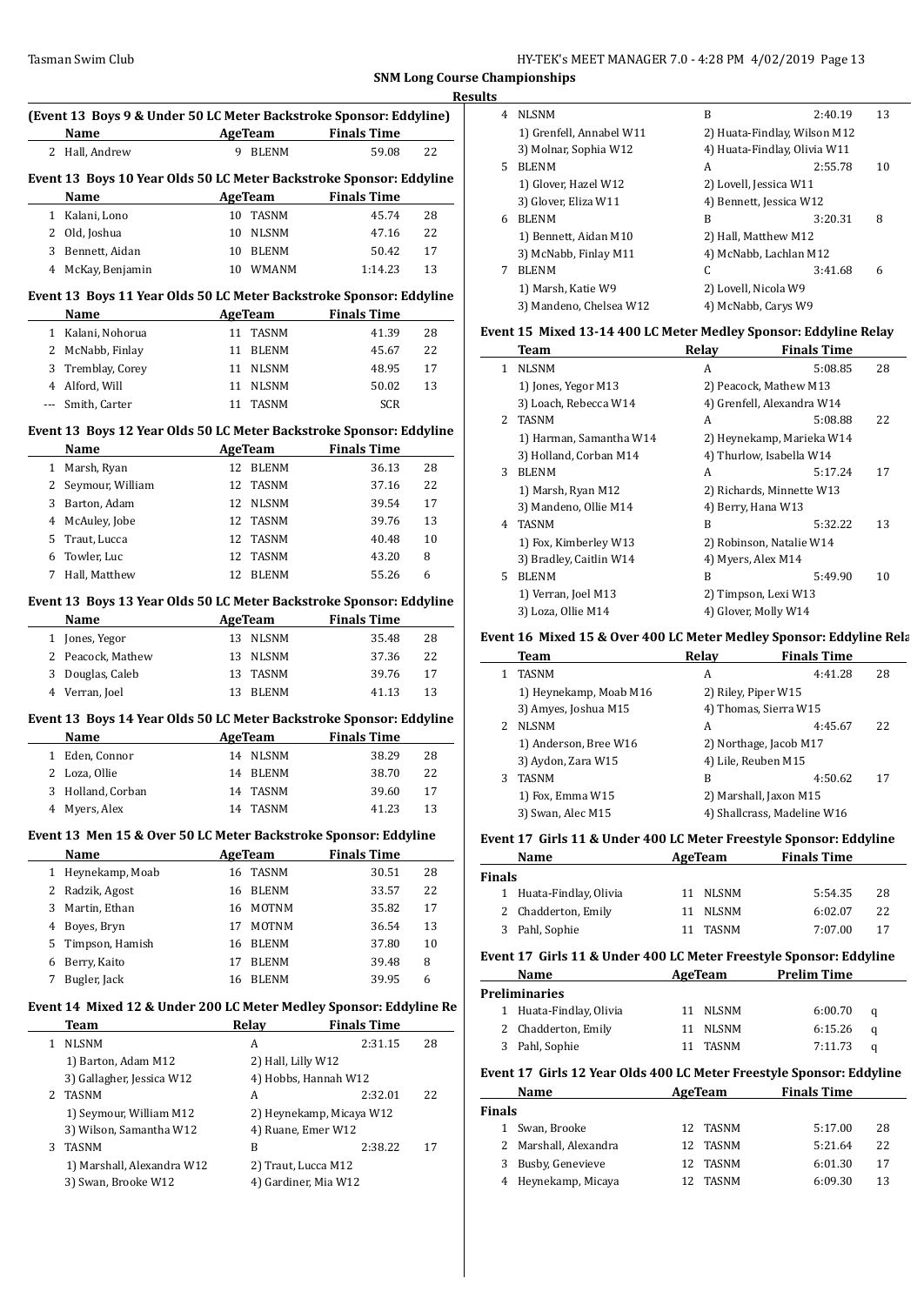|               | Finals  (Event 17 Girls 12 Year Olds 400 LC Meter Freestyle Sponsor:<br><b>Example 21 AgeTeam</b><br>Name |    |                               | <b>Finals Time</b>  |    |
|---------------|-----------------------------------------------------------------------------------------------------------|----|-------------------------------|---------------------|----|
| 5.            | McKay, Lucy                                                                                               | 12 | <b>WMANM</b>                  | 6:45.07             | 10 |
|               |                                                                                                           |    |                               |                     |    |
|               | 6 Berriman, Saffron                                                                                       | 12 | <b>TASNM</b>                  | 7:40.60             | 8  |
|               | Event 17 Girls 12 Year Olds 400 LC Meter Freestyle Sponsor: Eddyline                                      |    |                               |                     |    |
|               | Name                                                                                                      |    | <b>AgeTeam</b>                | <b>Prelim Time</b>  |    |
|               | Preliminaries                                                                                             |    |                               |                     |    |
|               | 1 Swan, Brooke                                                                                            |    | 12 TASNM                      | 5:31.43             | q  |
|               | 2 Marshall, Alexandra                                                                                     |    | 12 TASNM                      | 5:35.74             | q  |
|               | 3 Busby, Genevieve                                                                                        |    | 12 TASNM                      | 6:10.27             | q  |
|               | 4 Heynekamp, Micaya                                                                                       |    | 12 TASNM                      | 6:12.81             | q  |
|               | 5 McKay, Lucy                                                                                             |    | 12 WMANM                      | 6:52.96             | q  |
| 6             | Berriman, Saffron                                                                                         |    | 12 TASNM                      | 7:30.24             | q  |
|               |                                                                                                           |    |                               |                     |    |
|               | Event 17 Girls 13 Year Olds 400 LC Meter Freestyle Sponsor: Eddyline                                      |    |                               |                     |    |
|               | Name                                                                                                      |    | <b>AgeTeam</b>                | <b>Finals Time</b>  |    |
| <b>Finals</b> |                                                                                                           |    |                               |                     |    |
| $1 \quad$     | Humphries, Skye                                                                                           |    | 13 NLSNM                      | 5:32.54             | 28 |
|               | 2 McKay, Hollie                                                                                           |    | 13 WMANM                      | 5:40.53             | 22 |
|               | 3 Alexander, Caitlin                                                                                      | 13 | TASNM                         | 6:18.69             | 17 |
| 4             | Lewis, Hinewai                                                                                            | 13 | GDBNM                         | 6:34.48             | 13 |
|               | Event 17 Girls 13 Year Olds 400 LC Meter Freestyle Sponsor: Eddyline                                      |    |                               |                     |    |
|               | Name                                                                                                      |    |                               | AgeTeam Prelim Time |    |
|               | <b>Preliminaries</b>                                                                                      |    |                               |                     |    |
|               | 1 Humphries, Skye                                                                                         |    | 13 NLSNM                      | 5:48.02             |    |
|               | 2 McKay, Hollie                                                                                           |    | 13 WMANM                      | 5:50.40             | q  |
|               | 3 Alexander, Caitlin                                                                                      | 13 | <b>TASNM</b>                  | 6:13.56             | q  |
|               | 4 Lewis, Hinewai                                                                                          | 13 | GDBNM                         |                     | q  |
|               |                                                                                                           |    |                               | 6:29.19             | q  |
|               | Event 17 Girls 14 Year Olds 400 LC Meter Freestyle Sponsor: Eddyline                                      |    |                               |                     |    |
|               | Name                                                                                                      |    | <b>AgeTeam</b>                | <b>Finals Time</b>  |    |
| Finals        |                                                                                                           |    |                               |                     |    |
| $1\,$         | Thurlow, Isabella                                                                                         | 14 | TASNM                         | 4:47.54             | 28 |
|               | 2 Grenfell, Alexandra                                                                                     |    | 14 NLSNM                      | 5:24.10             | 22 |
|               | 3 Robinson, Natalie                                                                                       |    | 14 TASNM                      | 5:31.17             | 17 |
|               | 4 Heynekamp, Marieka                                                                                      |    | 14 TASNM                      | 5:43.04             | 13 |
| 5             | Bradley, Caitlin                                                                                          | 14 | <b>TASNM</b>                  | 5:52.62             | 10 |
| 6             | Kroupa, Kate                                                                                              |    | 14 MOTNM                      | 6:07.63             | 8  |
|               |                                                                                                           |    |                               |                     |    |
|               | Event 17 Girls 14 Year Olds 400 LC Meter Freestyle Sponsor: Eddyline                                      |    |                               |                     |    |
|               | Name                                                                                                      |    | AgeTeam                       | <b>Prelim Time</b>  |    |
|               | <b>Preliminaries</b>                                                                                      |    |                               |                     |    |
| 1             | Thurlow, Isabella                                                                                         | 14 | TASNM                         | 4:47.99             | q  |
| 2             | Grenfell, Alexandra                                                                                       | 14 | <b>NLSNM</b>                  | 5:32.07             | q  |
| 3             | Robinson, Natalie                                                                                         | 14 | TASNM                         | 5:33.08             | q  |
| 4             | Heynekamp, Marieka                                                                                        | 14 | TASNM                         | 5:39.08             | q  |
| 5             | Bradley, Caitlin                                                                                          | 14 | TASNM                         | 5:52.50             | q  |
| 6             | Kroupa, Kate                                                                                              | 14 | MOTNM                         | 6:08.33             | q  |
|               | Event 17 Women 15 & Over 400 LC Meter Freestyle Sponsor: Eddyline                                         |    |                               |                     |    |
|               |                                                                                                           |    |                               |                     |    |
|               | Name                                                                                                      |    | AgeTeam                       | <b>Finals Time</b>  |    |
| Finals        |                                                                                                           |    |                               |                     |    |
| $\mathbf{1}$  | Smale, Abbey                                                                                              | 15 | TASNM                         | 4:39.41             | 28 |
| 2             | Thomas, Sierra                                                                                            | 15 | TASNM                         | 4:40.61             | 22 |
| 3             | Aydon, Zara                                                                                               | 15 | <b>NLSNM</b>                  | 4:48.34             | 17 |
|               | 4 Peacock, Aliesha                                                                                        | 16 | $\ensuremath{\mathsf{NLSNM}}$ | 4:54.40             | 13 |
| 5             | Goomes, Maggie                                                                                            | 15 | <b>NLSNM</b>                  | 4:57.43             | 10 |
| 6             | Alexander, Sophie                                                                                         | 15 | TASNM                         | 5:08.98             | 8  |
| 7             | Friend, Leah                                                                                              | 16 | TASNM                         | 5:10.15             | 6  |
| 8             | Taylor, Ellie                                                                                             | 15 | TASNM                         | 5:12.46             | 4  |
|               |                                                                                                           |    |                               |                     |    |

| Event 17 Women 15 & Over 400 LC Meter Freestyle Sponsor: Eddyline |                      |    |              |                    |   |  |  |
|-------------------------------------------------------------------|----------------------|----|--------------|--------------------|---|--|--|
|                                                                   | Name                 |    | AgeTeam      | <b>Prelim Time</b> |   |  |  |
|                                                                   | <b>Preliminaries</b> |    |              |                    |   |  |  |
| 1                                                                 | Smale, Abbey         |    | 15 TASNM     | 4:47.87            | q |  |  |
|                                                                   | Thomas, Sierra       |    | 15 TASNM     | 4:55.95            | q |  |  |
| 3                                                                 | Peacock. Aliesha     | 16 | <b>NLSNM</b> | 4:56.98            | q |  |  |
| 4                                                                 | Goomes, Maggie       | 15 | <b>NLSNM</b> | 4:57.37            | q |  |  |
| 5.                                                                | Aydon, Zara          | 15 | <b>NLSNM</b> | 4:57.87            | q |  |  |
| 6                                                                 | Friend. Leah         | 16 | TASNM        | 5:01.70            | q |  |  |
|                                                                   | Alexander, Sophie    | 15 | <b>TASNM</b> | 5:09.09            | q |  |  |
| 8                                                                 | Taylor, Ellie        | 15 | <b>TASNM</b> | 5:13.27            | q |  |  |
| 9                                                                 | Holtham, Trinity     | 15 | <b>TASNM</b> | 5:17.38            |   |  |  |

#### **Event 17 Boys 11 & Under 400 LC Meter Freestyle Sponsor: Eddyline**

| Name                                                                         | AgeTeam  | <b>Finals Time</b> |    |  |  |  |
|------------------------------------------------------------------------------|----------|--------------------|----|--|--|--|
| <b>Finals</b>                                                                |          |                    |    |  |  |  |
| 1 Tremblay, Corey                                                            | 11 NLSNM | 7:06.21            | 28 |  |  |  |
| <b>Frent 17 Roys 11 &amp; Under 400 LC Meter Freestyle Sponsor: Eddyline</b> |          |                    |    |  |  |  |

#### **Event 17 Boys 11 & Under 400 LC Meter Freestyle Sponsor: Eddyline Name Age Team Prelim Time**

| Name              | <b>Age ream</b> | Prellin Time |
|-------------------|-----------------|--------------|
| Preliminaries     |                 |              |
| 1 Tremblay, Corey | NLSNM<br>11.    | 6:50.47<br>a |
|                   |                 |              |

# **Event 17 Boys 12 Year Olds 400 LC Meter Freestyle Sponsor: Eddyline**

| Name                                                                |                   |  | AgeTeam                | <b>Finals Time</b> |    |  |  |  |
|---------------------------------------------------------------------|-------------------|--|------------------------|--------------------|----|--|--|--|
| <b>Finals</b>                                                       |                   |  |                        |                    |    |  |  |  |
| 1                                                                   | Marsh, Ryan       |  | 12 BLENM               | 5:04.52            | 28 |  |  |  |
|                                                                     | 2 Barton, Adam    |  | 12 NLSNM               | 5:33.51            | 22 |  |  |  |
|                                                                     | 3 McNabb, Lachlan |  | 12 BLENM               | 6:50.41            | 17 |  |  |  |
| Event 17 Boys 12 Year Olds 400 LC Meter Freestyle Sponsor: Eddyline |                   |  |                        |                    |    |  |  |  |
|                                                                     | $N0$ ma           |  | $A \alpha \alpha$ Toom | Drolim Timo        |    |  |  |  |

| Name                 |     | AgeTeam      | <b>Prelim Time</b> |   |  |
|----------------------|-----|--------------|--------------------|---|--|
| <b>Preliminaries</b> |     |              |                    |   |  |
| 1 Marsh, Ryan        |     | 12 BLENM     | 5:21.88            | a |  |
| 2 Barton, Adam       |     | 12 NLSNM     | 5:34.06            | a |  |
| 3 McNabb, Lachlan    | 12. | <b>BLENM</b> | 6:32.19            | a |  |

#### **Event 17 Boys 13 Year Olds 400 LC Meter Freestyle Sponsor: Eddyline**

|        | Name              | AgeTeam  | <b>Finals Time</b> |    |
|--------|-------------------|----------|--------------------|----|
| Finals |                   |          |                    |    |
|        | 1 Peacock, Mathew | 13 NLSNM | 4:56.17            | 28 |
|        | 2 Douglas, Caleb  | 13 TASNM | 6:10.74            | 22 |

#### **Event 17 Boys 13 Year Olds 400 LC Meter Freestyle Sponsor: Eddyline**

| Name |                      | AgeTeam |          | <b>Prelim Time</b> |   |
|------|----------------------|---------|----------|--------------------|---|
|      | <b>Preliminaries</b> |         |          |                    |   |
|      | 1 Peacock, Mathew    |         | 13 NLSNM | 4:53.68            | a |
|      | 2 Douglas, Caleb     | 13.     | TASNM    | 6:07.89            |   |

#### **Event 17 Boys 14 Year Olds 400 LC Meter Freestyle Sponsor: Eddyline**

|               | Name              | AgeTeam  | <b>Finals Time</b> |    |
|---------------|-------------------|----------|--------------------|----|
| <b>Finals</b> |                   |          |                    |    |
|               | 1 Mandeno, Ollie  | 14 BLENM | 4:54.44            | 28 |
|               | 2 Holland, Corban | 14 TASNM | 5:13.92            | 22 |
| 3             | Myers, Alex       | 14 TASNM | 5:50.07            |    |

#### **Event 17 Boys 14 Year Olds 400 LC Meter Freestyle Sponsor: Eddyline**

|   | Name              |    | AgeTeam  | <b>Prelim Time</b> |     |  |
|---|-------------------|----|----------|--------------------|-----|--|
|   | Preliminaries     |    |          |                    |     |  |
|   | 1 Mandeno, Ollie  |    | 14 BLENM | 4:56.74            | a d |  |
|   | 2 Holland, Corban |    | 14 TASNM | 5:14.98            | a   |  |
| 3 | Myers, Alex       | 14 | TASNM    | 5:34.44            |     |  |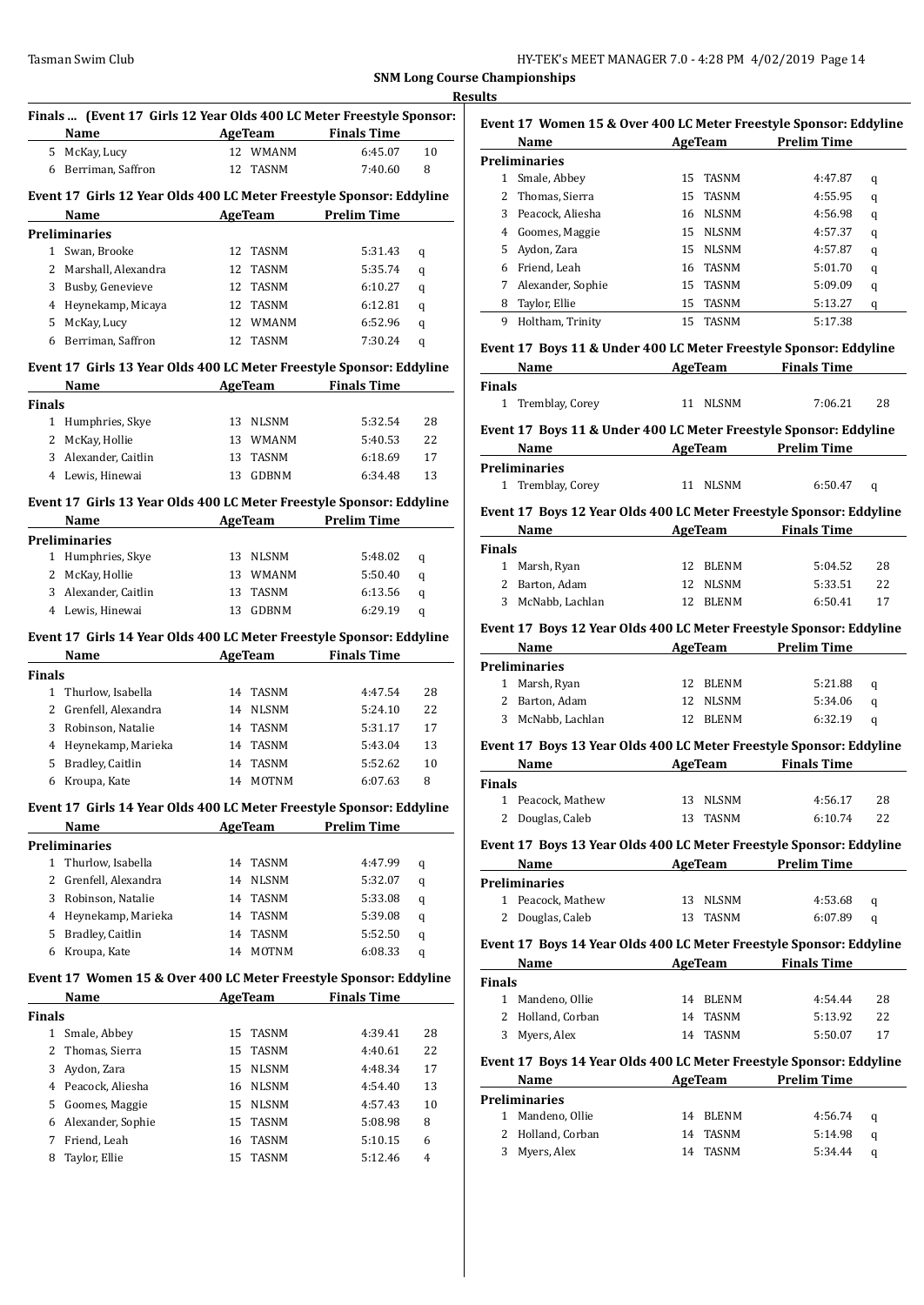$\overline{\phantom{a}}$ 

 $\overline{a}$ 

 $\frac{1}{2}$ 

 $\overline{\phantom{a}}$ 

|              | Event 17 Men 15 & Over 400 LC Meter Freestyle Sponsor: Eddyline<br>Name |          |                               | AgeTeam Finals Time |                                 |
|--------------|-------------------------------------------------------------------------|----------|-------------------------------|---------------------|---------------------------------|
| Finals       |                                                                         |          |                               |                     |                                 |
| 1            | Swan, Alec                                                              | 15       | <b>TASNM</b>                  | 4:24.04             | 28                              |
| 2            | Kepess, Bendi                                                           | 16       | TASNM                         | 4:27.80             | 22                              |
| 3            | Drummond, Fergus                                                        |          | 15 TASNM                      | 4:32.30             | 17                              |
| 4            | Marshall, Jaxon                                                         | 15       | <b>TASNM</b>                  | 4:34.92             | 13                              |
| 5            | Hall, Nic                                                               | 15       | <b>NLSNM</b>                  | 4:37.87             | 10                              |
|              |                                                                         |          |                               |                     |                                 |
|              | Event 17 Men 15 & Over 400 LC Meter Freestyle Sponsor: Eddyline         |          |                               |                     |                                 |
|              | Name                                                                    |          | AgeTeam                       | <b>Prelim Time</b>  |                                 |
|              | <b>Preliminaries</b>                                                    |          |                               |                     |                                 |
| 2            | 1 Swan, Alec                                                            | 15       | TASNM                         | 4:23.27             | q                               |
|              | Drummond, Fergus                                                        | 15       | TASNM                         | 4:32.29             | q                               |
| 3            | Kepess, Bendi                                                           | 16       | TASNM                         | 4:38.17             | q                               |
| 4            | Marshall, Jaxon                                                         | 15       | TASNM                         | 4:38.29             | q                               |
| 5            | Hall, Nic                                                               | 15       | <b>NLSNM</b>                  | 4:42.05             | q                               |
|              | Event 18  Girls 9 & Under 50 LC Meter Butterfly Sponsor: Eddyline       |          |                               |                     |                                 |
|              | Name                                                                    |          | AgeTeam                       | <b>Finals Time</b>  |                                 |
|              | 1 Lovell, Nicola                                                        |          | 9 BLENM                       | 54.20               | 28                              |
| 2            | Bradford, Lara                                                          |          | 8 TASNM                       | 54.92               | 22                              |
| 3            | McNabb, Carys                                                           |          | 9 BLENM                       | 57.83               | 17                              |
| 4            | Munnerley, Piper                                                        |          | 9 NLSNM                       | 58.82               | 13                              |
| 5            | Marsh, Katie                                                            |          | 9 BLENM                       | 59.45               | 10                              |
| 6            | Clements, Ella                                                          | 8        | TASNM                         | 1:00.48             | 8                               |
| 7            | Old, Keisha                                                             | 8        | <b>NLSNM</b>                  | 1:03.73             | 6                               |
|              | Event 18 Girls 10 Year Olds 50 LC Meter Butterfly Sponsor: Eddyline     |          |                               |                     |                                 |
|              | <b>Name</b>                                                             |          | <b>AgeTeam</b>                | <b>Finals Time</b>  |                                 |
| $\mathbf{1}$ | Seymour, Madeline                                                       |          | 10 TASNM                      | 41.60               | 28                              |
| 2            | McKay, Brianna                                                          |          | 10 TASNM                      | 52.04               | 22                              |
| 3            | Goomes, Rosie                                                           |          | 10 NLSNM                      | 52.48               | 17                              |
| 4            | Kenyon, Zarriah                                                         | 10       | <b>TASNM</b>                  | 55.82               | 13                              |
| 5            | Smale, Kirsten                                                          | 10       | TASNM                         | 57.89               | 10                              |
| ---          | Stocker, Harmony                                                        | 10       | <b>TASNM</b>                  | <b>SCR</b>          |                                 |
|              | Event 18 Girls 11 Year Olds 50 LC Meter Butterfly Sponsor: Eddyline     |          |                               |                     |                                 |
|              | Name                                                                    |          | <b>AgeTeam</b>                | <b>Finals Time</b>  |                                 |
| 1            | Grenfell, Annabel                                                       | 11       | NLSNM                         | 39.89               | 28                              |
|              | 2 Hughes, Jade                                                          |          | 11 WMANM                      | 39.92               | 22                              |
| 3            | Lovell, Jessica                                                         | 11       | BLENM                         | 40.33               | 17                              |
| 4            | Huata-Findlay, Olivia                                                   | 11       | <b>NLSNM</b>                  | 40.64               | 13                              |
| 5            | Myers, Rubina                                                           | 11       | TASNM                         | 41.76               | 10                              |
|              | Glover, Eliza                                                           | 11       | <b>BLENM</b>                  | 42.33               | 8                               |
|              |                                                                         |          |                               |                     |                                 |
| 6<br>7       |                                                                         |          |                               |                     |                                 |
| 8            | Cain-Townley, Mia<br>Claridge, Lilly                                    | 11<br>11 | NLSNM<br><b>NLSNM</b>         | 42.51<br>50.23      | 6<br>4                          |
|              |                                                                         |          |                               |                     |                                 |
|              | Event 18 Girls 12 Year Olds 50 LC Meter Butterfly Sponsor: Eddyline     |          |                               |                     |                                 |
|              | Name                                                                    |          | <b>AgeTeam</b>                | <b>Finals Time</b>  |                                 |
| 1            | Wilson, Samantha                                                        | 12       | TASNM                         | 32.92               |                                 |
| 2            | Swan, Brooke                                                            | 12       | TASNM                         | 35.51               |                                 |
| 3            | Ruane, Emer                                                             | 12       | TASNM                         | 36.67               |                                 |
| 4            | Hall, Lilly                                                             | 12       | <b>NLSNM</b>                  | 36.95               |                                 |
| 5            | Gallagher, Jessica                                                      | 12       | <b>NLSNM</b>                  | 37.58               |                                 |
| 6            | Molnar, Sophia                                                          | 12       | $\ensuremath{\mathsf{NLSNM}}$ | 38.30               | 28<br>22<br>17<br>13<br>10<br>8 |
| 7            | Bradley, Loretta                                                        | 12       | TASNM                         | 39.13               | 6                               |
| 8            | Gardiner, Mia                                                           | 12       | TASNM                         | 39.39               | 4                               |
| 9            | McKay, Keita                                                            | 12       | WMANM                         | 46.10               |                                 |
| 10<br>---    | Ketel, Mya<br>Mandeno, Chelsea                                          | 12<br>12 | TASNM<br><b>BLENM</b>         | 48.23<br>DQ         |                                 |

| Event 18 Girls 13 Year Olds 50 LC Meter Butterfly Sponsor: Eddyline |                    |    |              |                    |    |  |  |
|---------------------------------------------------------------------|--------------------|----|--------------|--------------------|----|--|--|
|                                                                     | Name               |    | AgeTeam      | <b>Finals Time</b> |    |  |  |
|                                                                     | Fox, Kimberley     | 13 | TASNM        | 34.70              | 28 |  |  |
|                                                                     | Richards, Minnette | 13 | <b>BLENM</b> | 36.16              | 22 |  |  |
| 3                                                                   | Berry, Hana        | 13 | <b>BLENM</b> | 36.29              | 17 |  |  |
| 4                                                                   | Humphries, Skye    | 13 | <b>NLSNM</b> | 36.95              | 13 |  |  |
| 5.                                                                  | Alexander, Caitlin | 13 | TASNM        | 38.64              | 10 |  |  |
| 6                                                                   | McKay, Hollie      | 13 | <b>WMANM</b> | 39.89              | 8  |  |  |
| 7                                                                   | Timpson, Lexi      | 13 | <b>BLENM</b> | 45.39              | 6  |  |  |
| 8                                                                   | Smith, Lucy        | 13 | <b>TASNM</b> | 46.23              | 4  |  |  |
| 9                                                                   | Hughes, Maia       | 13 | <b>WMANM</b> | 48.29              |    |  |  |
| 10                                                                  | Lewis, Hinewai     | 13 | GDBNM        | 56.39              |    |  |  |

# **Event 18 Girls 14 Year Olds 50 LC Meter Butterfly Sponsor: Eddyline**

|    | Name                | AgeTeam |              | <b>Finals Time</b> |    |
|----|---------------------|---------|--------------|--------------------|----|
|    | 1 Thurlow, Isabella | 14      | <b>TASNM</b> | 31.54              | 28 |
|    | 2 Loach, Rebecca    | 14      | <b>NLSNM</b> | 33.68              | 22 |
|    | 3 Harman, Samantha  | 14      | TASNM        | 33.86              | 17 |
| 4  | Smith, Emily        | 14      | TASNM        | 37.26              | 13 |
| 5. | Bradley, Caitlin    | 14      | TASNM        | 38.11              | 10 |
| 6  | Kroupa, Kate        | 14      | <b>MOTNM</b> | 38.57              | 8  |
| 7  | Glover, Molly       | 14      | <b>BLENM</b> | 39.95              | 6  |
|    | McCrae, Emma        | 14      | TASNM        | 49.54              | 4  |

#### **Event 18 Women 15 & Over 50 LC Meter Butterfly Sponsor: Eddyline**

|   | Name                 | AgeTeam |              | <b>Finals Time</b> |       |    |
|---|----------------------|---------|--------------|--------------------|-------|----|
| 1 | Riley, Piper         | 15      | <b>TASNM</b> |                    | 31.69 | 28 |
| 2 | Anderson, Bree       |         | 16 NLSNM     |                    | 32.57 | 22 |
| 3 | Shallcrass, Madeline | 16      | TASNM        |                    | 33.14 | 17 |
| 4 | Friend, Leah         | 16      | TASNM        |                    | 33.30 | 13 |
| 5 | Aydon, Zara          |         | 15 NLSNM     |                    | 34.73 | 10 |
| 6 | Taylor, Ellie        |         | 15 TASNM     |                    | 35.02 | 8  |
| 7 | Peacock, Aliesha     | 16      | <b>NLSNM</b> |                    | 35.80 | 6  |
| 8 | Coldwell, Abigail    | 16      | <b>BLENM</b> |                    | 36.86 | 4  |
| 9 | Old, Ilaria          | 15      | <b>NLSNM</b> |                    | 36.95 |    |
|   |                      |         |              |                    |       |    |

#### **Event 18 Boys 9 & Under 50 LC Meter Butterfly Sponsor: Eddyline**

| Name                | AgeTeam | <b>Finals Time</b> |  |
|---------------------|---------|--------------------|--|
| --- Kepess, Marcell | 9 TASNM | DQ                 |  |

#### **Event 18 Boys 10 Year Olds 50 LC Meter Butterfly Sponsor: Eddyline**

| Name           | AgeTeam  | <b>Finals Time</b> |    |
|----------------|----------|--------------------|----|
| 1 Kalani, Lono | 10 TASNM | 47.64              | 28 |
| 2 Ketel, Ruben | 10 TASNM | 58.67              | 22 |

#### **Event 18 Boys 11 Year Olds 50 LC Meter Butterfly Sponsor: Eddyline**

| Name              | AgeTeam  | <b>Finals Time</b> |    |
|-------------------|----------|--------------------|----|
| 1 Kalani, Nohorua | 11 TASNM | 47.03              | 28 |
| 2 McNabb, Finlay  | 11 BLENM | 51.04              | 22 |
| --- Smith, Carter | 11 TASNM | SCR                |    |

#### **Event 18 Boys 12 Year Olds 50 LC Meter Butterfly Sponsor: Eddyline**

|    | Name                  |                 | AgeTeam      | <b>Finals Time</b> |    |
|----|-----------------------|-----------------|--------------|--------------------|----|
|    | Marsh, Ryan           | 12 <sub>1</sub> | <b>BLENM</b> | 32.13              | 28 |
|    | Seymour, William      |                 | 12 TASNM     | 35.70              | 22 |
| 3  | Huata-Findlay, Wilson | 12              | <b>NLSNM</b> | 40.60              | 17 |
| 4  | Towler, Luc           |                 | 12 TASNM     | 40.73              | 13 |
| 5. | McAuley, Jobe         |                 | 12 TASNM     | 42.10              | 10 |
| 6  | Traut, Lucca          |                 | 12 TASNM     | 42.42              | 8  |
| 7  | McNabb, Lachlan       | 12              | <b>BLENM</b> | 59.67              | 6  |
| 8  | Hall, Matthew         | 12.             | <b>BLENM</b> | 1:03.82            | 4  |
|    | Berry, Kurt           | 12.             | GRMCB        | X47.29             |    |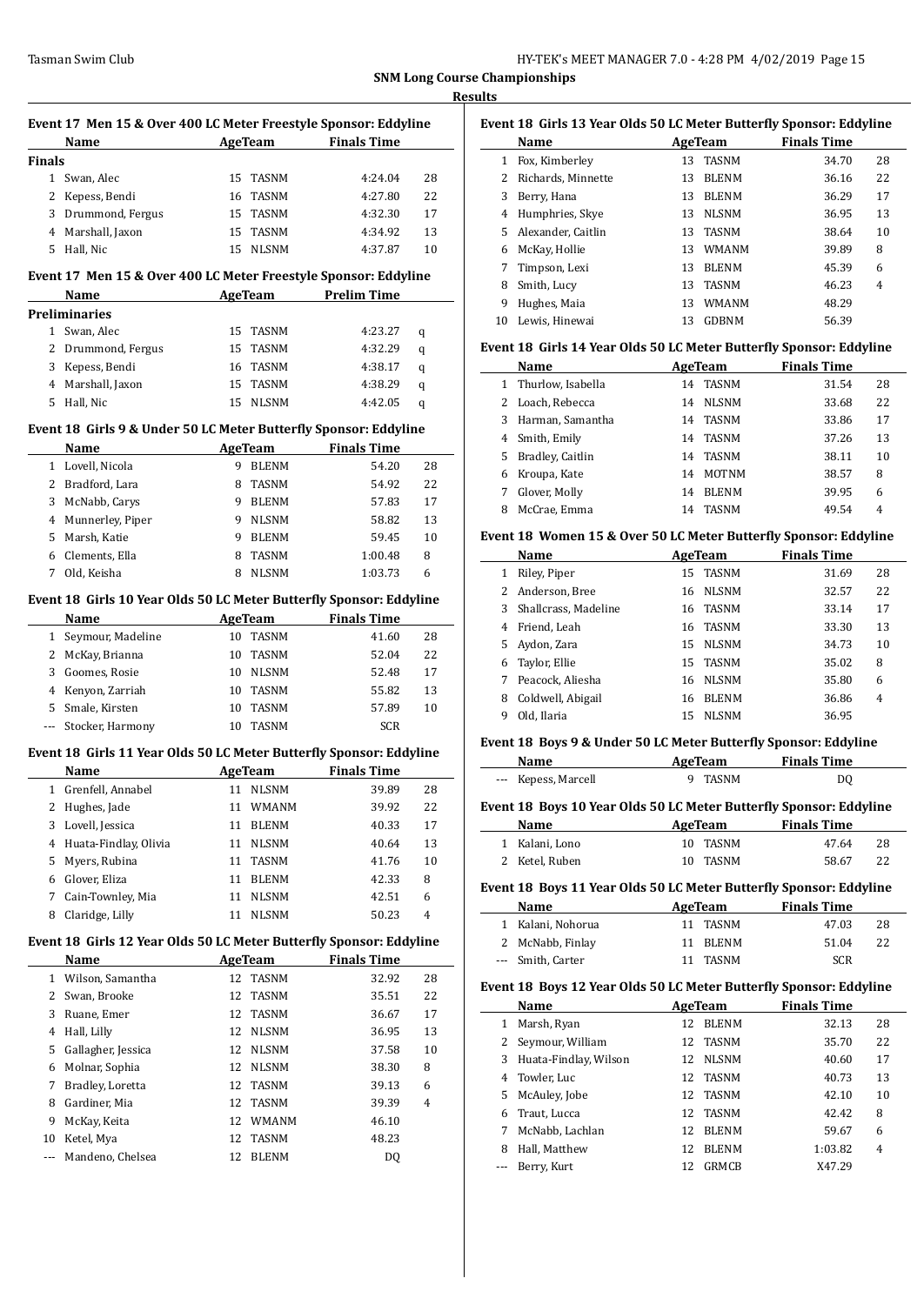| HY-TEK's MEET MANAGER 7.0 - 4:28 PM 4/02/2019 Page 16 |  |
|-------------------------------------------------------|--|
|-------------------------------------------------------|--|

**SNM Long Course O Resul** 

|               | Event 18 Boys 13 Year Olds 50 LC Meter Butterfly Sponsor: Eddyline   |    |                |                                      |    |
|---------------|----------------------------------------------------------------------|----|----------------|--------------------------------------|----|
|               | Name                                                                 |    |                | AgeTeam Finals Time                  |    |
| 1             | Peacock, Mathew                                                      | 13 | <b>NLSNM</b>   | 35.07                                | 28 |
|               | 2 Verran, Joel                                                       | 13 | BLENM          | 37.45                                | 22 |
|               |                                                                      |    |                |                                      |    |
|               | Event 18 Boys 14 Year Olds 50 LC Meter Butterfly Sponsor: Eddyline   |    |                |                                      |    |
|               | Name                                                                 |    |                | <b>Example 2 AgeTeam</b> Finals Time |    |
|               | 1 Eden, Connor                                                       |    | 14 NLSNM       | 34.30                                | 28 |
| 2             | Loza, Ollie                                                          | 14 | BLENM          | 38.45                                | 22 |
|               | Event 18 Men 15 & Over 50 LC Meter Butterfly Sponsor: Eddyline       |    |                |                                      |    |
|               | Name                                                                 |    |                | <b>Example 2 AgeTeam</b> Finals Time |    |
|               | 1 Amyes, Joshua                                                      |    | 15 TASNM       | 27.89                                | 28 |
|               | 2 Heynekamp, Moab                                                    | 16 | TASNM          | 28.26                                | 22 |
|               | 3 Glover, George                                                     | 16 | BLENM          | 30.92                                | 17 |
| 4             | Northage, Jacob                                                      | 17 | NLSNM          | 31.51                                | 13 |
| 5             | Boyes, Bryn                                                          | 17 | <b>MOTNM</b>   | 32.86                                | 10 |
| 6             | Lile, Reuben                                                         | 15 | NLSNM          | 33.02                                | 8  |
| 7             |                                                                      | 17 |                |                                      |    |
|               | Berry, Kaito                                                         |    | <b>BLENM</b>   | 33.20                                | 6  |
| 8             | Radzik, Agost                                                        | 16 | <b>BLENM</b>   | 33.54                                | 4  |
| 9             | Martin, Ethan                                                        | 16 | MOTNM          | 34.36                                |    |
| 10            | Bugler, Jack                                                         | 16 | <b>BLENM</b>   | 35.29                                |    |
|               | Event 19 Girls 9 & Under 100 LC Meter Backstroke Sponsor: Eddyline   |    |                |                                      |    |
|               | Name                                                                 |    | AgeTeam        | <b>Finals Time</b>                   |    |
| <b>Finals</b> |                                                                      |    |                |                                      |    |
|               | 1 McNabb, Carys                                                      | 9  | BLENM          | 1:51.48                              | 28 |
|               | 2 Marsh, Katie                                                       | 9  | BLENM          | 1:52.83                              | 22 |
| 3             | Munnerley, Piper                                                     | 9  | NLSNM          | 1:57.79                              | 17 |
|               | 4 Wells, Morgan                                                      | 9  | TASNM          | 1:58.12                              | 13 |
| 5             | Clements, Ella                                                       | 8  | TASNM          | 2:04.74                              | 10 |
|               |                                                                      |    |                |                                      |    |
|               | Event 19 Girls 9 & Under 100 LC Meter Backstroke Sponsor: Eddyline   |    |                |                                      |    |
|               | Name                                                                 |    | AgeTeam        | <b>Prelim Time</b>                   |    |
|               | <b>Preliminaries</b>                                                 |    |                |                                      |    |
| 1             | Wells, Morgan                                                        | 9  | TASNM          | 1:54.65                              | q  |
| 2             | McNabb, Carys                                                        | 9  | BLENM          | 1:55.73                              | q  |
| 3             | Marsh, Katie                                                         | 9  | BLENM          | 1:56.62                              | q  |
|               | 4 Munnerley, Piper                                                   | 9  | <b>NLSNM</b>   | 1:58.14                              | q  |
| 5             | Clements, Ella                                                       | 8  | <b>TASNM</b>   | 2:05.90                              | q  |
|               | Old, Keisha                                                          |    | 8 NLSNM        | DQ                                   |    |
|               |                                                                      |    |                |                                      |    |
|               | Event 19 Girls 10 Year Olds 100 LC Meter Backstroke Sponsor: Eddylin |    |                |                                      |    |
|               | Name                                                                 |    | AgeTeam        | <b>Finals Time</b>                   |    |
| <b>Finals</b> |                                                                      |    |                |                                      |    |
| $1 \quad$     | Seymour, Madeline                                                    | 10 | TASNM          | 1:35.63                              | 28 |
|               | 2 Ruane, Keara                                                       | 10 | TASNM          | 1:40.35                              | 22 |
|               | 3 Cain-Townley, Bella                                                | 10 | <b>NLSNM</b>   | 1:52.63                              | 17 |
|               | Event 19 Girls 10 Year Olds 100 LC Meter Backstroke Sponsor: Eddylin |    |                |                                      |    |
|               | Name                                                                 |    | <b>AgeTeam</b> | <b>Prelim Time</b>                   |    |
|               | <b>Preliminaries</b>                                                 |    |                |                                      |    |
|               | 1 Ruane, Keara                                                       | 10 | TASNM          | 1:39.02                              | q  |
|               | 2 Seymour, Madeline                                                  | 10 | TASNM          | 1:40.36                              | q  |
|               | 3 Cain-Townley, Bella                                                | 10 | <b>NLSNM</b>   | 1:52.14                              | q  |
|               | --- McKay, Brianna                                                   | 10 | TASNM          | DQ                                   |    |
|               |                                                                      |    |                |                                      |    |
|               | Event 19 Girls 11 Year Olds 100 LC Meter Backstroke Sponsor: Eddylin |    |                |                                      |    |
|               | Name                                                                 |    |                | AgeTeam Finals Time                  |    |
| Finals        |                                                                      |    |                |                                      |    |
|               | 1 Myers, Rubina                                                      | 11 | TASNM          | 1:26.11                              | 28 |
|               | 2 Grenfell, Annabel                                                  | 11 | NLSNM          | 1:27.13                              | 22 |
|               | 3 Chadderton, Emily                                                  | 11 | <b>NLSNM</b>   | 1:30.13                              | 17 |
|               |                                                                      |    |                |                                      |    |
|               |                                                                      |    |                |                                      |    |

|               | : Championships                                                      |    |               |                    |    |
|---------------|----------------------------------------------------------------------|----|---------------|--------------------|----|
| ults          |                                                                      |    |               |                    |    |
| 4             | Cain-Townley, Mia                                                    | 11 | <b>NLSNM</b>  | 1:33.78            | 13 |
| 5             | Hughes, Jade                                                         | 11 | <b>WMANM</b>  | 1:39.96            | 10 |
| $---$         | Pahl, Sophie                                                         | 11 | <b>TASNM</b>  | D <sub>0</sub>     |    |
|               | Event 19 Girls 11 Year Olds 100 LC Meter Backstroke Sponsor: Eddylin |    |               |                    |    |
|               | Name                                                                 |    | AgeTeam       | <b>Prelim Time</b> |    |
|               | <b>Preliminaries</b>                                                 |    |               |                    |    |
| 1             | Myers, Rubina                                                        | 11 | <b>TASNM</b>  | 1:29.36            | q  |
| 2             | Chadderton, Emily                                                    | 11 | <b>NLSNM</b>  | 1:32.62            | q  |
| 3             | Cain-Townley, Mia                                                    | 11 | <b>NLSNM</b>  | 1:36.31            | q  |
| 4             | Grenfell, Annabel                                                    | 11 | <b>NLSNM</b>  | 1:38.04            | q  |
| 5             | Hughes, Jade                                                         | 11 | <b>WMANM</b>  | 1:40.43            | q  |
| 6             | Pahl, Sophie                                                         | 11 | <b>TASNM</b>  | 1:53.27            | q  |
|               | Event 19 Girls 12 Year Olds 100 LC Meter Backstroke Sponsor: Eddylin |    |               |                    |    |
|               | Name                                                                 |    | AgeTeam       | <b>Finals Time</b> |    |
| <b>Finals</b> |                                                                      |    |               |                    |    |
|               | 1 Wilson, Samantha                                                   | 12 | <b>TASNM</b>  | 1:18.88            | 28 |
| 2             | Marshall, Alexandra                                                  | 12 | <b>TASNM</b>  | 1:21.82            | 22 |
| 3             | Gallagher, Jessica                                                   | 12 | <b>NLSNM</b>  | 1:23.47            | 17 |
| 4             | Heynekamp, Micaya                                                    | 12 | <b>TASNM</b>  | 1:29.65            | 13 |
| 5             | McKay, Lucy                                                          | 12 | <b>WMANM</b>  | 1:46.99            | 10 |
| 6             | Berriman, Saffron                                                    | 12 | <b>TASNM</b>  | 2:01.66            | 8  |
|               | Busby, Genevieve                                                     | 12 | <b>TASNM</b>  | DQ                 |    |
|               | Event 19 Girls 12 Year Olds 100 LC Meter Backstroke Sponsor: Eddylin |    |               |                    |    |
|               | Name                                                                 |    | AgeTeam       | <b>Prelim Time</b> |    |
|               | <b>Preliminaries</b>                                                 |    |               |                    |    |
|               | 1 Wilson, Samantha                                                   | 12 | <b>TASNM</b>  | 1:21.60            | q  |
|               | $2.0 - 0.0 - 0.0 - 0.00$                                             |    | $12$ MILCAILL | 1.250              |    |

|                       | 14 IAJINI I | 1.4.00  | u |  |
|-----------------------|-------------|---------|---|--|
| 2 Gallagher, Jessica  | 12 NLSNM    | 1:25.58 | a |  |
| 3 Marshall, Alexandra | 12 TASNM    | 1:25.60 | a |  |
| 4 Heynekamp, Micaya   | 12 TASNM    | 1:30.32 | a |  |
| 5 Busby, Genevieve    | 12 TASNM    | 1:36.32 | a |  |
| 6 McKay, Lucy         | 12 WMANM    | 1:44.75 | a |  |
| Berriman, Saffron     | TASNM       | 1:58.35 | a |  |
|                       |             |         |   |  |

# **Event 19 Girls 13 Year Olds 100 LC Meter Backstroke Sponsor: Eddyline**

| Name   |                   | AgeTeam |              | <b>Finals Time</b> |    |  |  |
|--------|-------------------|---------|--------------|--------------------|----|--|--|
| Finals |                   |         |              |                    |    |  |  |
| 1      | McKay, Hollie     | 13.     | WMANM        | 1:25.56            | 28 |  |  |
|        | 2 Scott, Jess     | 13      | TASNM        | 1:28.97            | 22 |  |  |
|        | 3 Humphries, Skye | 13      | <b>NLSNM</b> | 1:30.31            | 17 |  |  |
|        | Lewis, Hinewai    |         | GDBNM        | 1:48.69            | 13 |  |  |

#### **Event 19 Girls 13 Year Olds 100 LC Meter Backstroke Sponsor: Eddyline**

|                      | Name              |     | AgeTeam  | <b>Prelim Time</b> |   |
|----------------------|-------------------|-----|----------|--------------------|---|
| <b>Preliminaries</b> |                   |     |          |                    |   |
| 1                    | McKay, Hollie     |     | 13 WMANM | 1:29.60            | a |
|                      | 2 Humphries, Skye |     | 13 NLSNM | 1:33.06            | a |
|                      | 3 Scott, Jess     | 13. | TASNM    | 1:33.99            | a |
|                      | 4 Lewis, Hinewai  | 13  | GDBNM    | 1:42.53            | a |
|                      |                   |     |          |                    |   |

# **Event 19 Girls 14 Year Olds 100 LC Meter Backstroke Sponsor: Eddyline**

| Name                 | AgeTeam  | <b>Finals Time</b> |    |  |  |
|----------------------|----------|--------------------|----|--|--|
| <b>Finals</b>        |          |                    |    |  |  |
| 1 Heynekamp, Marieka | 14 TASNM | 1:28.22            | 28 |  |  |

# **Event 19 Girls 14 Year Olds 100 LC Meter Backstroke Sponsor: Eddyline**

| Name                 | AgeTeam  | <b>Prelim Time</b>  |
|----------------------|----------|---------------------|
| Preliminaries        |          |                     |
| 1 Heynekamp, Marieka | 14 TASNM | 1:25.89<br>$\Omega$ |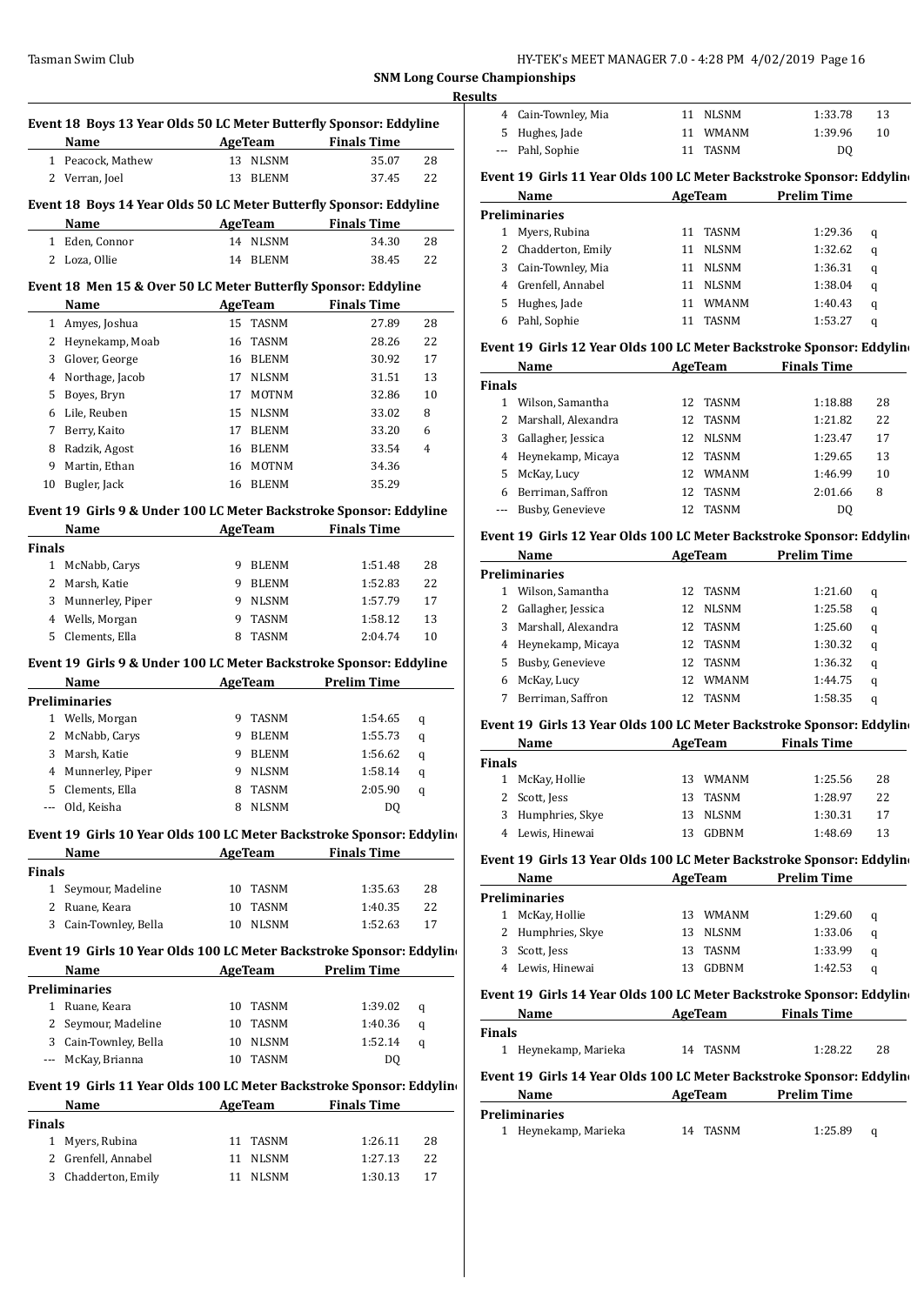|               | Event 19 Women 15 & Over 100 LC Meter Backstroke Sponsor: Eddylin         |    |                |                                      |    |
|---------------|---------------------------------------------------------------------------|----|----------------|--------------------------------------|----|
|               | Name                                                                      |    | AgeTeam        | <b>Finals Time</b>                   |    |
| <b>Finals</b> |                                                                           |    |                |                                      |    |
|               | 1 Anderson, Bree                                                          |    | 16 NLSNM       | 1:10.20                              | 28 |
|               | 2 Shallcrass, Madeline                                                    |    | 16 TASNM       | 1:11.58                              | 22 |
|               | 3 Old, Ilaria                                                             |    | 15 NLSNM       | 1:15.20                              | 17 |
|               | 4 Fox, Emma                                                               |    | 15 TASNM       | 1:16.03                              | 13 |
|               | Event 19 Women 15 & Over 100 LC Meter Backstroke Sponsor: Eddylin<br>Name |    |                | <b>Example 2 AgeTeam</b> Prelim Time |    |
|               | <b>Preliminaries</b>                                                      |    |                |                                      |    |
|               | 1 Shallcrass, Madeline                                                    |    | 16 TASNM       | 1:12.71                              | q  |
|               | 2 Anderson, Bree                                                          |    | 16 NLSNM       | 1:13.92                              | q  |
|               | 3 Fox, Emma                                                               |    | 15 TASNM       | 1:18.04                              | q  |
|               | 4 Old, Ilaria                                                             | 15 | NLSNM          | 1:18.12                              | q  |
|               | Event 19 Boys 9 & Under 100 LC Meter Backstroke Sponsor: Eddyline         |    |                |                                      |    |
|               | Name                                                                      |    |                | <b>Example 2 AgeTeam</b> Finals Time |    |
| <b>Finals</b> |                                                                           |    |                |                                      |    |
|               | --- Hall, Andrew                                                          |    | 9 BLENM        | DQ                                   |    |
|               | --- Kalani, Maicah                                                        |    | 8 TASNM        | DQ                                   |    |
|               | Event 19 Boys 9 & Under 100 LC Meter Backstroke Sponsor: Eddyline         |    |                |                                      |    |
|               | Name AgeTeam Prelim Time                                                  |    |                |                                      |    |
|               | <b>Preliminaries</b>                                                      |    |                |                                      |    |
|               | 1 Kalani, Maicah                                                          |    | 8 TASNM        | 1:56.34                              | q  |
|               | 2 Hall, Andrew                                                            |    | 9 BLENM        | 2:13.35                              | q  |
|               | Event 19 Boys 10 Year Olds 100 LC Meter Backstroke Sponsor: Eddylin       |    |                |                                      |    |
|               | Name AgeTeam Finals Time                                                  |    |                |                                      |    |
| Finals        |                                                                           |    |                |                                      |    |
|               | 1 Kalani, Lono                                                            |    | 10 TASNM       | 1:35.78                              | 28 |
|               | 2 Old, Joshua                                                             |    | 10 NLSNM       | 1:44.27                              | 22 |
|               | Event 19 Boys 10 Year Olds 100 LC Meter Backstroke Sponsor: Eddylin       |    |                |                                      |    |
|               | Name                                                                      |    |                | AgeTeam Prelim Time                  |    |
|               | <b>Preliminaries</b>                                                      |    |                |                                      |    |
|               | 1 Kalani, Lono                                                            |    | 10 TASNM       | 1:39.86                              | q  |
|               | 2 Old, Joshua                                                             |    | 10 NLSNM       | 1:47.34                              | q  |
|               | Event 19 Boys 11 Year Olds 100 LC Meter Backstroke Sponsor: Eddylin       |    |                |                                      |    |
|               | <b>Name</b>                                                               |    | <b>AgeTeam</b> | <b>Finals Time</b>                   |    |
| Finals        |                                                                           |    |                |                                      |    |
|               | 1 Kalani, Nohorua                                                         | 11 | TASNM          | 1:30.48                              | 28 |
| 2             | McNabb, Finlay                                                            | 11 | <b>BLENM</b>   | 1:40.42                              | 22 |
| 3             | Tremblay, Corey                                                           | 11 | <b>NLSNM</b>   | 1:54.62                              | 17 |
|               | Event 19 Boys 11 Year Olds 100 LC Meter Backstroke Sponsor: Eddylin       |    |                |                                      |    |
|               | Name                                                                      |    | AgeTeam        | <b>Prelim Time</b>                   |    |
|               | <b>Preliminaries</b>                                                      |    |                |                                      |    |
|               | 1 Kalani, Nohorua                                                         | 11 | TASNM          | 1:30.95                              | q  |
|               | 2 McNabb, Finlay                                                          | 11 | <b>BLENM</b>   | 1:38.77                              | q  |
|               | 3 Tremblay, Corey                                                         | 11 | <b>NLSNM</b>   | 1:51.74                              | q  |
|               | --- Smith, Carter                                                         | 11 | TASNM          | <b>SCR</b>                           |    |
|               | Event 19 Boys 12 Year Olds 100 LC Meter Backstroke Sponsor: Eddylin       |    |                |                                      |    |
|               | Name                                                                      |    | AgeTeam        | <b>Finals Time</b>                   |    |
| <b>Finals</b> |                                                                           |    |                |                                      |    |
| $1 \quad$     | Seymour, William                                                          | 12 | TASNM          | 1:21.64                              | 28 |
|               | 2 McAuley, Jobe                                                           | 12 | TASNM          | 1:23.85                              | 22 |
| 3             | Barton, Adam                                                              | 12 | NLSNM          | 1:27.43                              | 17 |
|               | 4 Towler, Luc                                                             | 12 | TASNM          | 1:32.96                              | 13 |

| Results       |                                                                                                 |          |                   |                                         |        |
|---------------|-------------------------------------------------------------------------------------------------|----------|-------------------|-----------------------------------------|--------|
|               | 5 Huata-Findlay, Wilson 12 NLSNM                                                                |          |                   | 1:36.02                                 | 10     |
|               | 6 Hall, Matthew                                                                                 |          | 12 BLENM          | 2:04.69                                 | 8      |
|               | Event 19 Boys 12 Year Olds 100 LC Meter Backstroke Sponsor: Eddylin                             |          |                   |                                         |        |
|               | Name AgeTeam Prelim Time                                                                        |          |                   |                                         |        |
|               | <b>Preliminaries</b>                                                                            |          |                   |                                         |        |
|               | 1 Seymour, William                                                                              |          | 12 TASNM          | 1:27.64                                 | q      |
|               | 2 Barton, Adam                                                                                  |          | 12 NLSNM          | 1:28.22                                 | q      |
|               | 3 McAuley, Jobe                                                                                 |          | 12 TASNM          | 1:28.77                                 | q      |
|               | 4 Towler, Luc                                                                                   |          | 12 TASNM          | 1:34.99                                 | q      |
|               | 5 Huata-Findlay, Wilson                                                                         |          | 12 NLSNM          | 1:36.15                                 | q      |
|               | 6 Hall, Matthew                                                                                 |          | 12 BLENM          | 2:06.26                                 | q      |
|               |                                                                                                 |          |                   |                                         |        |
|               | Event 19 Boys 13 Year Olds 100 LC Meter Backstroke Sponsor: Eddylin<br>Name AgeTeam Finals Time |          |                   |                                         |        |
| <b>Finals</b> |                                                                                                 |          |                   |                                         |        |
|               | 1 Jones, Yegor                                                                                  | 13 NLSNM |                   | 1:19.69                                 | 28     |
|               | 2 Verran, Joel                                                                                  |          | 13 BLENM          | 1:27.93                                 | 22     |
|               |                                                                                                 |          |                   |                                         |        |
|               | 3 Douglas, Caleb                                                                                |          | 13 TASNM          | 1:36.09                                 | 17     |
|               | Event 19 Boys 13 Year Olds 100 LC Meter Backstroke Sponsor: Eddylin                             |          |                   |                                         |        |
|               | Name                                                                                            |          |                   | <b>Example 2018</b> AgeTeam Prelim Time |        |
|               | Preliminaries                                                                                   |          |                   |                                         |        |
|               | 1 Jones, Yegor                                                                                  |          | 13 NLSNM          | 1:19.14                                 | q      |
|               | 2 Douglas, Caleb                                                                                |          | 13 TASNM          | 1:28.69                                 | q      |
|               | 3 Verran, Joel                                                                                  |          | 13 BLENM          | 1:30.91                                 | q      |
|               | Event 19 Boys 14 Year Olds 100 LC Meter Backstroke Sponsor: Eddylin                             |          |                   |                                         |        |
|               | <b>Name AgeTeam Finals Time</b>                                                                 |          |                   |                                         |        |
| <b>Finals</b> |                                                                                                 |          |                   |                                         |        |
|               | 1 Mandeno, Ollie                                                                                |          | 14 BLENM          | 1:20.14                                 | 28     |
|               | 2 Loza, Ollie                                                                                   |          | 14 BLENM          | 1:22.44                                 | 22     |
|               |                                                                                                 |          |                   |                                         |        |
|               | Event 19 Boys 14 Year Olds 100 LC Meter Backstroke Sponsor: Eddylin                             |          |                   |                                         |        |
|               | Name AgeTeam Prelim Time                                                                        |          |                   |                                         |        |
|               | <b>Preliminaries</b>                                                                            |          |                   |                                         |        |
|               | 1 Mandeno, Ollie                                                                                | 14 BLENM |                   | 1:22.03                                 | q      |
|               | 2 Loza, Ollie                                                                                   |          | 14 BLENM          | 1:24.95                                 | q      |
|               | Event 19 Men 15 & Over 100 LC Meter Backstroke Sponsor: Eddyline                                |          |                   |                                         |        |
|               | <b>Name</b>                                                                                     |          |                   | AgeTeam Finals Time                     |        |
| <b>Finals</b> |                                                                                                 |          |                   |                                         |        |
|               | 1 Amyes, Joshua                                                                                 |          | 15 TASNM          | 1:04.89                                 | 28     |
|               | 2 Heynekamp, Moab                                                                               | 16       | TASNM             | 1:06.62                                 | 22     |
|               | 3 Marshall, Jaxon                                                                               |          | 15 TASNM          | 1:09.90                                 | 17     |
|               | 4 Glover, George                                                                                |          | 16 BLENM          | 1:14.40                                 | 13     |
|               | 5 Lile, Reuben                                                                                  | 15       | NLSNM             | 1:16.19                                 | 10     |
|               | 6 Boyes, Bryn                                                                                   | 17       | MOTNM             | 1:20.87                                 | 8      |
| 7             | Timpson, Hamish                                                                                 | 16       | <b>BLENM</b>      | 1:25.54                                 | 6      |
|               | Event 19 Men 15 & Over 100 LC Meter Backstroke Sponsor: Eddyline                                |          |                   |                                         |        |
|               | Name                                                                                            |          | <b>AgeTeam</b>    | <b>Prelim Time</b>                      |        |
|               | <b>Preliminaries</b>                                                                            |          |                   |                                         |        |
| 1             | Amyes, Joshua                                                                                   | 15       | TASNM             | 1:06.39                                 | q      |
|               | Heynekamp, Moab                                                                                 | 16       | TASNM             | 1:09.18                                 | q      |
|               | Marshall, Jaxon                                                                                 |          | 15 TASNM          | 1:13.29                                 | q      |
| $\mathbf{2}$  |                                                                                                 |          |                   | 1:16.28                                 |        |
| 3             |                                                                                                 |          |                   |                                         | q      |
|               | 4 Glover, George                                                                                |          | 16 BLENM          |                                         |        |
|               | 5 Lile, Reuben                                                                                  |          | 15 NLSNM          | 1:16.32                                 | q      |
| 7             | 6 Boyes, Bryn<br>Timpson, Hamish                                                                | 17       | MOTNM<br>16 BLENM | 1:16.91<br>1:24.15                      | q<br>q |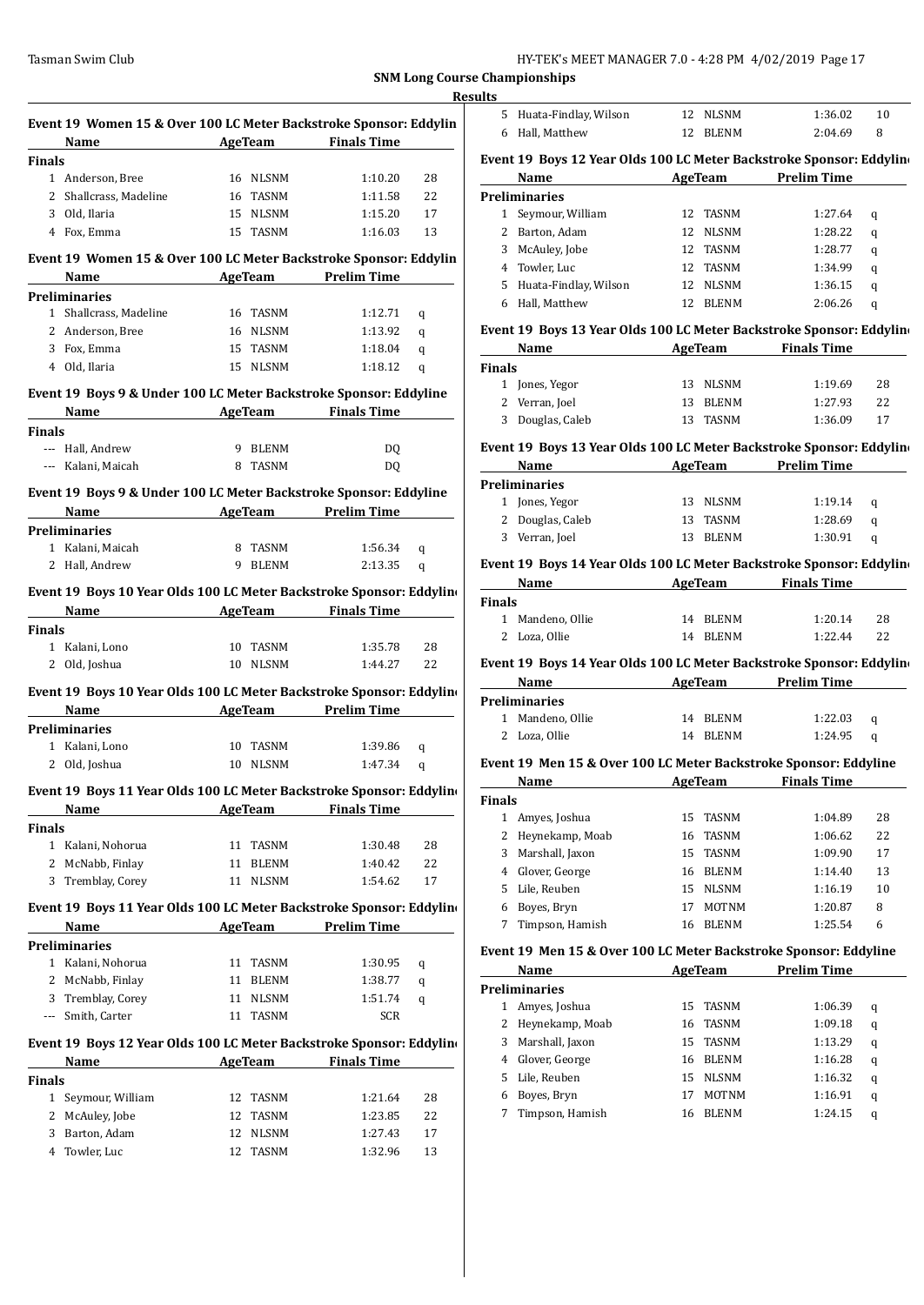| HY-TEK's MEET MANAGER 7.0 - 4:28 PM 4/02/2019 Page 18 |  |
|-------------------------------------------------------|--|
|-------------------------------------------------------|--|

|                          | Event 20 Girls 9 & Under 200 LC Meter Breaststroke Sponsor: Eddyline<br>Name |          | <b>AgeTeam</b> | <b>Finals Time</b> |        |
|--------------------------|------------------------------------------------------------------------------|----------|----------------|--------------------|--------|
|                          | 1 Lovell, Nicola                                                             |          | 9 BLENM        | 4:37.21            | 28     |
|                          | 2 McNabb, Carys                                                              |          | 9 BLENM        | 4:47.90            | 22     |
|                          | Event 20 Girls 10 Year Olds 200 LC Meter Breaststroke Sponsor: Eddyli        |          |                |                    |        |
|                          | Name                                                                         |          | AgeTeam        | <b>Finals Time</b> |        |
|                          | 1 Ruane. Keara                                                               |          | 10 TASNM       | 4:03.88            | 28     |
|                          | 2 Kenyon, Zarriah                                                            |          | 10 TASNM       | 4:04.66            | 22     |
|                          | 3 Smale, Kirsten                                                             |          | 10 TASNM       | 4:17.88            | 17     |
|                          | 4 Goomes, Rosie                                                              |          | 10 NLSNM       | 4:41.70            | 13     |
| $\overline{\phantom{a}}$ | Stocker, Harmony                                                             |          | 10 TASNM       | SCR                |        |
|                          |                                                                              |          |                |                    |        |
|                          | Event 20 Boys 9 & Under 200 LC Meter Breaststroke Sponsor: Eddyline<br>Name  |          |                | <b>Finals Time</b> |        |
|                          | <b>Example 2</b> AgeTeam<br>1 Hall, Andrew                                   | 9.       | <b>BLENM</b>   | 4:34.23            | 28     |
|                          |                                                                              |          | TASNM          |                    |        |
|                          | --- Kalani, Maicah                                                           | 8        |                | DQ                 |        |
|                          | Event 20 Boys 10 Year Olds 200 LC Meter Breaststroke Sponsor: Eddyli         |          |                |                    |        |
|                          | Name                                                                         |          | AgeTeam        | <b>Finals Time</b> |        |
|                          | 1 Kalani, Lono                                                               |          | 10 TASNM       | 4:02.94            | 28     |
|                          | 2 Old, Joshua                                                                |          | 10 NLSNM       | 4:12.09            | 22     |
|                          | Event 21 Girls 11 Year Olds 200 LC Meter Breaststroke Sponsor: Eddyli        |          |                |                    |        |
|                          | Name                                                                         |          | AgeTeam        | <b>Finals Time</b> |        |
| <b>Finals</b>            |                                                                              |          |                |                    |        |
|                          | 1 Huata-Findlay, Olivia                                                      |          | 11 NLSNM       | 3:41.65            | 28     |
|                          | 2 Krahagen, Charlotte                                                        |          | 11 WMANM       | 3:50.88            | 22     |
| 3                        | Myers, Rubina                                                                |          | 11 TASNM       | 4:05.27            | 17     |
|                          | 4 Pahl, Sophie                                                               | 11       | TASNM          | 4:25.54            | 13     |
|                          | Event 21 Girls 11 Year Olds 200 LC Meter Breaststroke Sponsor: Eddyli        |          |                |                    |        |
|                          | Name                                                                         |          | <b>AgeTeam</b> | <b>Prelim Time</b> |        |
|                          | <b>Preliminaries</b>                                                         |          |                |                    |        |
|                          | 1 Huata-Findlay, Olivia                                                      |          | 11 NLSNM       | 3:45.32            | q      |
|                          | 2 Krahagen, Charlotte                                                        |          | 11 WMANM       | 3:57.78            | q      |
|                          | 3 Myers, Rubina                                                              |          | 11 TASNM       | 4:05.40            | q      |
|                          | 4 Pahl, Sophie                                                               | 11       | TASNM          | 4:27.42            | q      |
|                          | Event 21 Girls 12 Year Olds 200 LC Meter Breaststroke Sponsor: Eddyli        |          |                |                    |        |
|                          | Name                                                                         |          | <b>AgeTeam</b> | <b>Finals Time</b> |        |
| <b>Finals</b>            |                                                                              |          |                |                    |        |
| 1                        | Molnar, Sophia                                                               | 12       | <b>NLSNM</b>   | 3:24.16            | 28     |
| 2                        | Ruane, Emer                                                                  | 12       | TASNM          | 3:30.38            | 22     |
|                          | McKay, Keita                                                                 |          | 12 WMANM       | 3:34.50            | 17     |
| 3                        |                                                                              |          | 12 TASNM       | 3:41.82            | 13     |
| 4                        | Ketel, Mya                                                                   |          |                | 3:43.21            | 10     |
| 5                        | Busby, Genevieve                                                             |          | 12 TASNM       |                    |        |
| 6                        | Heynekamp, Micaya                                                            | 12       | TASNM          | 3:53.28            | 8      |
| 7                        | Bradley, Loretta                                                             | 12       | TASNM          | 3:57.09            | 6      |
| ---                      | Hall, Lilly                                                                  | 12       | <b>NLSNM</b>   | DQ                 |        |
|                          |                                                                              |          |                |                    |        |
|                          | Event 21 Girls 12 Year Olds 200 LC Meter Breaststroke Sponsor: Eddyli        |          |                |                    |        |
|                          | Name                                                                         |          | AgeTeam        | <b>Prelim Time</b> |        |
|                          | <b>Preliminaries</b><br>1 Hall, Lilly                                        | 12       |                | 3:09.73            |        |
| 2                        |                                                                              | 12       | NLSNM          |                    | q      |
| 3                        | Molnar, Sophia                                                               | 12       | NLSNM          | 3:28.09            | q      |
|                          | Ruane, Emer                                                                  |          | TASNM          | 3:37.72            | q      |
| 4                        | McKay, Keita                                                                 |          | 12 WMANM       | 3:40.77            | q      |
| 5                        | Busby, Genevieve                                                             |          | 12 TASNM       | 3:43.14            | q      |
| 6                        | Ketel, Mya                                                                   | 12       | TASNM          | 3:46.29            | q      |
| 7<br>8                   | Heynekamp, Micaya<br>Bradley, Loretta                                        | 12<br>12 | TASNM<br>TASNM | 3:46.83<br>3:57.91 | q<br>q |

|                            | Berriman, Saffron                                                                                                                                                                                                             |    | 12 TASNM       | DQ                                                                 |    |
|----------------------------|-------------------------------------------------------------------------------------------------------------------------------------------------------------------------------------------------------------------------------|----|----------------|--------------------------------------------------------------------|----|
|                            | Event 21 Girls 13 Year Olds 200 LC Meter Breaststroke Sponsor: Eddyli                                                                                                                                                         |    |                |                                                                    |    |
|                            | Name                                                                                                                                                                                                                          |    |                | AgeTeam Finals Time                                                |    |
| <b>Finals</b>              |                                                                                                                                                                                                                               |    |                |                                                                    |    |
|                            | 1 Richards, Minnette                                                                                                                                                                                                          |    | 13 BLENM       | 3:19.79                                                            | 28 |
| 2                          | McKay, Hollie                                                                                                                                                                                                                 |    | 13 WMANM       | 3:30.13                                                            | 22 |
| 3                          | Smith, Lucy                                                                                                                                                                                                                   |    | 13 TASNM       | 3:34.32                                                            | 17 |
|                            | 4 Hughes, Maia                                                                                                                                                                                                                |    | 13 WMANM       | 3:47.34                                                            | 13 |
|                            | Event 21 Girls 13 Year Olds 200 LC Meter Breaststroke Sponsor: Eddyli                                                                                                                                                         |    |                |                                                                    |    |
|                            | <b>Name</b><br><b>Preliminaries</b>                                                                                                                                                                                           |    |                | AgeTeam Prelim Time                                                |    |
|                            | 1 Richards, Minnette                                                                                                                                                                                                          |    | 13 BLENM       | 3:23.63                                                            | q  |
|                            | 2 Smith, Lucy                                                                                                                                                                                                                 | 13 | TASNM          | 3:37.55                                                            | q  |
|                            | 3 McKay, Hollie                                                                                                                                                                                                               |    | 13 WMANM       | 3:38.74                                                            | q  |
|                            | 4 Hughes, Maia                                                                                                                                                                                                                |    | 13 WMANM       | 4:09.86                                                            | q  |
|                            | Event 21 Girls 14 Year Olds 200 LC Meter Breaststroke Sponsor: Eddyli                                                                                                                                                         |    |                |                                                                    |    |
|                            | Name                                                                                                                                                                                                                          |    |                | AgeTeam Finals Time                                                |    |
| <b>Finals</b>              |                                                                                                                                                                                                                               |    |                |                                                                    |    |
|                            | 1 Harman, Samantha                                                                                                                                                                                                            |    | 14 TASNM       | 3:07.71                                                            | 28 |
|                            | 2 Robinson, Natalie                                                                                                                                                                                                           |    | 14 TASNM       | 3:11.39                                                            | 22 |
|                            | 3 Kroupa, Kate                                                                                                                                                                                                                |    | 14 MOTNM       | 3:19.71                                                            | 17 |
|                            | 4 Smith, Emily                                                                                                                                                                                                                |    | 14 TASNM       | 3:20.38                                                            | 13 |
|                            | 5 Heynekamp, Marieka                                                                                                                                                                                                          |    | 14 TASNM       | 3:23.51                                                            | 10 |
|                            | Event 21 Girls 14 Year Olds 200 LC Meter Breaststroke Sponsor: Eddyli                                                                                                                                                         |    |                |                                                                    |    |
|                            | Name and the same of the same of the same of the same of the same of the same of the same of the same of the same of the same of the same of the same of the same of the same of the same of the same of the same of the same |    |                | AgeTeam Prelim Time                                                |    |
|                            | <b>Preliminaries</b>                                                                                                                                                                                                          |    |                |                                                                    |    |
|                            | 1 Harman, Samantha                                                                                                                                                                                                            |    | 14 TASNM       | 3:16.51                                                            | q  |
|                            | 2 Robinson, Natalie                                                                                                                                                                                                           |    | 14 TASNM       | 3:21.00                                                            | q  |
|                            | 3 Smith, Emily                                                                                                                                                                                                                | 14 | TASNM          | 3:23.68                                                            | q  |
|                            | 4 Heynekamp, Marieka                                                                                                                                                                                                          | 14 | TASNM          | 3:25.72                                                            | q  |
| 5                          | Kroupa, Kate                                                                                                                                                                                                                  | 14 | MOTNM          | 3:29.58                                                            | q  |
|                            |                                                                                                                                                                                                                               |    |                | Event 21 Women 15 & Over 200 LC Meter Breaststroke Sponsor: Eddyli |    |
|                            |                                                                                                                                                                                                                               |    | <b>AgeTeam</b> | <b>Finals Time</b>                                                 |    |
|                            | Name                                                                                                                                                                                                                          |    |                |                                                                    |    |
|                            |                                                                                                                                                                                                                               |    |                |                                                                    |    |
|                            | 1 Anderson, Bree                                                                                                                                                                                                              |    | 16 NLSNM       | 3:08.07                                                            | 28 |
|                            | 2 Coldwell, Abigail                                                                                                                                                                                                           |    | 16 BLENM       | 3:31.63                                                            | 22 |
|                            | Event 21 Women 15 & Over 200 LC Meter Breaststroke Sponsor: Eddyli                                                                                                                                                            |    |                |                                                                    |    |
|                            | <b>Name</b>                                                                                                                                                                                                                   |    |                | AgeTeam Prelim Time                                                |    |
|                            | <b>Preliminaries</b>                                                                                                                                                                                                          |    |                |                                                                    |    |
|                            | 1 Anderson, Bree                                                                                                                                                                                                              |    | 16 NLSNM       | 3:05.70                                                            | q  |
|                            | 2 Coldwell, Abigail                                                                                                                                                                                                           |    | 16 BLENM       | 3:33.16                                                            | q  |
|                            | Event 21 Boys 11 Year Olds 200 LC Meter Breaststroke Sponsor: Eddyli                                                                                                                                                          |    |                |                                                                    |    |
|                            | Name and the same state of the same state of the same state of the same state of the same state of the same state of the same state of the same state of the same state of the same state of the same state of the same state |    |                | AgeTeam Finals Time                                                |    |
|                            |                                                                                                                                                                                                                               |    |                |                                                                    |    |
|                            | 1 Tremblay, Corey                                                                                                                                                                                                             |    | 11 NLSNM       | 4:18.19                                                            | 28 |
|                            | Event 21 Boys 11 Year Olds 200 LC Meter Breaststroke Sponsor: Eddyli                                                                                                                                                          |    |                |                                                                    |    |
|                            | Name                                                                                                                                                                                                                          |    |                | AgeTeam Prelim Time                                                |    |
|                            | Preliminaries                                                                                                                                                                                                                 |    |                |                                                                    |    |
|                            | 1 Tremblay, Corey                                                                                                                                                                                                             |    | 11 NLSNM       | 4:11.07                                                            | q  |
|                            |                                                                                                                                                                                                                               |    |                |                                                                    |    |
|                            | Event 21 Boys 12 Year Olds 200 LC Meter Breaststroke Sponsor: Eddyli<br>Name<br><u> 1980 - Johann Barbara, martxa a</u>                                                                                                       |    |                |                                                                    |    |
|                            |                                                                                                                                                                                                                               |    |                | AgeTeam Finals Time                                                |    |
| Finals<br>Finals<br>Finals | 1 Huata-Findlay, Wilson                                                                                                                                                                                                       |    | 12 NLSNM       | 3:19.02                                                            | 28 |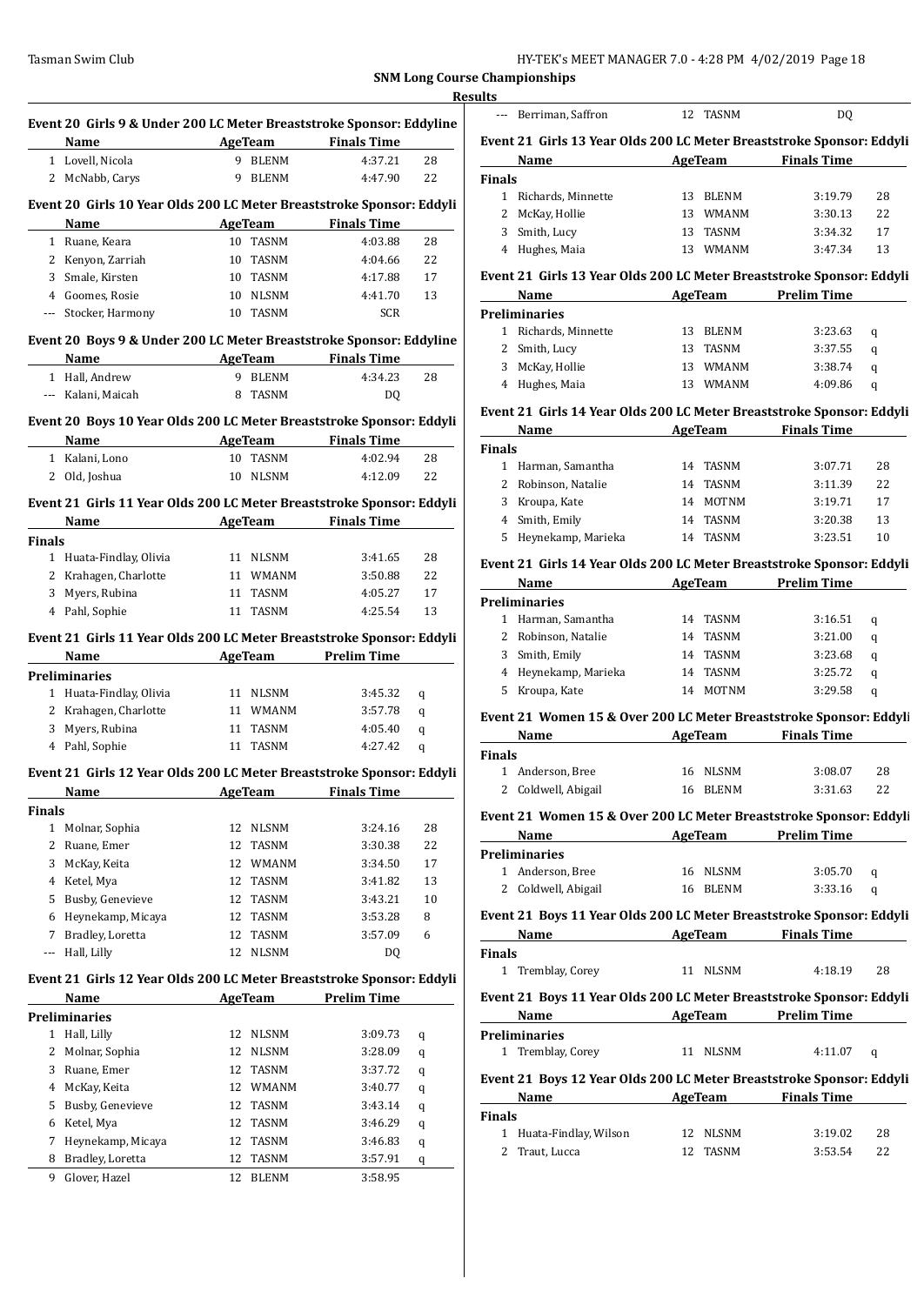|               |                                                                             |    |              |                     | <b>Results</b> |
|---------------|-----------------------------------------------------------------------------|----|--------------|---------------------|----------------|
|               | Finals  (Event 21 Boys 12 Year Olds 200 LC Meter Breaststroke Spon:<br>Name |    | AgeTeam      | <b>Finals Time</b>  |                |
|               | 3 Hall, Matthew                                                             |    | 12 BLENM     | 4:02.92             | 17             |
|               |                                                                             |    |              |                     |                |
|               | Event 21 Boys 12 Year Olds 200 LC Meter Breaststroke Sponsor: Eddyli        |    |              |                     |                |
|               | Name                                                                        |    |              | AgeTeam Prelim Time |                |
|               | <b>Preliminaries</b>                                                        |    |              |                     |                |
|               | 1 Huata-Findlay, Wilson                                                     |    | 12 NLSNM     | 3:21.08             | q              |
|               | 2 Traut, Lucca                                                              |    | 12 TASNM     | 3:54.85             | q              |
|               | 3 Hall, Matthew                                                             |    | 12 BLENM     | 4:10.30             | q              |
|               | Event 21 Boys 14 Year Olds 200 LC Meter Breaststroke Sponsor: Eddyli        |    |              |                     |                |
|               | Name                                                                        |    |              | AgeTeam Finals Time |                |
| <b>Finals</b> |                                                                             |    |              |                     |                |
|               | 1 Eden, Connor                                                              |    | 14 NLSNM     | 3:03.55             | 28             |
|               | 2 Myers, Alex                                                               |    | 14 TASNM     | 3:35.42             | 22             |
|               |                                                                             |    |              |                     |                |
|               | Event 21 Boys 14 Year Olds 200 LC Meter Breaststroke Sponsor: Eddyli        |    |              |                     |                |
|               | Name<br><u> 1989 - Johann Barnett, fransk politiker</u>                     |    |              | AgeTeam Prelim Time |                |
|               | <b>Preliminaries</b>                                                        |    |              |                     |                |
|               | 1 Eden, Connor                                                              |    | 14 NLSNM     | 3:05.86             | q              |
|               | 2 Myers, Alex                                                               |    | 14 TASNM     | 3:36.20             | q              |
|               | Event 21 Men 15 & Over 200 LC Meter Breaststroke Sponsor: Eddyline          |    |              |                     |                |
|               | Name                                                                        |    | AgeTeam      | <b>Finals Time</b>  |                |
| <b>Finals</b> |                                                                             |    |              |                     |                |
|               | 1 Northage, Jacob                                                           |    | 17 NLSNM     | 2:47.55             | 28             |
|               | 2 Kepess, Bendi                                                             |    | 16 TASNM     | 2:51.32             | 22             |
|               | 3 Marshall, Jaxon                                                           |    | 15 TASNM     | 2:53.25             | 17             |
|               | 4 Loza, Thomas                                                              |    | 16 BLENM     | 3:00.64             | 13             |
|               | 5 Martin, Ethan                                                             |    | 16 MOTNM     | 3:08.24             | 10             |
|               | 6 Berry, Kaito                                                              | 17 | <b>BLENM</b> | 3:36.71             | 8              |
|               | --- Berry, Taylor                                                           |    | 16 GRMCB     | X2:53.32            |                |
|               |                                                                             |    |              |                     |                |
|               | Event 21 Men 15 & Over 200 LC Meter Breaststroke Sponsor: Eddyline          |    |              |                     |                |
|               | Name                                                                        |    |              | AgeTeam Prelim Time |                |
|               | <b>Preliminaries</b>                                                        |    |              |                     |                |
|               | 1 Northage, Jacob                                                           |    | 17 NLSNM     | 2:52.85             | q              |
|               | 2 Kepess, Bendi                                                             |    | 16 TASNM     | 2:55.94             | q              |
|               | 3 Marshall, Jaxon                                                           |    | 15 TASNM     | 2:55.99             | q              |
|               | 4 Loza, Thomas                                                              |    | 16 BLENM     | 3:02.64             | q              |
|               | 5 Martin, Ethan                                                             |    | 16 MOTNM     | 3:06.50             | q              |
|               | 6 Berry, Kaito                                                              | 17 | <b>BLENM</b> | 3:30.56             | q              |
|               |                                                                             |    |              |                     |                |
|               | Event 22 Girls 11 & Under 200 LC Meter Butterfly Sponsor: Eddyline          |    |              |                     |                |
|               | Name                                                                        |    |              | AgeTeam Prelim Time |                |
|               | <b>Preliminaries</b>                                                        |    |              |                     |                |
|               | --- Grenfell, Annabel                                                       |    | 11 NLSNM     | <b>SCR</b>          |                |
|               | Event 22 Girls 12 Year Olds 200 LC Meter Butterfly Sponsor: Eddyline        |    |              |                     |                |
|               | Name                                                                        |    | AgeTeam      | <b>Finals Time</b>  |                |
| <b>Finals</b> |                                                                             |    |              |                     |                |
|               | 1 Wilson, Samantha                                                          |    | 12 TASNM     | 3:08.85             | 28             |
|               | --- Mandeno, Chelsea                                                        |    | 12 BLENM     | DQ                  |                |
|               |                                                                             |    |              |                     |                |
|               | Event 22 Girls 12 Year Olds 200 LC Meter Butterfly Sponsor: Eddyline        |    |              |                     |                |
|               | Name                                                                        |    |              | AgeTeam Prelim Time |                |
|               | <b>Preliminaries</b>                                                        |    |              |                     |                |
|               | 1 Wilson, Samantha                                                          |    | 12 TASNM     | 3:06.90             | q              |
|               | 2 Mandeno, Chelsea                                                          |    | 12 BLENM     | 4:50.88             | q              |
|               |                                                                             |    |              |                     |                |
|               |                                                                             |    |              |                     |                |

|                              |                          |                            | Event 22 Girls 13 Year Olds 200 LC Meter Butterfly Sponsor: Eddyline |
|------------------------------|--------------------------|----------------------------|----------------------------------------------------------------------|
|                              | Name AgeTeam Finals Time |                            |                                                                      |
| <b>Finals</b>                | 1 Alexander, Caitlin     | 13 TASNM                   | 28<br>3:33.83                                                        |
|                              |                          |                            | Event 22 Girls 13 Year Olds 200 LC Meter Butterfly Sponsor: Eddyline |
|                              | Name                     | <b>AgeTeam</b> Prelim Time |                                                                      |
|                              | <b>Preliminaries</b>     |                            |                                                                      |
|                              | 1 Alexander, Caitlin     | 13 TASNM                   | 3:37.17<br>q                                                         |
|                              |                          |                            |                                                                      |
|                              |                          |                            | Event 22 Women 15 & Over 200 LC Meter Butterfly Sponsor: Eddyline    |
|                              |                          |                            | Name AgeTeam Finals Time                                             |
| <b>Finals</b>                |                          |                            |                                                                      |
|                              | 1 Riley, Piper           | 15 TASNM                   | 28<br>2:31.89                                                        |
|                              | 2 Alexander, Sophie      | 15 TASNM                   | 2:45.43<br>22                                                        |
|                              | 3 Friend, Leah           | 16 TASNM                   | 2:54.90<br>17                                                        |
|                              | 4 Taylor, Ellie          | 15 TASNM                   | 3:14.80<br>13                                                        |
|                              |                          |                            | Event 22 Women 15 & Over 200 LC Meter Butterfly Sponsor: Eddyline    |
|                              | Name                     | AgeTeam Prelim Time        |                                                                      |
|                              | <b>Preliminaries</b>     |                            |                                                                      |
|                              | 1 Riley, Piper           | 15 TASNM                   | 2:35.43<br>q                                                         |
|                              | 2 Friend, Leah           | 16 TASNM                   | 2:56.99<br>q                                                         |
|                              | 3 Alexander, Sophie      | 15 TASNM                   | 3:01.97<br>q                                                         |
|                              | 4 Taylor, Ellie          | 15 TASNM                   | 3:15.89<br>q                                                         |
|                              |                          |                            |                                                                      |
|                              |                          |                            | Event 22 Boys 12 Year Olds 200 LC Meter Butterfly Sponsor: Eddyline  |
|                              | Name                     |                            | AgeTeam Finals Time                                                  |
| <b>Finals</b>                |                          |                            |                                                                      |
|                              | 1 Marsh, Ryan            | 12 BLENM                   | 2:44.96<br>28                                                        |
|                              |                          |                            | Event 22 Boys 12 Year Olds 200 LC Meter Butterfly Sponsor: Eddyline  |
|                              |                          |                            |                                                                      |
|                              |                          |                            | Name AgeTeam Prelim Time                                             |
|                              | <b>Preliminaries</b>     |                            |                                                                      |
|                              | 1 Marsh, Ryan            | 12 BLENM                   | 2:48.02<br>q                                                         |
|                              |                          |                            |                                                                      |
|                              |                          |                            | Event 22 Men 15 & Over 200 LC Meter Butterfly Sponsor: Eddyline      |
|                              | Name                     | AgeTeam Finals Time        |                                                                      |
|                              |                          |                            |                                                                      |
|                              | 1 Swan, Alec             | 15 TASNM                   | 2:23.51<br>28                                                        |
|                              |                          |                            | Event 22 Men 15 & Over 200 LC Meter Butterfly Sponsor: Eddyline      |
|                              | Name                     | <b>AgeTeam</b>             | <b>Prelim Time</b>                                                   |
|                              | <b>Preliminaries</b>     |                            |                                                                      |
|                              | 1 Swan, Alec             | <b>TASNM</b><br>15         | 2:25.56<br>q                                                         |
|                              |                          |                            |                                                                      |
|                              |                          |                            | Event 23 Girls 9 & Under 100 LC Meter Freestyle Sponsor: Eddyline    |
|                              | Name                     | <b>AgeTeam</b>             | <b>Finals Time</b>                                                   |
|                              |                          |                            |                                                                      |
|                              | 1 Wells, Morgan          | 9<br>TASNM                 | 1:34.56<br>28                                                        |
| $\overline{2}$               | McNabb, Carys            | 9<br><b>BLENM</b>          | 1:38.78<br>22                                                        |
|                              | 3 Bradford, Lara         | 8<br>TASNM                 | 1:40.69<br>17                                                        |
|                              | 4 Munnerley, Piper       | <b>NLSNM</b><br>9.         | 1:43.71<br>13                                                        |
|                              | 5 Clements, Ella         | 8<br>TASNM                 | 1:59.54<br>10                                                        |
|                              | --- Marsh, Katie         | <b>BLENM</b><br>9          | DQ                                                                   |
|                              |                          |                            | Event 23 Girls 9 & Under 100 LC Meter Freestyle Sponsor: Eddyline    |
|                              | Name                     | AgeTeam                    | <b>Prelim Time</b>                                                   |
|                              | <b>Preliminaries</b>     |                            |                                                                      |
| 1                            | Wells, Morgan            | 9<br>TASNM                 | 1:36.85<br>q                                                         |
| 2                            | Marsh, Katie             | 9<br><b>BLENM</b>          | 1:37.11<br>q                                                         |
| Finals<br><b>Finals</b><br>3 | Bradford, Lara           | TASNM<br>8                 | 1:40.48<br>q                                                         |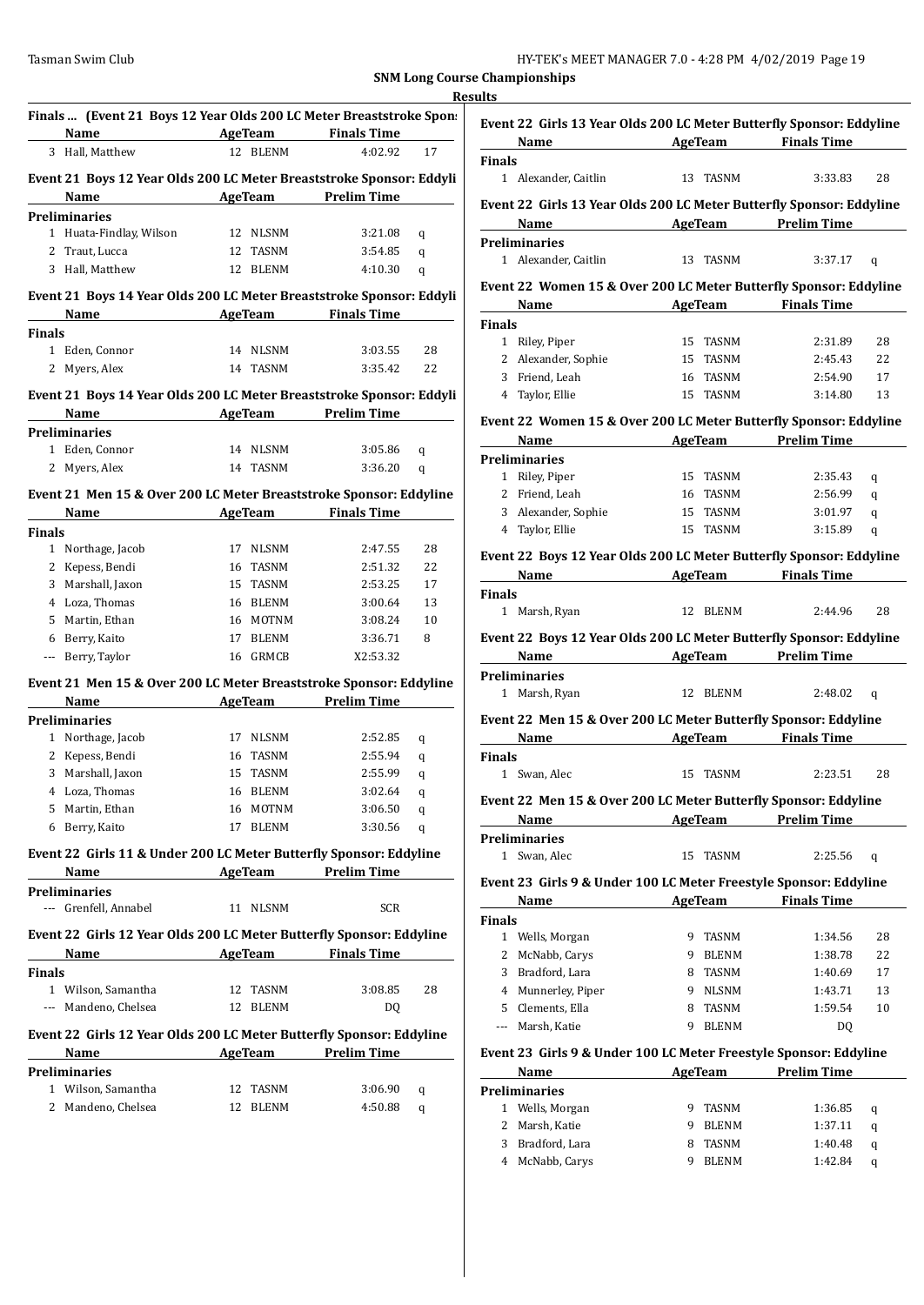|                    | Preliminaries  (Event 23 Girls 9 & Under 100 LC Meter Freestyle Spo  |    |                |                     |    |
|--------------------|----------------------------------------------------------------------|----|----------------|---------------------|----|
|                    | Name                                                                 |    | AgeTeam        | <b>Prelim Time</b>  |    |
| 5                  | Munnerley, Piper                                                     | 9  | <b>NLSNM</b>   | 1:49.23             | q  |
|                    | 6 Clements, Ella                                                     | 8  | TASNM          | 1:58.19             | q  |
| ---                | Old, Keisha                                                          | 8  | <b>NLSNM</b>   | DQ                  |    |
|                    | Event 23 Girls 10 Year Olds 100 LC Meter Freestyle Sponsor: Eddyline |    |                |                     |    |
|                    | Name                                                                 |    | AgeTeam        | <b>Finals Time</b>  |    |
| <b>Finals</b>      |                                                                      |    |                |                     |    |
|                    | 1 Ruane, Keara                                                       | 10 | TASNM          | 1:22.76             | 28 |
| 2                  | Seymour, Madeline                                                    | 10 | TASNM          | 1:29.35             | 22 |
| 3                  | Kenyon, Zarriah                                                      |    | 10 TASNM       | 1:38.06             | 17 |
|                    | 4 McKay, Brianna                                                     |    | 10 TASNM       | 1:42.16             | 13 |
| 5                  | Smale, Kirsten                                                       | 10 | <b>TASNM</b>   | 1:42.97             | 10 |
|                    | 6 Cain-Townley, Bella                                                | 10 | <b>NLSNM</b>   | 1:43.56             | 8  |
|                    | Event 23 Girls 10 Year Olds 100 LC Meter Freestyle Sponsor: Eddyline |    |                |                     |    |
|                    | Name                                                                 |    | <b>AgeTeam</b> | <b>Prelim Time</b>  |    |
|                    | Preliminaries                                                        |    |                |                     |    |
|                    | 1 Ruane, Keara                                                       | 10 | TASNM          | 1:22.09             | q  |
|                    | 2 Seymour, Madeline                                                  | 10 | TASNM          | 1:31.50             | q  |
|                    | 3 McKay, Brianna                                                     |    | 10 TASNM       | 1:38.40             | q  |
|                    | 4 Kenyon, Zarriah                                                    |    | 10 TASNM       | 1:39.51             | q  |
| 5                  | Smale, Kirsten                                                       |    | 10 TASNM       | 1:43.54             | q  |
|                    | 6 Cain-Townley, Bella                                                | 10 | <b>NLSNM</b>   | 1:43.64             | q  |
| $\cdots$           | Stocker, Harmony                                                     |    | 10 TASNM       | <b>SCR</b>          |    |
|                    | Event 23 Girls 11 Year Olds 100 LC Meter Freestyle Sponsor: Eddyline |    |                |                     |    |
|                    | Name                                                                 |    | <b>AgeTeam</b> | <b>Finals Time</b>  |    |
|                    |                                                                      |    |                |                     |    |
| <b>Finals</b><br>1 | Huata-Findlay, Olivia                                                | 11 | <b>NLSNM</b>   | 1:14.58             | 28 |
|                    |                                                                      |    |                |                     |    |
|                    | 2 Glover, Eliza                                                      | 11 | <b>BLENM</b>   | 1:15.65             | 22 |
|                    | 3 Chadderton, Emily                                                  | 11 | NLSNM          | 1:17.87             | 17 |
|                    | 4 Lovell, Jessica                                                    | 11 | BLENM          | 1:19.78             | 13 |
| 5                  | Krahagen, Charlotte                                                  |    | 11 WMANM       | 1:22.20             | 10 |
|                    | 6 Hughes, Jade                                                       |    | 11 WMANM       | 1:22.74             | 8  |
| 7                  | Myers, Rubina                                                        | 11 | TASNM          | 1:26.69             | 6  |
|                    | Event 23 Girls 11 Year Olds 100 LC Meter Freestyle Sponsor: Eddyline |    |                |                     |    |
|                    | Name                                                                 |    |                | AgeTeam Prelim Time |    |
|                    | Preliminaries                                                        |    |                |                     |    |
| $\mathbf{1}$       | Glover, Eliza                                                        | 11 | BLENM          | 1:16.52             | q  |
| 2                  | Huata-Findlay, Olivia                                                | 11 | NLSNM          | 1:17.39             | q  |
| 3                  | Chadderton, Emily                                                    | 11 | NLSNM          | 1:17.93             | q  |
| 4                  | Lovell, Jessica                                                      | 11 | <b>BLENM</b>   | 1:22.24             | q  |
| 5                  | Krahagen, Charlotte                                                  | 11 | WMANM          | 1:22.30             | q  |
| 6                  | Hughes, Jade                                                         | 11 | <b>WMANM</b>   | 1:22.64             | q  |
| 7                  | Myers, Rubina                                                        | 11 | TASNM          | 1:27.83             | q  |
|                    | Event 23 Girls 12 Year Olds 100 LC Meter Freestyle Sponsor: Eddyline |    |                |                     |    |
|                    | Name                                                                 |    | AgeTeam        | <b>Finals Time</b>  |    |
| Finals             |                                                                      |    |                |                     |    |
| 1                  | Marshall, Alexandra                                                  | 12 | TASNM          | 1:09.41             | 28 |
| 2                  | Gallagher, Jessica                                                   | 12 | NLSNM          | 1:10.53             | 22 |
| 3                  | Hall, Lilly                                                          | 12 | NLSNM          | 1:11.64             | 17 |
| 4                  | Hobbs, Hannah                                                        | 12 | NLSNM          | 1:12.75             | 13 |
| 5                  | Swan, Brooke                                                         | 12 | TASNM          | 1:18.87             | 10 |
| 6                  | Molnar, Sophia                                                       | 12 | NLSNM          | 1:19.95             | 8  |
| 7                  | Ruane, Emer                                                          | 12 | TASNM          | 1:20.49             | 6  |
| 8                  | Heynekamp, Micaya                                                    | 12 | TASNM          | 1:22.52             | 4  |
|                    |                                                                      |    |                |                     |    |

| Event 23  Girls 12 Year Olds 100 LC Meter Freestyle Sponsor: Eddyline |                     |                 |              |                    |   |  |  |
|-----------------------------------------------------------------------|---------------------|-----------------|--------------|--------------------|---|--|--|
|                                                                       | Name                |                 | AgeTeam      | <b>Prelim Time</b> |   |  |  |
|                                                                       | Preliminaries       |                 |              |                    |   |  |  |
| 1                                                                     | Marshall, Alexandra |                 | 12 TASNM     | 1:10.75            | q |  |  |
| 2                                                                     | Gallagher, Jessica  | 12              | <b>NLSNM</b> | 1:11.67            | q |  |  |
| 3                                                                     | Hobbs, Hannah       | 12              | <b>NLSNM</b> | 1:13.89            | q |  |  |
| 4                                                                     | Hall, Lilly         | 12 <sub>1</sub> | <b>NLSNM</b> | 1:14.97            | q |  |  |
| 5                                                                     | Swan, Brooke        | 12              | <b>TASNM</b> | 1:15.19            | q |  |  |
| 6                                                                     | Ruane, Emer         | 12              | TASNM        | 1:18.34            | q |  |  |
| 7                                                                     | Molnar, Sophia      | 12              | <b>NLSNM</b> | 1:19.96            | q |  |  |
| 8                                                                     | Heynekamp, Micaya   | 12              | <b>TASNM</b> | 1:22.62            | q |  |  |
| 9                                                                     | Gardiner, Mia       | 12              | <b>TASNM</b> | 1:23.85            |   |  |  |
| 10                                                                    | Bradley, Loretta    | 12              | <b>TASNM</b> | 1:25.34            |   |  |  |
| 11                                                                    | Berriman, Saffron   | 12              | <b>TASNM</b> | 1:38.42            |   |  |  |

# **Event 23 Girls 13 Year Olds 100 LC Meter Freestyle Sponsor: Eddyline**

| Name          |                    |    | AgeTeam      | <b>Finals Time</b> |    |
|---------------|--------------------|----|--------------|--------------------|----|
| <b>Finals</b> |                    |    |              |                    |    |
|               | Fox, Kimberley     | 13 | <b>TASNM</b> | 1:09.33            | 28 |
|               | Timpson, Lexi      | 13 | <b>BLENM</b> | 1:10.71            | 22 |
| 3             | Berry, Hana        | 13 | <b>BLENM</b> | 1:12.29            | 17 |
| 4             | Scott, Jess        | 13 | <b>TASNM</b> | 1:12.99            | 13 |
| 5.            | Richards, Minnette | 13 | <b>BLENM</b> | 1:13.34            | 10 |
|               | Smith, Lucy        | 13 | <b>TASNM</b> | 1:28.42            | 8  |
|               | Lewis, Hinewai     | 13 | GDRNM        | 1:29.79            | 6  |

#### **Event 23 Girls 13 Year Olds 100 LC Meter Freestyle Sponsor: Eddyline**

|    | Name<br>AgeTeam      |    | <b>Prelim Time</b> |         |   |
|----|----------------------|----|--------------------|---------|---|
|    | <b>Preliminaries</b> |    |                    |         |   |
|    | Fox, Kimberley       | 13 | TASNM              | 1:09.95 | q |
| 2  | Timpson, Lexi        | 13 | <b>BLENM</b>       | 1:12.96 | q |
| 3  | Berry, Hana          | 13 | <b>BLENM</b>       | 1:13.21 | q |
| 4  | Richards, Minnette   | 13 | <b>BLENM</b>       | 1:14.18 | q |
| 5. | Scott, Jess          | 13 | <b>TASNM</b>       | 1:15.94 | q |
| 6  | Lewis, Hinewai       | 13 | GDBNM              | 1:27.97 | q |
|    | Smith, Lucy          | 13 | <b>TASNM</b>       | 1:29.24 | q |

# **Event 23 Girls 14 Year Olds 100 LC Meter Freestyle Sponsor: Eddyline**

|               | Name                  |    | AgeTeam      | <b>Finals Time</b> |    |
|---------------|-----------------------|----|--------------|--------------------|----|
| <b>Finals</b> |                       |    |              |                    |    |
| 1             | Thurlow, Isabella     | 14 | TASNM        | 1:02.33            | 28 |
| 2             | Loach, Rebecca        | 14 | NLSNM        | 1:07.72            | 22 |
|               | 3 Grenfell, Alexandra | 14 | NLSNM        | 1:10.83            | 17 |
| 4             | Robinson, Natalie     | 14 | TASNM        | 1:11.97            | 13 |
| 5.            | Bradley, Caitlin      | 14 | TASNM        | 1:16.63            | 10 |
| 6             | Glover, Molly         | 14 | <b>BLENM</b> | 1:17.62            | 8  |
|               | McCrae, Emma          | 14 | <b>TASNM</b> | 1:32.65            | 6  |
|               |                       |    |              |                    |    |

# **Event 23 Girls 14 Year Olds 100 LC Meter Freestyle Sponsor: Eddyline**

|   | Name                 |    | AgeTeam      | <b>Prelim Time</b> |   |
|---|----------------------|----|--------------|--------------------|---|
|   | <b>Preliminaries</b> |    |              |                    |   |
| 1 | Thurlow, Isabella    | 14 | <b>TASNM</b> | 1:02.57            | q |
| 2 | Loach, Rebecca       | 14 | <b>NLSNM</b> | 1:08.87            | q |
| 3 | Grenfell, Alexandra  | 14 | <b>NLSNM</b> | 1:11.64            | q |
|   | Robinson, Natalie    | 14 | <b>TASNM</b> | 1:14.25            | q |
| 5 | Glover, Molly        | 14 | <b>BLENM</b> | 1:15.72            | q |
| 6 | Bradley, Caitlin     | 14 | <b>TASNM</b> | 1:17.45            | q |
|   | McCrae, Emma         | 14 | <b>TASNM</b> | 1:32.04            | q |
|   |                      |    |              |                    |   |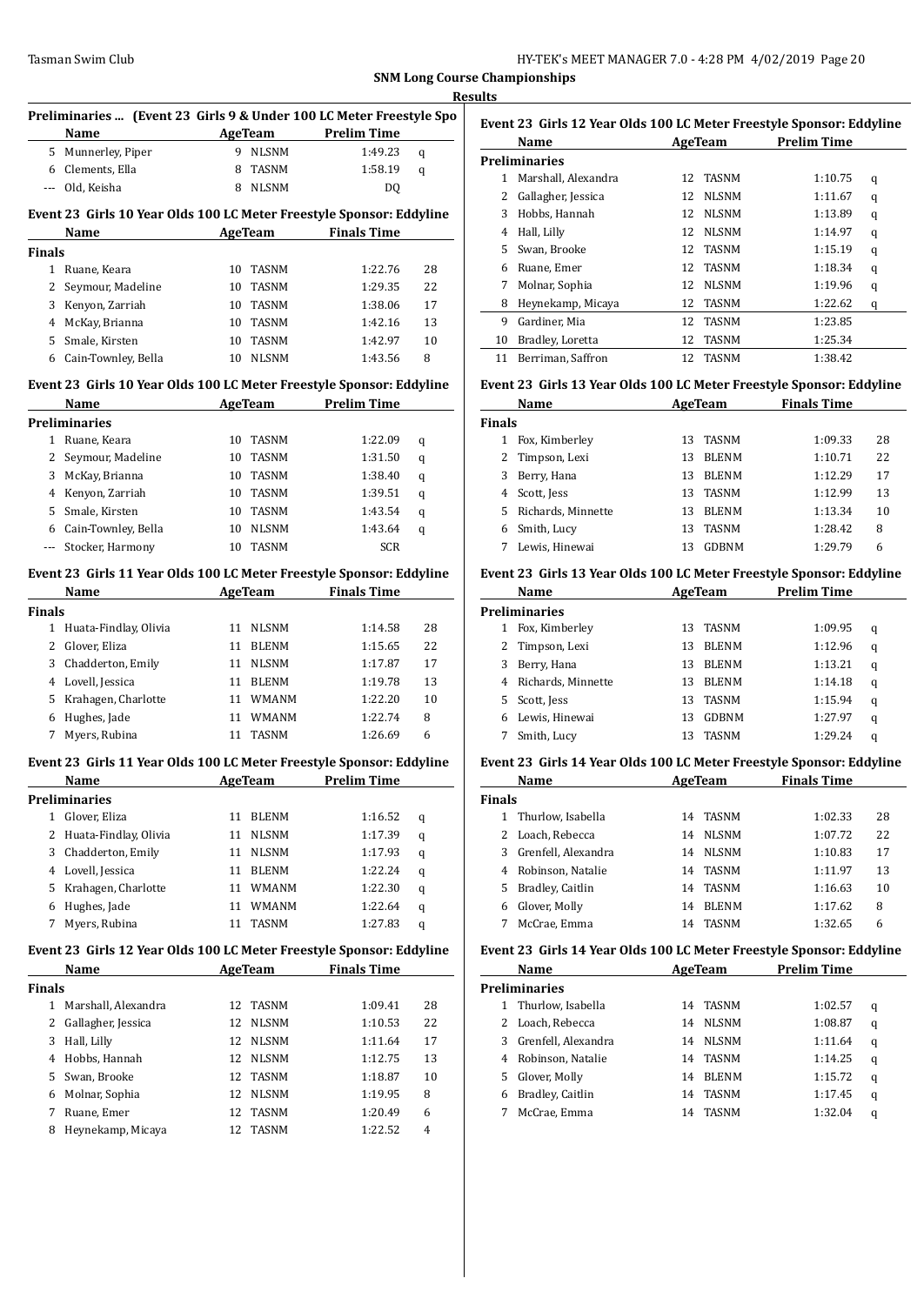|                | Event 23 Women 15 & Over 100 LC Meter Freestyle Sponsor: Eddyline                                                                                                                                                              |    |                |                                      |    |
|----------------|--------------------------------------------------------------------------------------------------------------------------------------------------------------------------------------------------------------------------------|----|----------------|--------------------------------------|----|
|                | Name                                                                                                                                                                                                                           |    |                | <b>Example 2 AgeTeam</b> Finals Time |    |
| <b>Finals</b>  |                                                                                                                                                                                                                                |    |                |                                      |    |
|                | 1 Aydon, Zara                                                                                                                                                                                                                  |    | 15 NLSNM       | 1:03.18                              | 28 |
| 2              | Riley, Piper                                                                                                                                                                                                                   | 15 | TASNM          | 1:03.50                              | 22 |
|                | 3 Peacock, Aliesha                                                                                                                                                                                                             |    | 16 NLSNM       | 1:05.80                              | 17 |
| 4              | Shallcrass, Madeline                                                                                                                                                                                                           | 16 | TASNM          | 1:07.10                              | 13 |
|                | 5 Goomes, Maggie                                                                                                                                                                                                               |    | 15 NLSNM       | 1:08.07                              | 10 |
| 6              | Fox, Emma                                                                                                                                                                                                                      | 15 | TASNM          | 1:08.51                              | 8  |
| 7              | Old, Ilaria                                                                                                                                                                                                                    | 15 | NLSNM          | 1:09.36                              | 6  |
|                | Event 23 Women 15 & Over 100 LC Meter Freestyle Sponsor: Eddyline                                                                                                                                                              |    |                |                                      |    |
|                | Name                                                                                                                                                                                                                           |    |                | AgeTeam Prelim Time                  |    |
|                | <b>Preliminaries</b>                                                                                                                                                                                                           |    |                |                                      |    |
| $\mathbf{1}$   | Riley, Piper                                                                                                                                                                                                                   |    | 15 TASNM       | 1:04.84                              | q  |
|                | 2 Peacock, Aliesha                                                                                                                                                                                                             |    | 16 NLSNM       | 1:06.36                              | q  |
| 3              | Aydon, Zara                                                                                                                                                                                                                    |    | 15 NLSNM       | 1:06.52                              | q  |
|                | 4 Goomes, Maggie                                                                                                                                                                                                               | 15 | NLSNM          | 1:07.75                              | q  |
| 5              | Fox, Emma                                                                                                                                                                                                                      | 15 | TASNM          | 1:07.99                              | q  |
| 6              | Shallcrass, Madeline                                                                                                                                                                                                           | 16 | <b>TASNM</b>   | 1:08.66                              | q  |
| $7^{\circ}$    | Old, Ilaria                                                                                                                                                                                                                    | 15 | <b>NLSNM</b>   | 1:10.18                              | q  |
|                | Event 23 Boys 9 & Under 100 LC Meter Freestyle Sponsor: Eddyline                                                                                                                                                               |    |                |                                      |    |
|                | Name                                                                                                                                                                                                                           |    | <b>AgeTeam</b> | <b>Finals Time</b>                   |    |
| <b>Finals</b>  |                                                                                                                                                                                                                                |    |                |                                      |    |
|                | 1 Kalani, Maicah                                                                                                                                                                                                               |    | 8 TASNM        | 1:39.71                              | 28 |
|                | 2 Kepess, Marcell                                                                                                                                                                                                              |    | 9 TASNM        | 1:41.11                              | 22 |
| 3              | Hall, Andrew                                                                                                                                                                                                                   | 9  | <b>BLENM</b>   | 1:51.31                              | 17 |
|                | Event 23 Boys 9 & Under 100 LC Meter Freestyle Sponsor: Eddyline                                                                                                                                                               |    |                |                                      |    |
|                | Name AgeTeam                                                                                                                                                                                                                   |    |                | <b>Prelim Time</b>                   |    |
|                | <b>Preliminaries</b>                                                                                                                                                                                                           |    |                |                                      |    |
|                | 1 Kepess, Marcell                                                                                                                                                                                                              |    | 9 TASNM        | 1:42.25                              | q  |
|                | 2 Kalani, Maicah                                                                                                                                                                                                               | 8  | <b>TASNM</b>   | 1:49.91                              | q  |
| 3              | Hall, Andrew                                                                                                                                                                                                                   | 9  | <b>BLENM</b>   | 1:50.14                              | q  |
|                | Event 23 Boys 10 Year Olds 100 LC Meter Freestyle Sponsor: Eddyline                                                                                                                                                            |    |                |                                      |    |
|                | Name                                                                                                                                                                                                                           |    |                | AgeTeam Finals Time                  |    |
| Finals         |                                                                                                                                                                                                                                |    |                |                                      |    |
|                | 1 Kalani, Lono                                                                                                                                                                                                                 |    | 10 TASNM       | 1:21.85                              | 28 |
|                | 2 Old, Joshua                                                                                                                                                                                                                  |    | 10 NLSNM       | 1:28.67                              | 22 |
| 3              | Ketel, Ruben                                                                                                                                                                                                                   |    | 10 TASNM       | 1:37.18                              | 17 |
| 4              | McKay, Benjamin                                                                                                                                                                                                                | 10 | <b>WMANM</b>   | 2:07.94                              | 13 |
|                | Event 23 Boys 10 Year Olds 100 LC Meter Freestyle Sponsor: Eddyline                                                                                                                                                            |    |                |                                      |    |
|                | Name and the state of the state of the state of the state of the state of the state of the state of the state of the state of the state of the state of the state of the state of the state of the state of the state of the s |    |                | AgeTeam Prelim Time                  |    |
|                | <b>Preliminaries</b>                                                                                                                                                                                                           |    |                |                                      |    |
|                | 1 Kalani, Lono                                                                                                                                                                                                                 | 10 | TASNM          | 1:28.35                              | q  |
|                | 2 Old, Joshua                                                                                                                                                                                                                  | 10 | <b>NLSNM</b>   | 1:34.32                              | q  |
|                | 3 Ketel, Ruben                                                                                                                                                                                                                 |    | 10 TASNM       | 1:35.21                              | q  |
|                | 4 McKay, Benjamin                                                                                                                                                                                                              |    | 10 WMANM       | 2:02.74                              | q  |
|                |                                                                                                                                                                                                                                |    |                |                                      |    |
|                | Event 23 Boys 11 Year Olds 100 LC Meter Freestyle Sponsor: Eddyline<br>Name                                                                                                                                                    |    |                | AgeTeam Finals Time                  |    |
| <b>Finals</b>  |                                                                                                                                                                                                                                |    |                |                                      |    |
|                | 1 Kalani, Nohorua                                                                                                                                                                                                              | 11 | TASNM          | 1:21.25                              | 28 |
| $\overline{2}$ | Alford, Will                                                                                                                                                                                                                   | 11 | NLSNM          | 1:22.23                              | 22 |
| 3              | McNabb, Finlay                                                                                                                                                                                                                 | 11 | BLENM          | 1:29.20                              | 17 |
|                | 4 Tremblay, Corey                                                                                                                                                                                                              | 11 | NLSNM          | 1:29.46                              | 13 |
|                |                                                                                                                                                                                                                                |    |                |                                      |    |
|                |                                                                                                                                                                                                                                |    |                |                                      |    |
|                |                                                                                                                                                                                                                                |    |                |                                      |    |

|   | Event 23  Boys 11 Year Olds 100 LC Meter Freestyle Sponsor: Eddyline |    |              |                    |   |
|---|----------------------------------------------------------------------|----|--------------|--------------------|---|
|   | Name                                                                 |    | AgeTeam      | <b>Prelim Time</b> |   |
|   | Preliminaries                                                        |    |              |                    |   |
|   | Alford, Will                                                         | 11 | <b>NLSNM</b> | 1:22.48            | q |
|   | 2 Kalani, Nohorua                                                    | 11 | <b>TASNM</b> | 1:26.89            | q |
|   | 3 Tremblay, Corey                                                    | 11 | <b>NLSNM</b> | 1:28.63            | q |
| 4 | McNabb, Finlay                                                       |    | <b>BLENM</b> | 1:31.12            | q |
|   | Smith, Carter                                                        |    | <b>TASNM</b> | <b>SCR</b>         |   |
|   |                                                                      |    |              |                    |   |

# **Event 23 Boys 12 Year Olds 100 LC Meter Freestyle Sponsor: Eddyline**

|               | Name             |     | AgeTeam      | <b>Finals Time</b> |    |
|---------------|------------------|-----|--------------|--------------------|----|
| <b>Finals</b> |                  |     |              |                    |    |
|               | Seymour, William | 12. | TASNM        | 1:09.88            | 28 |
| 2.            | Barton, Adam     | 12  | <b>NLSNM</b> | 1:12.33            | 22 |
| 3             | McAuley, Jobe    | 12  | <b>TASNM</b> | 1:15.48            | 17 |
|               | 4 Towler, Luc    | 12. | <b>TASNM</b> | 1:16.09            | 13 |
| 5.            | McNabb, Lachlan  | 12  | <b>BLENM</b> | 1:29.50            | 10 |
|               | Hall, Matthew    | 12  | <b>BLENM</b> | 1:37.13            | 8  |
|               | --- Berry, Kurt  | 12  | <b>GRMCB</b> | DO.                |    |

#### **Event 23 Boys 12 Year Olds 100 LC Meter Freestyle Sponsor: Eddyline**

|    | Name                 | <b>AgeTeam</b> |              | <b>Prelim Time</b> |   |
|----|----------------------|----------------|--------------|--------------------|---|
|    | <b>Preliminaries</b> |                |              |                    |   |
|    | Seymour, William     | 12.            | TASNM        | 1:10.48            | q |
|    | 2 Barton, Adam       | 12.            | NLSNM        | 1:12.66            | q |
| 3  | McAuley, Jobe        | 12             | TASNM        | 1:18.06            | q |
|    | 4 Towler, Luc        | 12             | TASNM        | 1:20.72            | q |
| 5. | McNabb, Lachlan      | 12             | <b>BLENM</b> | 1:27.71            | q |
|    | Hall, Matthew        |                | <b>BLENM</b> | 1:35.61            | a |

#### **Event 23 Boys 13 Year Olds 100 LC Meter Freestyle Sponsor: Eddyline**

| Name              | AgeTeam            | <b>Finals Time</b> |    |
|-------------------|--------------------|--------------------|----|
| <b>Finals</b>     |                    |                    |    |
| 1 Jones, Yegor    | NLSNM<br>13.       | 1:04.56            | 28 |
| 2 Peacock, Mathew | <b>NLSNM</b><br>13 | 1:04.98            | 22 |
| 3 Douglas, Caleb  | TASNM<br>13.       | 1:12.37            | 17 |
| 4 Verran, Joel    | <b>BLENM</b><br>13 | 1:12.79            | 13 |
|                   |                    |                    |    |

#### **Event 23 Boys 13 Year Olds 100 LC Meter Freestyle Sponsor: Eddyline**

| Name                 |    | AgeTeam      | <b>Prelim Time</b> |   |
|----------------------|----|--------------|--------------------|---|
| <b>Preliminaries</b> |    |              |                    |   |
| 1 Jones, Yegor       |    | 13 NLSNM     | 1:04.92            | a |
| 2 Peacock, Mathew    | 13 | NLSNM        | 1:07.15            | q |
| 3 Douglas, Caleb     | 13 | TASNM        | 1:12.93            | a |
| 4 Verran, Joel       | 13 | <b>BLENM</b> | 1:15.86            | a |

#### **Event 23 Boys 14 Year Olds 100 LC Meter Freestyle Sponsor: Eddyline**

|        | Name              |    | AgeTeam  | <b>Finals Time</b> |    |
|--------|-------------------|----|----------|--------------------|----|
| Finals |                   |    |          |                    |    |
|        | Mandeno, Ollie    |    | 14 BLENM | 1:06.91            | 28 |
|        | 2 Holland, Corban |    | 14 TASNM | 1:10.14            | 22 |
| 3      | Eden, Connor      |    | 14 NLSNM | 1:10.84            | 17 |
|        | 4 Myers, Alex     | 14 | TASNM    | 1:11.81            | 13 |

#### **Event 23 Boys 14 Year Olds 100 LC Meter Freestyle Sponsor: Eddyline**

| Name              |    | AgeTeam  | <b>Prelim Time</b> |   |
|-------------------|----|----------|--------------------|---|
| Preliminaries     |    |          |                    |   |
| Mandeno, Ollie    |    | 14 BLENM | 1:07.47            | a |
| 2 Holland, Corban |    | 14 TASNM | 1:11.79            | a |
| 3 Myers, Alex     |    | 14 TASNM | 1:13.07            | a |
| Eden, Connor      | 14 | NLSNM    | 1:13.67            | a |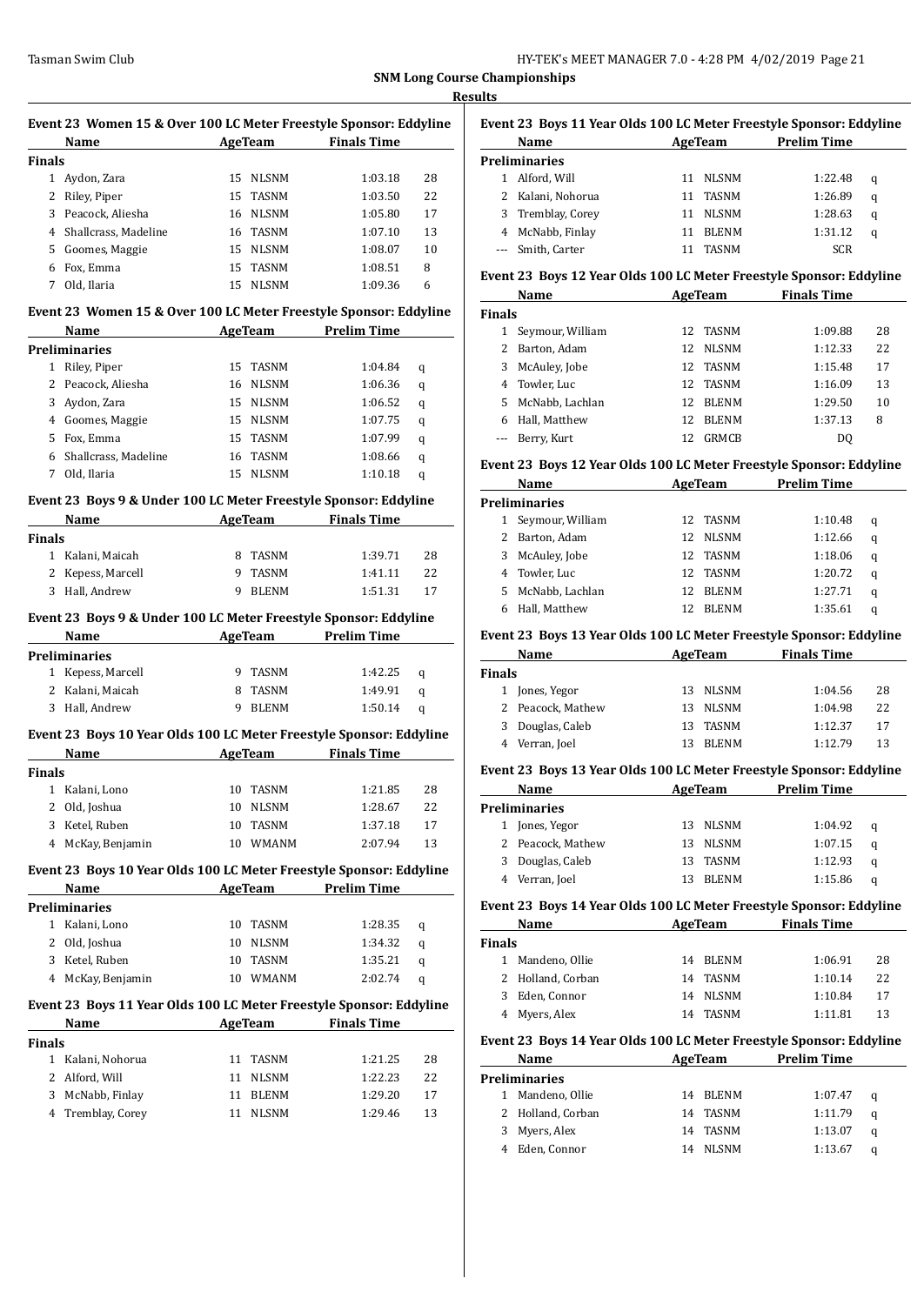| HY-TEK's MEET MANAGER 7.0 - 4:28 PM 4/02/2019 Page 22 |  |
|-------------------------------------------------------|--|
|-------------------------------------------------------|--|

|                | Event 23 Men 15 & Over 100 LC Meter Freestyle Sponsor: Eddyline       |    |                |                    |    |
|----------------|-----------------------------------------------------------------------|----|----------------|--------------------|----|
|                | Name                                                                  |    | <b>AgeTeam</b> | <b>Finals Time</b> |    |
| <b>Finals</b>  |                                                                       |    |                |                    |    |
|                | 1 Amyes, Joshua                                                       | 15 | <b>TASNM</b>   | 57.51              | 28 |
| 2              | Heynekamp, Moab                                                       | 16 | <b>TASNM</b>   | 59.39              | 22 |
| 3              | Kepess, Bendi                                                         | 16 | <b>TASNM</b>   | 1:00.18            | 17 |
| 4              | Glover, George                                                        |    | 16 BLENM       | 1:00.91            | 13 |
| 5.             | Northage, Jacob                                                       | 17 | <b>NLSNM</b>   | 1:01.24            | 10 |
| 6              | Radzik, Agost                                                         |    | 16 BLENM       | 1:01.46            | 8  |
| 7              | Lile, Reuben                                                          |    | 15 NLSNM       | 1:02.96            | 6  |
| 8              | Timpson, Hamish                                                       |    | 16 BLENM       | 1:04.19            | 4  |
|                | Event 23 Men 15 & Over 100 LC Meter Freestyle Sponsor: Eddyline       |    |                |                    |    |
|                | Name                                                                  |    | <b>AgeTeam</b> | <b>Prelim Time</b> |    |
|                | <b>Preliminaries</b>                                                  |    |                |                    |    |
|                | 1 Amyes, Joshua                                                       | 15 | <b>TASNM</b>   | 57.41              | q  |
| $\mathbf{2}$   | Heynekamp, Moab                                                       | 16 | TASNM          | 59.65              | q  |
| 3              | Kepess, Bendi                                                         | 16 | TASNM          | 1:00.64            | q  |
| 4              | Northage, Jacob                                                       | 17 | <b>NLSNM</b>   | 1:01.64            | q  |
| 5              | Radzik, Agost                                                         |    | 16 BLENM       | 1:01.84            | q  |
| 6              | Glover, George                                                        |    | 16 BLENM       | 1:01.85            | q  |
| 7              | Lile, Reuben                                                          |    | 15 NLSNM       | 1:02.45            | q  |
| 8              | Timpson, Hamish                                                       |    | 16 BLENM       | 1:02.92            | q  |
| 9              | Hall, Nic                                                             |    | 15 NLSNM       | 1:04.13            |    |
| 10             | Boyes, Bryn                                                           | 17 | <b>MOTNM</b>   | 1:05.36            |    |
| 11             | Berry, Kaito                                                          | 17 | <b>BLENM</b>   | 1:06.03            |    |
| 12             | Bugler, Jack                                                          | 16 | <b>BLENM</b>   | 1:09.71            |    |
|                | Event 24 Girls 9 & Under 200 LC Meter IM Sponsor: Eddyline            |    |                |                    |    |
|                | Name                                                                  |    | <b>AgeTeam</b> | <b>Finals Time</b> |    |
|                | 1 Bradford, Lara                                                      |    | 8 TASNM        | 4:03.60            | 28 |
|                | 2 Lovell, Nicola                                                      | 9  | BLENM          | 4:13.75            | 22 |
|                | --- Clements, Ella                                                    | 8  | <b>TASNM</b>   | SCR                |    |
|                |                                                                       |    |                |                    |    |
|                | Event 24 Girls 10 Year Olds 200 LC Meter IM Sponsor: Eddyline<br>Name |    | AgeTeam        | <b>Finals Time</b> |    |
| $\mathbf{1}$   | Ruane, Keara                                                          | 10 | <b>TASNM</b>   | 3:40.39            | 28 |
| 2              | McKay, Brianna                                                        | 10 | <b>TASNM</b>   | 4:08.57            | 22 |
|                | Goomes, Rosie                                                         |    | 10 NLSNM       | 4:09.48            | 17 |
|                |                                                                       |    |                |                    |    |
|                | Event 24 Boys 9 & Under 200 LC Meter IM Sponsor: Eddyline             |    |                |                    |    |
|                | Name                                                                  |    | <b>AgeTeam</b> | <b>Finals Time</b> |    |
|                | 1 Kalani, Maicah                                                      | 8  | <b>TASNM</b>   | 5:10.01            | 28 |
|                | Event 24 Boys 10 Year Olds 200 LC Meter IM Sponsor: Eddyline          |    |                |                    |    |
|                | Name                                                                  |    | AgeTeam        | <b>Finals Time</b> |    |
|                | 1 Old, Joshua                                                         |    | 10 NLSNM       | 3:47.78            | 28 |
|                | --- Kalani, Lono                                                      | 10 | TASNM          | DQ                 |    |
|                | Event 25 Girls 11 Year Olds 200 LC Meter IM Sponsor: Eddyline         |    |                |                    |    |
|                | Name                                                                  |    | AgeTeam        | <b>Finals Time</b> |    |
|                |                                                                       |    |                |                    |    |
| <b>Finals</b>  |                                                                       |    |                |                    |    |
|                | 1 Grenfell, Annabel                                                   | 11 | <b>NLSNM</b>   | 3:11.94            | 28 |
| $\overline{2}$ | Chadderton, Emily                                                     | 11 | <b>NLSNM</b>   | 3:14.72            | 22 |
| 3              | Glover, Eliza                                                         | 11 | <b>BLENM</b>   | 3:18.49            | 17 |

|       | Name              |    | AgeTeam      | <b>Finals Time</b> |    |
|-------|-------------------|----|--------------|--------------------|----|
| inals |                   |    |              |                    |    |
|       | Grenfell, Annabel | 11 | <b>NLSNM</b> | 3:11.94            | 28 |
|       | Chadderton, Emily | 11 | <b>NLSNM</b> | 3:14.72            | 22 |
|       | Glover, Eliza     | 11 | <b>BLENM</b> | 3:18.49            | 17 |
| 4     | Cain-Townley, Mia | 11 | <b>NLSNM</b> | 3:20.88            | 13 |
| 5.    | Hughes, Jade      | 11 | WMANM        | 3:25.96            | 10 |
| 6     | Myers, Rubina     | 11 | <b>TASNM</b> | 3:27.36            | 8  |
|       | Lovell, Jessica   | 11 | <b>BLENM</b> | 3:29.92            | 6  |
| 8     | Claridge, Lilly   |    | <b>NLSNM</b> | 3:48.59            | 4  |

|   | Event 25 Girls 11 Year Olds 200 LC Meter IM Sponsor: Eddyline<br>Name |    | AgeTeam      | <b>Prelim Time</b> |   |
|---|-----------------------------------------------------------------------|----|--------------|--------------------|---|
|   | <b>Preliminaries</b>                                                  |    |              |                    |   |
| 1 | Chadderton, Emily                                                     | 11 | <b>NLSNM</b> | 3:19.96            | q |
| 2 | Glover, Eliza                                                         | 11 | <b>BLENM</b> | 3:20.92            | q |
| 3 | Hughes, Jade                                                          | 11 | <b>WMANM</b> | 3:26.20            | q |
| 4 | Cain-Townley, Mia                                                     | 11 | <b>NLSNM</b> | 3:26.42            | q |
| 5 | Grenfell, Annabel                                                     | 11 | <b>NLSNM</b> | 3:26.88            | q |
| 6 | Myers, Rubina                                                         | 11 | <b>TASNM</b> | 3:28.63            | q |
| 7 | Lovell, Jessica                                                       | 11 | <b>BLENM</b> | 3:30.92            | q |
| 8 | Claridge, Lilly                                                       | 11 | <b>NLSNM</b> | 3:51.00            | q |
| 9 | Pahl, Sophie                                                          | 11 | <b>TASNM</b> | 4:08.72            |   |
|   | Huata-Findlay, Olivia                                                 | 11 | <b>NLSNM</b> | DO                 |   |
|   |                                                                       |    |              |                    |   |

#### **Event 25 Girls 12 Year Olds 200 LC Meter IM Sponsor: Eddyline**

|               | Name                |     | AgeTeam      | <b>Finals Time</b> |    |
|---------------|---------------------|-----|--------------|--------------------|----|
| <b>Finals</b> |                     |     |              |                    |    |
|               | Wilson, Samantha    |     | 12 TASNM     | 2:45.43            | 28 |
| 2             | Hall, Lilly         | 12. | <b>NLSNM</b> | 2:50.62            | 22 |
| 3             | Swan, Brooke        |     | 12 TASNM     | 2:53.60            | 17 |
| 4             | Marshall, Alexandra |     | 12 TASNM     | 2:57.65            | 13 |
| 5.            | Hobbs, Hannah       |     | 12 NLSNM     | 3:14.90            | 10 |
| 6             | Gallagher, Jessica  |     | 12 NLSNM     | 3:15.18            | 8  |
| 7             | Molnar, Sophia      | 12  | <b>NLSNM</b> | 3:16.59            | 6  |
| 8             | Ruane, Emer         | 12. | <b>TASNM</b> | 3:20.58            | 4  |

# **Event 25 Girls 12 Year Olds 200 LC Meter IM Sponsor: Eddyline**

|    | Name                 |    | <b>AgeTeam</b> | <b>Prelim Time</b> |   |
|----|----------------------|----|----------------|--------------------|---|
|    | <b>Preliminaries</b> |    |                |                    |   |
| 1  | Wilson, Samantha     | 12 | <b>TASNM</b>   | 2:49.00            | q |
| 2  | Hall, Lilly          | 12 | <b>NLSNM</b>   | 2:55.76            | q |
| 3  | Marshall, Alexandra  | 12 | <b>TASNM</b>   | 2:58.84            | q |
| 4  | Swan, Brooke         | 12 | <b>TASNM</b>   | 3:07.14            | q |
| 5. | Hobbs, Hannah        | 12 | <b>NLSNM</b>   | 3:11.74            | q |
| 6  | Gallagher, Jessica   | 12 | <b>NLSNM</b>   | 3:11.78            | q |
| 7  | Molnar, Sophia       | 12 | <b>NLSNM</b>   | 3:16.47            | q |
| 8  | Ruane, Emer          | 12 | <b>TASNM</b>   | 3:21.87            | q |
| 9  | Busby, Genevieve     | 12 | <b>TASNM</b>   | 3:24.82            |   |
| 10 | Gardiner, Mia        | 12 | <b>TASNM</b>   | 3:31.69            |   |
| 11 | Bradley, Loretta     | 12 | <b>TASNM</b>   | 3:31.88            |   |
| 12 | McKay, Keita         | 12 | <b>WMANM</b>   | 3:35.04            |   |
| 13 | Ketel, Mya           | 12 | <b>TASNM</b>   | 3:43.00            |   |
| 14 | Berriman, Saffron    | 12 | <b>TASNM</b>   | 4:20.87            |   |

# **Event 25 Girls 13 Year Olds 200 LC Meter IM Sponsor: Eddyline**

|               | Name               |    | AgeTeam      | <b>Finals Time</b> |    |
|---------------|--------------------|----|--------------|--------------------|----|
| <b>Finals</b> |                    |    |              |                    |    |
|               | Fox, Kimberley     | 13 | <b>TASNM</b> | 2:51.72            | 28 |
| 2             | Humphries, Skye    | 13 | <b>NLSNM</b> | 2:57.63            | 22 |
| 3             | Richards, Minnette | 13 | <b>BLENM</b> | 3:03.70            | 17 |
| 4             | McKay, Hollie      | 13 | <b>WMANM</b> | 3:07.03            | 13 |
| 5.            | Berry, Hana        | 13 | <b>BLENM</b> | 3:07.16            | 10 |
| 6             | Timpson, Lexi      | 13 | <b>BLENM</b> | 3:13.14            | 8  |
|               | Scott, Jess        | 13 | <b>TASNM</b> | 3:17.55            | 6  |
| 8             | Lewis. Hinewai     | 13 | GDRNM        | 4:01.79            | 4  |
|               |                    |    |              |                    |    |

# **Event 25 Girls 13 Year Olds 200 LC Meter IM Sponsor: Eddyline**

| Name                 | AgeTeam  | <b>Prelim Time</b> |  |
|----------------------|----------|--------------------|--|
| <b>Preliminaries</b> |          |                    |  |
| 1 Fox, Kimberley     | 13 TASNM | 2:51.35            |  |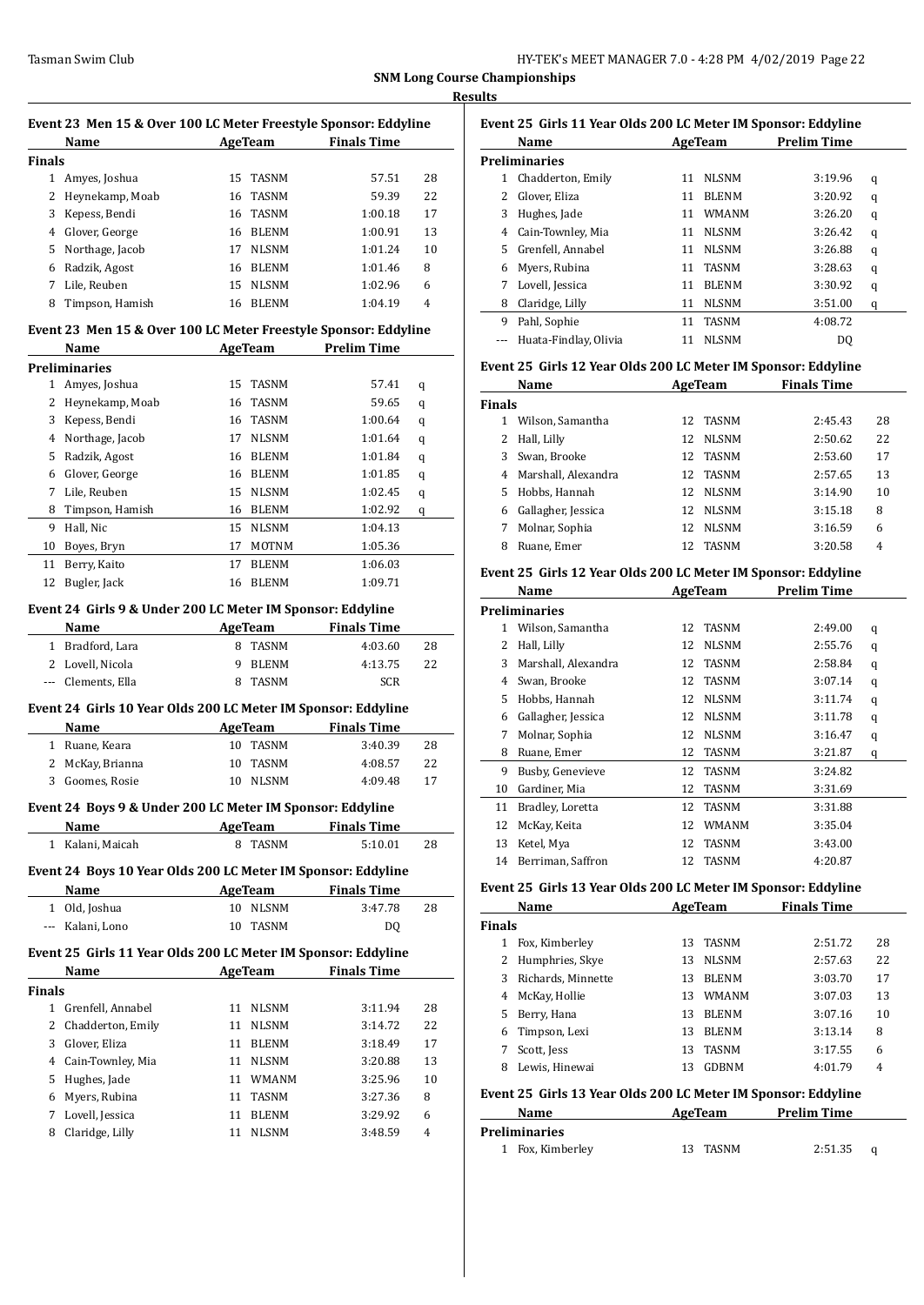| HY-TEK's MEET MANAGER 7.0 - 4:28 PM 4/02/2019 Page 23 |  |
|-------------------------------------------------------|--|
|-------------------------------------------------------|--|

|               |                                                                       |                     |                    |    | <b>Results</b>                                                                                                                                                                            |
|---------------|-----------------------------------------------------------------------|---------------------|--------------------|----|-------------------------------------------------------------------------------------------------------------------------------------------------------------------------------------------|
|               | Preliminaries  (Event 25 Girls 13 Year Olds 200 LC Meter IM Sponsor   |                     |                    |    | <b>Event 2</b>                                                                                                                                                                            |
|               | Name                                                                  | <b>AgeTeam</b>      | <b>Prelim Time</b> |    |                                                                                                                                                                                           |
|               | 2 Humphries, Skye                                                     | 13 NLSNM            | 3:05.44            | q  |                                                                                                                                                                                           |
|               | 3 Richards, Minnette                                                  | 13 BLENM            | 3:06.31            | q  | Finals<br>1 K                                                                                                                                                                             |
|               | 4 McKay, Hollie                                                       | 13 WMANM            | 3:07.70            | q  | 2 N                                                                                                                                                                                       |
|               | 5 Timpson, Lexi                                                       | 13 BLENM            | 3:12.68            | q  |                                                                                                                                                                                           |
|               | 6 Berry, Hana                                                         | 13 BLENM            | 3:18.89            | q  | Event 2                                                                                                                                                                                   |
| 7             | Scott, Jess                                                           | TASNM<br>13         | 3:20.39            | q  |                                                                                                                                                                                           |
|               | 8 Lewis, Hinewai                                                      | 13 GDBNM            | 3:58.21            | q  | Prelimi                                                                                                                                                                                   |
| ---           | Hughes, Maia                                                          | 13<br>WMANM         | DQ                 |    | 1 K                                                                                                                                                                                       |
|               | Event 25 Girls 14 Year Olds 200 LC Meter IM Sponsor: Eddyline         |                     |                    |    | 2 N                                                                                                                                                                                       |
|               | Name                                                                  | AgeTeam             | <b>Finals Time</b> |    | --- A                                                                                                                                                                                     |
| <b>Finals</b> |                                                                       |                     |                    |    | <b>Event 2</b>                                                                                                                                                                            |
|               | 1 Harman, Samantha                                                    | 14 TASNM            | 2:46.05            | 28 |                                                                                                                                                                                           |
|               | 2 Robinson, Natalie                                                   | TASNM<br>14         | 3:01.13            | 22 | <b>Finals</b>                                                                                                                                                                             |
| 3             | Smith, Emily                                                          | 14<br>TASNM         | 3:03.00            | 17 | 1 N                                                                                                                                                                                       |
|               | 4 Grenfell, Alexandra                                                 | 14 NLSNM            | 3:03.04            | 13 | $2 \text{ } B$                                                                                                                                                                            |
|               | 5 Bradley, Caitlin                                                    | 14 TASNM            | 3:03.24            | 10 | 3H                                                                                                                                                                                        |
| $---$         | Thurlow, Isabella                                                     | 14 TASNM            | DQ                 |    | 4 N                                                                                                                                                                                       |
|               |                                                                       |                     |                    |    | 5                                                                                                                                                                                         |
|               | Event 25 Girls 14 Year Olds 200 LC Meter IM Sponsor: Eddyline<br>Name | AgeTeam Prelim Time |                    |    | <b>Event 2</b>                                                                                                                                                                            |
|               | <b>Preliminaries</b>                                                  |                     |                    |    |                                                                                                                                                                                           |
|               | 1 Thurlow, Isabella                                                   | 14 TASNM            | 2:42.88            | q  | Prelimi                                                                                                                                                                                   |
|               | 2 Harman, Samantha                                                    | 14 TASNM            | 2:47.21            | q  |                                                                                                                                                                                           |
|               | 3 Robinson, Natalie                                                   | 14 TASNM            | 3:06.83            | q  | 1 M<br>2 B                                                                                                                                                                                |
|               | 4 Bradley, Caitlin                                                    | 14 TASNM            | 3:07.88            | q  | 3                                                                                                                                                                                         |
| 5             | Grenfell, Alexandra                                                   | 14 NLSNM            | 3:08.62            | q  | 4                                                                                                                                                                                         |
|               | 6 Smith, Emily                                                        | TASNM<br>14         | 3:09.39            | q  | 5                                                                                                                                                                                         |
| ---           | McCrae, Emma                                                          | 14 TASNM            | DQ                 |    |                                                                                                                                                                                           |
|               |                                                                       |                     |                    |    | <b>Event 2</b>                                                                                                                                                                            |
|               |                                                                       |                     |                    |    |                                                                                                                                                                                           |
|               | Event 25 Women 15 & Over 200 LC Meter IM Sponsor: Eddyline            |                     |                    |    |                                                                                                                                                                                           |
|               | Name                                                                  | <b>AgeTeam</b>      | <b>Finals Time</b> |    |                                                                                                                                                                                           |
|               |                                                                       |                     |                    |    |                                                                                                                                                                                           |
|               | 1 Anderson, Bree                                                      | 16 NLSNM            | 2:32.54            | 28 |                                                                                                                                                                                           |
|               | 2 Riley, Piper                                                        | 15<br>TASNM         | 2:37.54            | 22 |                                                                                                                                                                                           |
|               | 3 Peacock, Aliesha                                                    | 16 NLSNM            | 2:39.79            | 17 |                                                                                                                                                                                           |
| 4             | Thomas, Sierra                                                        | 15<br>TASNM         | 2:41.59            | 13 |                                                                                                                                                                                           |
| 5             | Smale, Abbey                                                          | TASNM<br>15         | 2:44.43            | 10 |                                                                                                                                                                                           |
| 6             | Shallcrass, Madeline                                                  | 16<br>TASNM         | 2:46.19            | 8  |                                                                                                                                                                                           |
| 7             | Fox, Emma                                                             | 15<br><b>TASNM</b>  | 2:48.30            | 6  |                                                                                                                                                                                           |
| 8             | Goomes, Maggie                                                        | 15<br><b>NLSNM</b>  | 2:53.13            | 4  |                                                                                                                                                                                           |
|               | Event 25 Women 15 & Over 200 LC Meter IM Sponsor: Eddyline            |                     |                    |    |                                                                                                                                                                                           |
|               | Name                                                                  | <b>AgeTeam</b>      | <b>Prelim Time</b> |    |                                                                                                                                                                                           |
|               | <b>Preliminaries</b>                                                  |                     |                    |    |                                                                                                                                                                                           |
|               | 1 Anderson, Bree                                                      | 16 NLSNM            | 2:37.15            | q  |                                                                                                                                                                                           |
| 2             | Shallcrass, Madeline                                                  | 16<br><b>TASNM</b>  | 2:42.44            | q  |                                                                                                                                                                                           |
| 3             | Riley, Piper                                                          | <b>TASNM</b><br>15  | 2:43.01            | q  |                                                                                                                                                                                           |
|               | 4 Smale, Abbey                                                        | 15<br>TASNM         | 2:44.89            | q  |                                                                                                                                                                                           |
|               | 5 Peacock, Aliesha                                                    | <b>NLSNM</b><br>16  | 2:45.34            | q  |                                                                                                                                                                                           |
| 6             | Thomas, Sierra                                                        | 15<br>TASNM         | 2:46.94            | q  |                                                                                                                                                                                           |
| 7             | Fox, Emma                                                             | TASNM<br>15         | 2:47.17            | q  |                                                                                                                                                                                           |
| 8             | Goomes, Maggie                                                        | 15<br><b>NLSNM</b>  | 2:51.03            | q  |                                                                                                                                                                                           |
| 9             | Alexander, Sophie                                                     | 15<br>TASNM         | 2:58.90            |    |                                                                                                                                                                                           |
| 10            | Holtham, Trinity                                                      | TASNM<br>15         | 3:02.21            |    |                                                                                                                                                                                           |
| 11            | Coldwell, Abigail                                                     | BLENM<br>16         | 3:03.60            |    |                                                                                                                                                                                           |
| <b>Finals</b> |                                                                       |                     |                    |    | Finals<br>$1$ P<br>$2 \leq$<br>3D<br>Event <sub>2</sub><br>Prelimi<br>$1$ P<br>$2 \int$<br>3 D<br><b>Event 2</b><br>Finals<br>1 N<br>2<br>3<br>4 N<br>Event 2<br>Prelimi<br>1 N<br>2<br>3 |
|               |                                                                       |                     |                    |    | 4                                                                                                                                                                                         |
|               |                                                                       |                     |                    |    | 5 L                                                                                                                                                                                       |
|               |                                                                       |                     |                    |    |                                                                                                                                                                                           |

|                    | Event 25 Boys 11 Year Olds 200 LC Meter IM Sponsor: Eddyline<br>Name                                                                                                                                                                                                                           |                                          | <b>Example 2 AgeTeam</b> Finals Time  |          |
|--------------------|------------------------------------------------------------------------------------------------------------------------------------------------------------------------------------------------------------------------------------------------------------------------------------------------|------------------------------------------|---------------------------------------|----------|
| <b>Finals</b>      |                                                                                                                                                                                                                                                                                                |                                          |                                       |          |
|                    | 1 Kalani, Nohorua                                                                                                                                                                                                                                                                              | 11<br>TASNM                              | 3:39.91                               | 28       |
|                    | 2 McNabb, Finlay                                                                                                                                                                                                                                                                               | 11 BLENM                                 | 4:00.76                               | 22       |
|                    | Event 25 Boys 11 Year Olds 200 LC Meter IM Sponsor: Eddyline                                                                                                                                                                                                                                   |                                          |                                       |          |
|                    | <b>Name</b>                                                                                                                                                                                                                                                                                    |                                          | <b>Example 21 AgeTeam</b> Prelim Time |          |
|                    | <b>Preliminaries</b>                                                                                                                                                                                                                                                                           |                                          |                                       |          |
|                    | 1 Kalani, Nohorua                                                                                                                                                                                                                                                                              | 11<br>TASNM                              | 3:45.46                               | q        |
|                    | 2 McNabb, Finlay                                                                                                                                                                                                                                                                               | 11<br><b>BLENM</b>                       | 4:00.63                               | q        |
|                    | --- Alford, Will                                                                                                                                                                                                                                                                               | 11 NLSNM                                 | DQ                                    |          |
|                    |                                                                                                                                                                                                                                                                                                |                                          |                                       |          |
|                    | Event 25 Boys 12 Year Olds 200 LC Meter IM Sponsor: Eddyline<br>Name                                                                                                                                                                                                                           |                                          | AgeTeam Finals Time                   |          |
| <b>Finals</b>      |                                                                                                                                                                                                                                                                                                |                                          |                                       |          |
|                    | 1 Marsh, Ryan                                                                                                                                                                                                                                                                                  | 12 BLENM                                 | 2:49.29                               | 28       |
|                    | 2 Barton, Adam                                                                                                                                                                                                                                                                                 | 12 NLSNM                                 | 3:01.20                               | 22       |
|                    | 3 Huata-Findlay, Wilson                                                                                                                                                                                                                                                                        | 12 NLSNM                                 | 3:13.40                               | 17       |
|                    | 4 McAuley, Jobe                                                                                                                                                                                                                                                                                | 12 TASNM                                 | 3:23.72                               | 13       |
|                    | 5 Traut, Lucca                                                                                                                                                                                                                                                                                 | 12 TASNM                                 | 3:27.41                               | 10       |
|                    |                                                                                                                                                                                                                                                                                                |                                          |                                       |          |
|                    | Event 25 Boys 12 Year Olds 200 LC Meter IM Sponsor: Eddyline<br>Name and the second second second second second second second second second second second second second second second second second second second second second second second second second second second second second second |                                          | AgeTeam Prelim Time                   |          |
|                    | <b>Preliminaries</b>                                                                                                                                                                                                                                                                           |                                          |                                       |          |
| 1                  | Marsh, Ryan                                                                                                                                                                                                                                                                                    | 12<br>BLENM                              | 2:47.26                               | q        |
|                    | 2 Barton, Adam                                                                                                                                                                                                                                                                                 | 12<br>NLSNM                              | 3:04.92                               | q        |
|                    | 3 Huata-Findlay, Wilson                                                                                                                                                                                                                                                                        | 12 NLSNM                                 | 3:16.02                               | q        |
|                    | 4 McAuley, Jobe                                                                                                                                                                                                                                                                                | 12<br>TASNM                              | 3:21.16                               | q        |
| 5                  | Traut, Lucca                                                                                                                                                                                                                                                                                   | 12<br><b>TASNM</b>                       | 3:36.90                               | q        |
|                    |                                                                                                                                                                                                                                                                                                |                                          |                                       |          |
|                    | Event 25 Boys 13 Year Olds 200 LC Meter IM Sponsor: Eddyline<br>Name                                                                                                                                                                                                                           | <b>Example 2</b> AgeTeam                 | <b>Finals Time</b>                    |          |
| <b>Finals</b>      |                                                                                                                                                                                                                                                                                                |                                          |                                       |          |
|                    | 1 Peacock, Mathew                                                                                                                                                                                                                                                                              | 13 NLSNM                                 | 2:39.10                               | 28       |
|                    | 2 Jones, Yegor                                                                                                                                                                                                                                                                                 | 13 NLSNM                                 | 2:50.45                               | 22       |
|                    | 3 Douglas, Caleb                                                                                                                                                                                                                                                                               | 13 TASNM                                 | 3:19.69                               | 17       |
|                    |                                                                                                                                                                                                                                                                                                |                                          |                                       |          |
|                    | Event 25 Boys 13 Year Olds 200 LC Meter IM Sponsor: Eddyline<br>Name                                                                                                                                                                                                                           |                                          | AgeTeam Prelim Time                   |          |
|                    |                                                                                                                                                                                                                                                                                                |                                          |                                       |          |
| 1                  | Preliminaries<br>Peacock, Mathew                                                                                                                                                                                                                                                               | 13<br>NLSNM                              | 2:41.47                               | q        |
| 2                  | Jones, Yegor                                                                                                                                                                                                                                                                                   | 13<br>NLSNM                              | 2:47.73                               | q        |
| 3                  | Douglas, Caleb                                                                                                                                                                                                                                                                                 | <b>TASNM</b><br>13                       | 3:10.96                               | q        |
|                    |                                                                                                                                                                                                                                                                                                |                                          |                                       |          |
|                    | Event 25 Boys 14 Year Olds 200 LC Meter IM Sponsor: Eddyline                                                                                                                                                                                                                                   | AgeTeam                                  | <b>Finals Time</b>                    |          |
|                    |                                                                                                                                                                                                                                                                                                |                                          |                                       |          |
|                    | Name                                                                                                                                                                                                                                                                                           |                                          |                                       |          |
|                    |                                                                                                                                                                                                                                                                                                | 14                                       |                                       |          |
|                    | 1 Mandeno, Ollie                                                                                                                                                                                                                                                                               | <b>BLENM</b><br>14                       | 2:41.89                               | 28       |
|                    | 2 Eden, Connor<br>3 Holland, Corban                                                                                                                                                                                                                                                            | NLSNM<br>14                              | 2:50.24<br>2:56.23                    | 22<br>17 |
|                    |                                                                                                                                                                                                                                                                                                | TASNM<br>14<br><b>TASNM</b>              |                                       |          |
| ---                | 4 Myers, Alex<br>Loza, Ollie                                                                                                                                                                                                                                                                   | <b>BLENM</b><br>14                       | 3:03.94<br>DQ                         | 13       |
|                    |                                                                                                                                                                                                                                                                                                |                                          |                                       |          |
|                    | Event 25 Boys 14 Year Olds 200 LC Meter IM Sponsor: Eddyline                                                                                                                                                                                                                                   |                                          |                                       |          |
|                    | Name                                                                                                                                                                                                                                                                                           | AgeTeam                                  | <b>Prelim Time</b>                    |          |
|                    | <b>Preliminaries</b>                                                                                                                                                                                                                                                                           |                                          |                                       |          |
| $\mathbf{1}$       | Mandeno, Ollie                                                                                                                                                                                                                                                                                 | 14<br><b>BLENM</b>                       | 2:42.38                               | q        |
| 2                  | Eden, Connor                                                                                                                                                                                                                                                                                   | 14<br>NLSNM                              | 2:49.02                               | q        |
| <b>Finals</b><br>3 | Holland, Corban                                                                                                                                                                                                                                                                                | 14<br>TASNM                              | 2:56.97                               | q        |
| 4<br>5             | Myers, Alex<br>Loza, Ollie                                                                                                                                                                                                                                                                     | 14<br><b>TASNM</b><br><b>BLENM</b><br>14 | 3:03.65<br>3:05.27                    | q<br>q   |